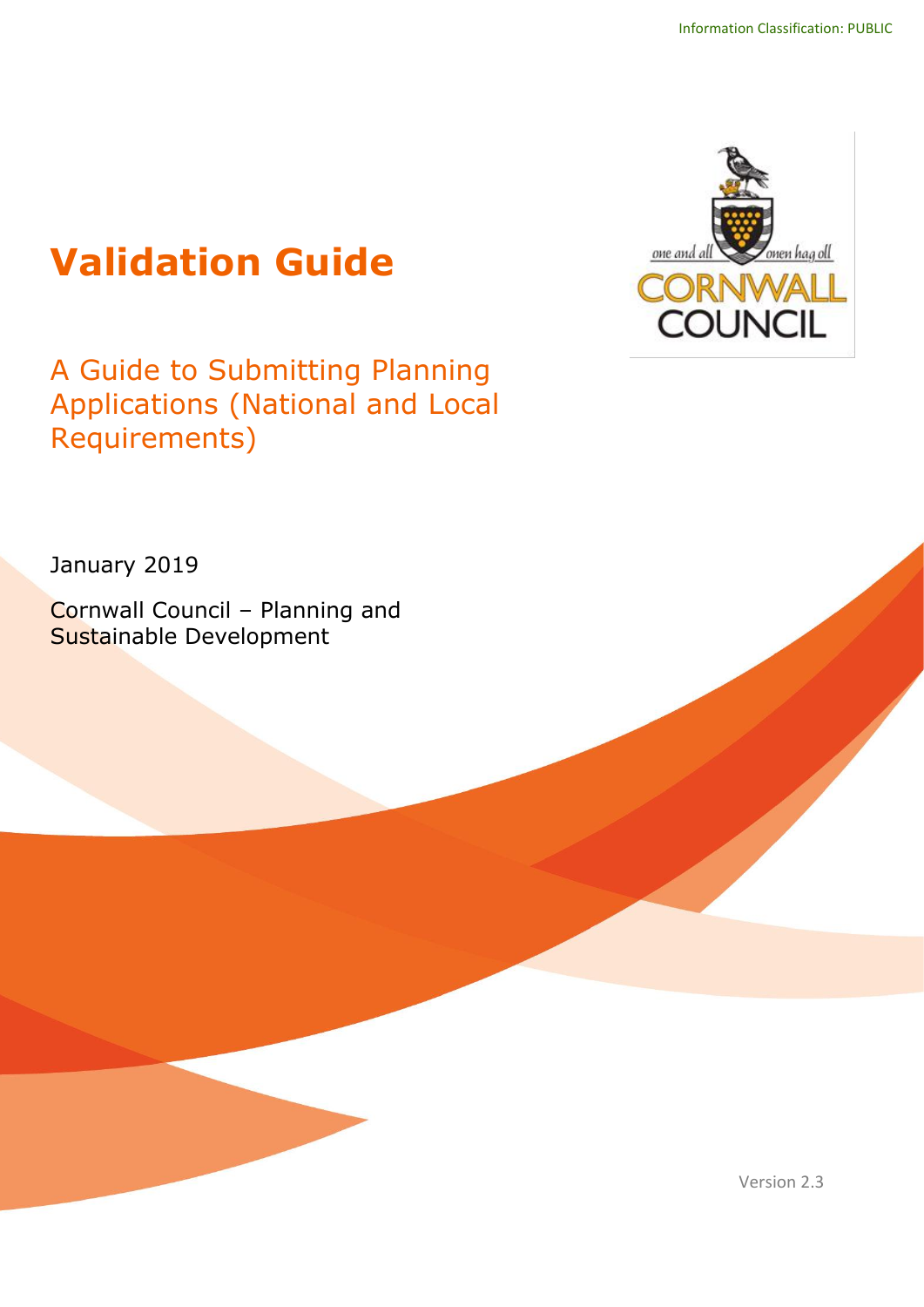# **Validation Guide**

A Guide to Submitting Planning Applications (National and Local Requirements)

| Scope/Aim                                                                                                                                                                                                                                                                                                                                                                                                                                       | $\mathbf{1}$                                     |
|-------------------------------------------------------------------------------------------------------------------------------------------------------------------------------------------------------------------------------------------------------------------------------------------------------------------------------------------------------------------------------------------------------------------------------------------------|--------------------------------------------------|
| <b>Validation Services Provided</b><br>Validation checking service<br>Other services                                                                                                                                                                                                                                                                                                                                                            | 1<br>$\mathbf{1}$<br>$\overline{2}$              |
| <b>The Validation Process</b><br>Missing Information                                                                                                                                                                                                                                                                                                                                                                                            | $\overline{\mathbf{2}}$<br>$\overline{3}$        |
| <b>Information Required</b><br>Table 1 - National Requirements<br>Table 2 - Local List Requirements<br>Applications for Prior Approval<br>Application for Hedgerow Removal Notice<br>Application for removal or variation of a condition following grant of<br>planning permission (Section 73 of the Town and Country Planning<br>Act)<br>Application for approval of details reserved by condition<br>Permission in principle<br><b>Trees</b> | 3<br>5<br>14<br>45<br>45<br>46<br>47<br>46<br>46 |
| <b>Disputes</b>                                                                                                                                                                                                                                                                                                                                                                                                                                 | 49                                               |
| <b>Appendix 1 - Checklists</b><br><b>National List</b><br>Plans<br><b>Local List</b>                                                                                                                                                                                                                                                                                                                                                            | 50<br>50<br>51<br>50                             |
| <b>Appendix 2 - Useful Documents</b>                                                                                                                                                                                                                                                                                                                                                                                                            | 55                                               |
| Appendix 3 - Definitions                                                                                                                                                                                                                                                                                                                                                                                                                        | 56                                               |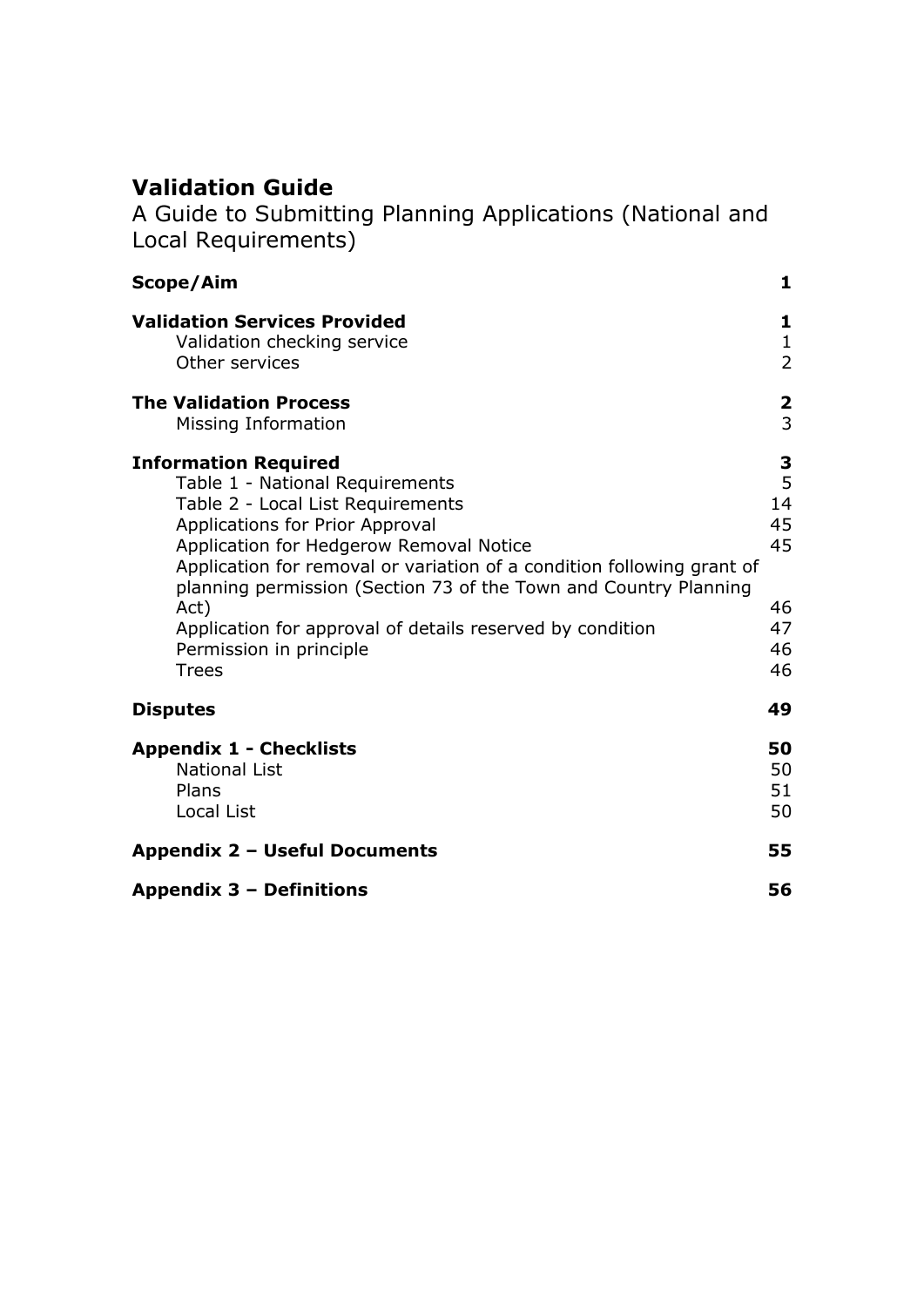# <span id="page-2-0"></span>**Scope/Aim**

The aim of this document is to provide the necessary information required to submit a valid planning application and enable Cornwall Council, the Local Planning Authority (LPA), to provide an efficient and effective registration and validation service.

It is intended to benefit all customers of the Planning and Development Service by:

- Increasing the awareness of the type of information required to ensure an application is accepted;
- Promoting the use of pre-application discussions and advice;
- Speeding up the registration process;
- Ensuring consistency in the approach taken by Cornwall Council;
- Increasing the use of electronic delivery;
- Minimising the submission of additional information;
- Avoid delays during the planning process
- Enabling Cornwall Council to provide applicants with certainty as to the information required.

# <span id="page-2-1"></span>**Validation Services Provided**

#### <span id="page-2-2"></span>Validation checking service

The Planning and Sustainable Development Service provides an optional expedited validation checking service (This service is available upon request and payment of appropriate fee.

- For minor, householder and other developments we will check the application and contact the applicant/agent within 2 working days setting out any missing information in order to validate the application.
- For major developments we will check the application and contact the applicant/agent within 3 working days setting out any missing information in order to validate the application.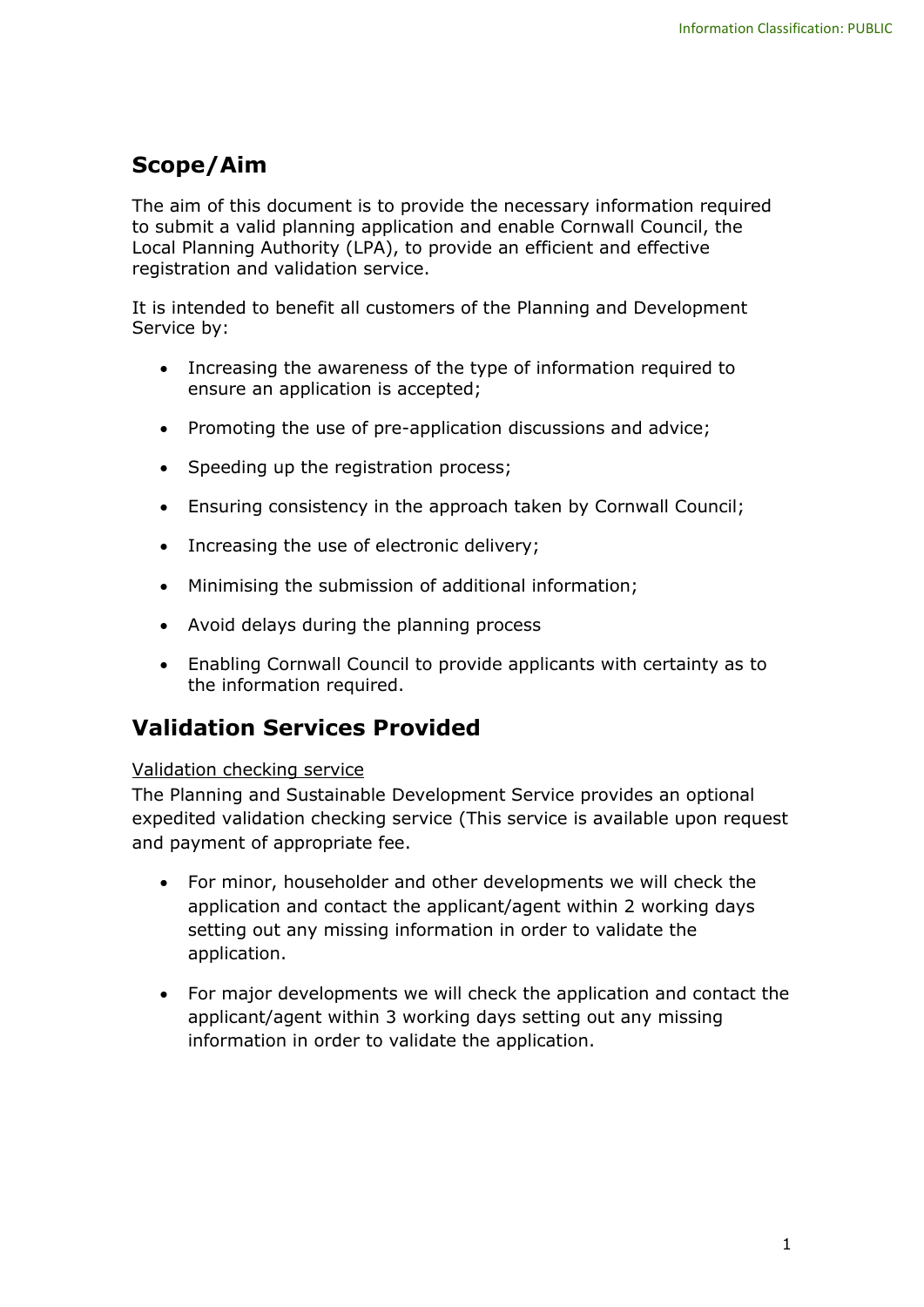Further information regarding this optional service including relevant fees and forms can be found here:<https://www.cornwall.gov.uk/validationcheck>

#### Other Services

Cornwall Council offers a range of discretionary advice services to meet a variety of needs, these include:

- **[Tailored pre-application advice](https://www.cornwall.gov.uk/planningpreapp)**
- **Help to resolve conveyancing issues**
- **[Checks to see if consent is required](https://www.cornwall.gov.uk/doineed)**
- **[Planning history checks](https://www.cornwall.gov.uk/planninghistory)**
- **Confirmation of use class**
- **Confirmation that permitted Development rights have not been removed**

Information regarding the above services including forms, guidance and schedule of fees can be found by clicking the above links and by following the links at<https://www.cornwall.gov.uk/planningfees>

# <span id="page-3-0"></span>**The Validation Process**

On average Cornwall Council's Validation Service takes **7 working days** to validate/check a planning application providing sufficient information has been provided.

For current validation times please visit [Make a planning application -](https://www.cornwall.gov.uk/planning-and-building-control/planning-applications/make-a-planning-application/) [Cornwall Council.](https://www.cornwall.gov.uk/planning-and-building-control/planning-applications/make-a-planning-application/)

Information required can be split into two categories: National Requirements (required by **The Town and Country Planning (Development Management Procedure) (England) Order 2018** (DMPO) or other statutory legislation for example [The Town and Country](http://www.legislation.gov.uk/uksi/2018/695/contents/made)  [Planning and Infrastructure Planning \(Environmental Impact Assessment\)](http://www.legislation.gov.uk/uksi/2018/695/contents/made)  [\(Amendment\) Regulations 2018,](http://www.legislation.gov.uk/uksi/2018/695/contents/made) [The Community Infrastructure Levy](http://www.legislation.gov.uk/ukdsi/2019/9780111185582/contents)  [\(Amendment\) \(England\) Regulations 2019](http://www.legislation.gov.uk/ukdsi/2019/9780111185582/contents) and [The Conservation of Habitats](http://www.legislation.gov.uk/uksi/2017/1012/contents/made)  [and Species Regulations 2017](http://www.legislation.gov.uk/uksi/2017/1012/contents/made) and Local Requirements (set by the LPA) which are set out in this document.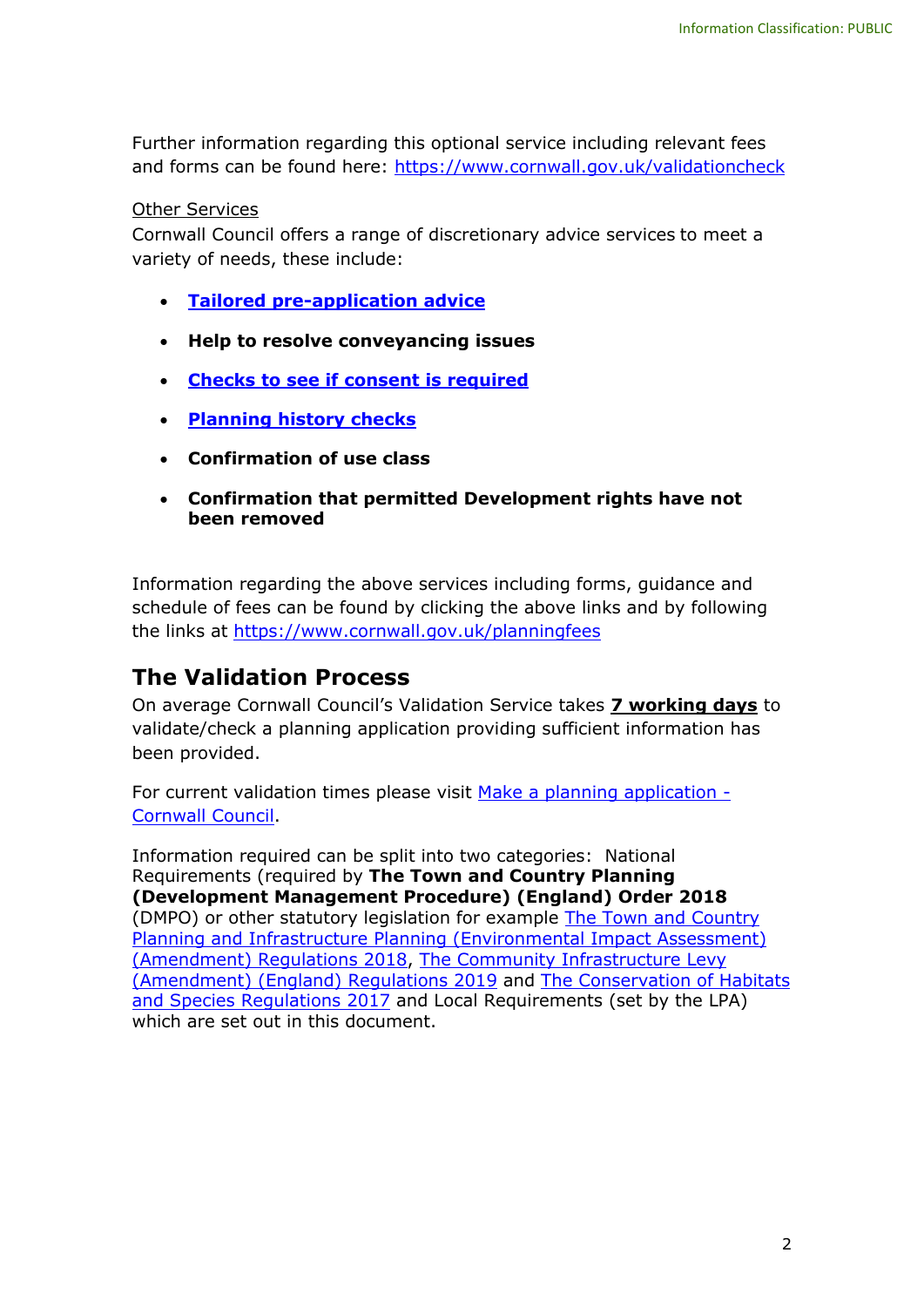#### <span id="page-4-0"></span>Missing Information

National Requirements: If information required by the national list is not provided a notification will be sent to the agent (or applicant if no agent) giving 21 days to submit the relevant information required. If this information is not provided within 21 days a further notification will be sent giving an extra 7 days after which the application will be closed and any hard copy documents returned.

Local Requirements: If information required by the local list is not provided the application will be validated and passed to the Case Officer to begin consideration. A notification will be sent to the agent (or applicant if no agent) requesting the local list information within 14 days. Failure to provide this information within the relevant time scales may result in delays, non-determination or refusal of the application.

**Please note** this does not apply to major development (see appendix 3 for definition of major development). If information required by the local list is not provided a notification will be sent to the agent (or applicant if no agent) giving 21 days to submit the relevant information required. If this information is not provided within 21 days a further notification will be sent giving 7 days to provide the information after which the application will be closed and any hard copy documents returned.

Due to a high number of invalid applications being handled by the authority which are returned prior to validation, the Planning and Sustainable Development Service will be deducting 10% of the planning fee.

# <span id="page-4-1"></span>**Information Required**

Please note that information required for processing of the following are detailed separately later in this document:

Prior Notifications/Approvals

- Hedgerow Removal Notices
- Removal or Variation of Condition(s) Following the Grant of Planning Permission
- Approval of Details Reserved by Condition (Discharge of Condition)
- Permission in Principle (PiP) and Technical Details Consent (TDC)
- Tree applications

9 out of 10 [Planning](https://www.planningportal.co.uk/applications) Applications are submitted electronically via Planning [Portal](https://www.planningportal.co.uk/applications) or [email](https://www.cornwall.gov.uk/submitplanning) and where the application is submitted electronically no paper copies are required at submission (however you may be contacted for additional paper copies at a later stage for larger applications). We do accept application submissions on CD and DVD but unfortunately, we are unable to accept submissions in any other electronic format e.g. USB devices.

When submitting a hard copy application one copy is required (however again you may be contacted for additional copies at a later stage for larger applications).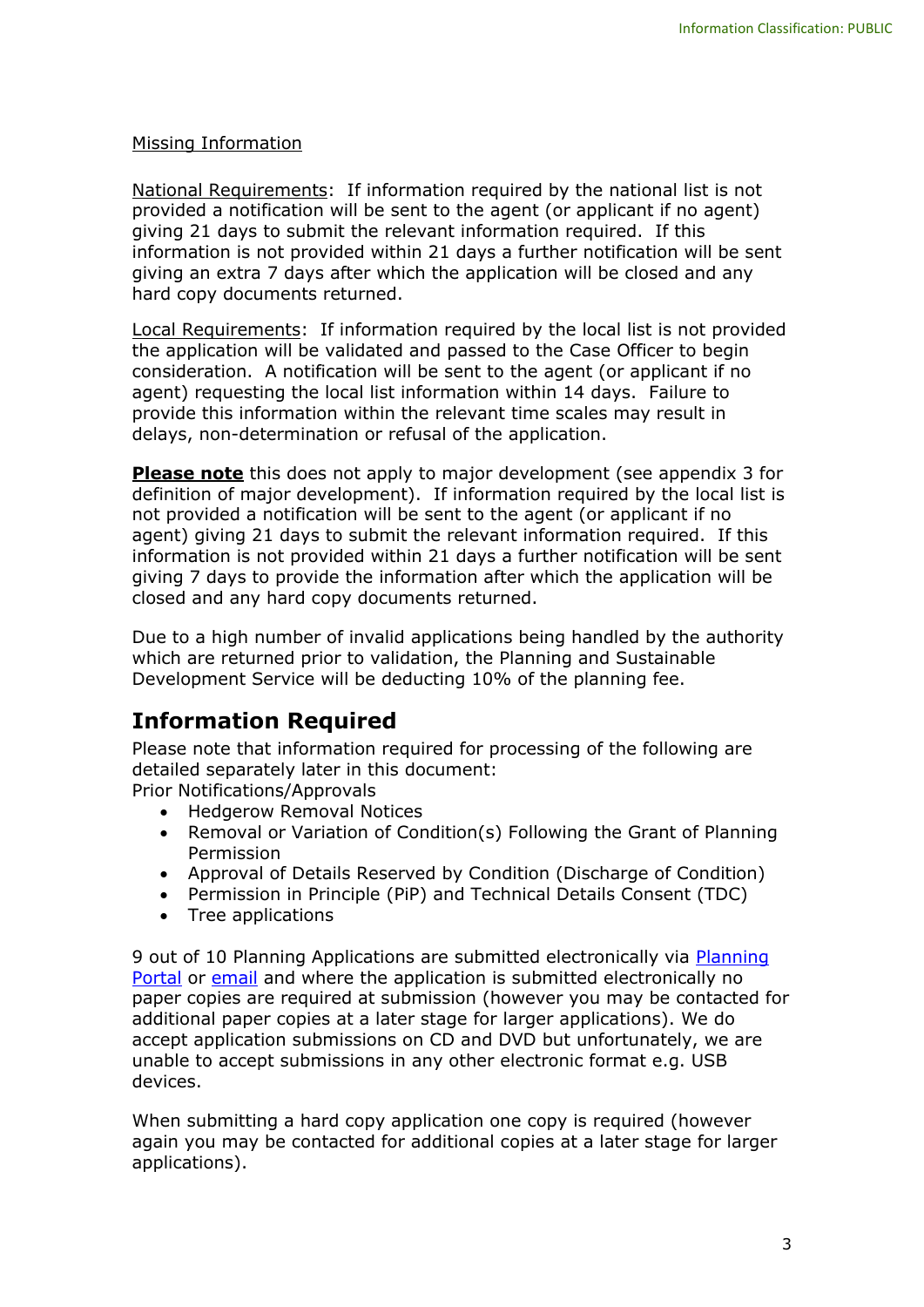When submitting via the Planning Portal it would be beneficial to upload any drawings with its full and detailed title and drawing number. This will help speed up the processing of the application.

Checklists have been provided in appendix 1 to help ensure that all the relevant information has been provided in order to validate the application. There is also a useful checklist to ensure that plans meet the requirements.

Where there is a need to submit information considered 'personal data' or 'sensitive personal data' under the General Data Protection Regulations (GDPR) this information should be submitted in a separate document without cross-referencing in documents that can be made public and marked as confidential.

The definition of 'personal data' and 'Sensitive Personal Data' can be found on page 8 of Information Commissioner's Office (ICO) [Guide to the General](https://assets.publishing.service.gov.uk/government/uploads/system/uploads/attachment_data/file/711097/guide-to-the-general-data-protection-regulation-gdpr-1-0.pdf)  [Data Protection Regulation \(GDPR\)](https://assets.publishing.service.gov.uk/government/uploads/system/uploads/attachment_data/file/711097/guide-to-the-general-data-protection-regulation-gdpr-1-0.pdf) and will include for example personal circumstances, and health information.

Applicants/agents are encouraged to pay by credit or debit card online or by phone via 0300 1234 151, by BACS, pre-paid card obtainable from post offices or by visiting anyone of Cornwall Council's Information Services to pay electronically. The Planning and Sustainable Development Service discourage the submission of cheques.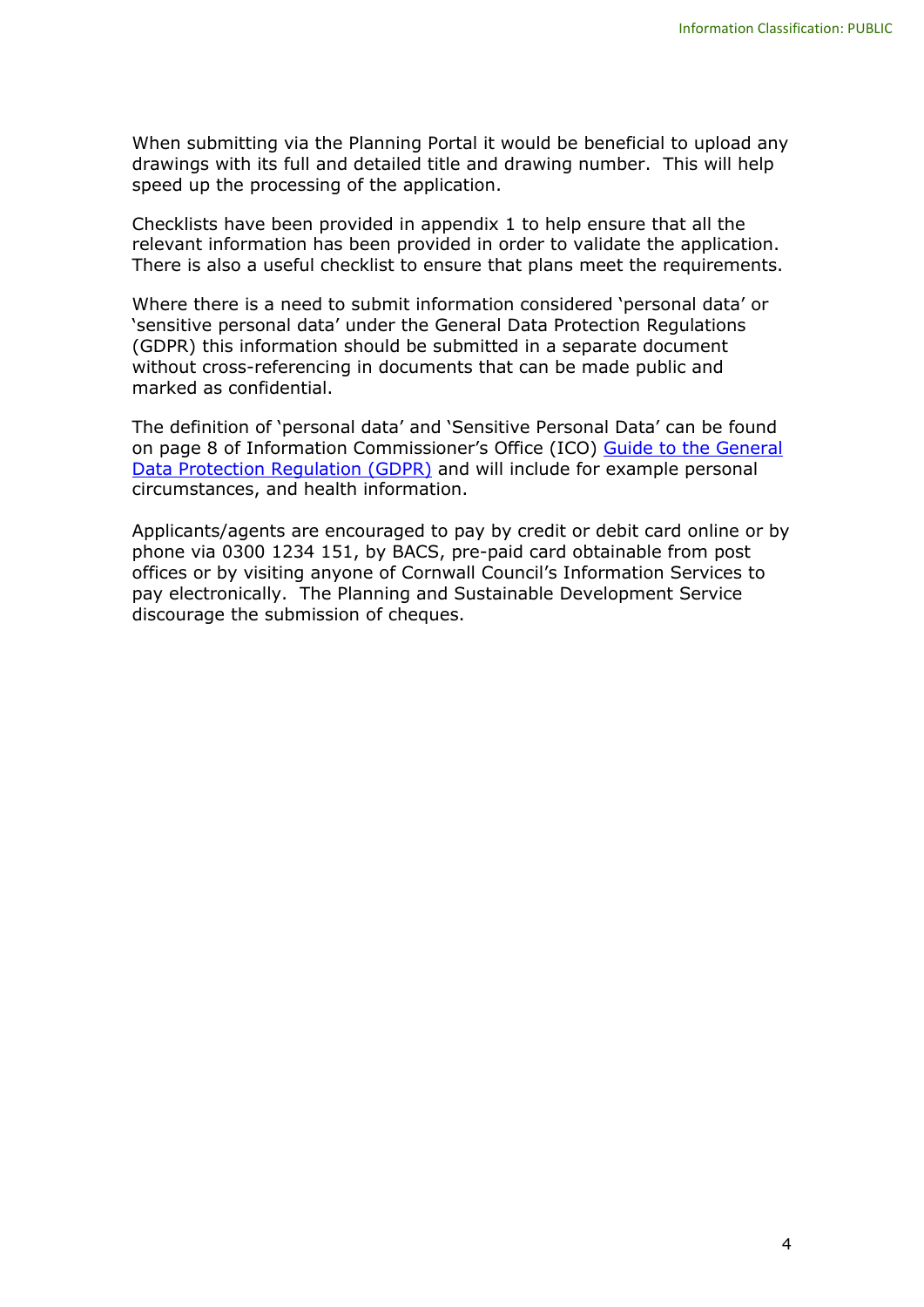# Table 1 - National Requirements

This information is required by the DMPO or other statutory regulations for validation:

<span id="page-6-0"></span>

| <b>Information Required and</b><br><b>When Required</b>      | <b>Information Required/Guidance</b>                                                                                             | <b>Where to look for</b><br>further guidance                   |
|--------------------------------------------------------------|----------------------------------------------------------------------------------------------------------------------------------|----------------------------------------------------------------|
| <b>Application Form and</b><br><b>Ownership Certificates</b> | All sections of the application form must be answered.                                                                           | <b>Planning Portal</b>                                         |
| All applications                                             | The declaration must be signed and dated.                                                                                        | Download forms for<br>electronic                               |
| Ownership Certificates not                                   | Applications can be submitted electronically via email or the<br>Planning Portal.                                                | submission/printable<br>versions: Planning                     |
| required for Advertisement<br><b>Consents or Lawful</b>      | Application forms can also be downloaded and submitted via                                                                       | <b>Application Forms</b>                                       |
| Development Certificates                                     | hard copy.                                                                                                                       | <b>Ownership Certificates</b>                                  |
|                                                              | Certificate A, B, C or D must be completed stating the<br>ownership of the property.                                             | <b>Planning Portal Guidance</b><br>- See Section 24            |
|                                                              | Where the applicant is not the owner of the application site, a<br>notice must be completed and served on any other land owners. | Article 13 - Notice to<br><b>Serve on Landowners</b>           |
|                                                              | It is an offence, knowingly or recklessly, to complete a false or<br>misleading certificate.                                     | <b>Planning Practice</b><br><b>Guidance (Paragraph</b><br>026) |
|                                                              |                                                                                                                                  |                                                                |
|                                                              |                                                                                                                                  |                                                                |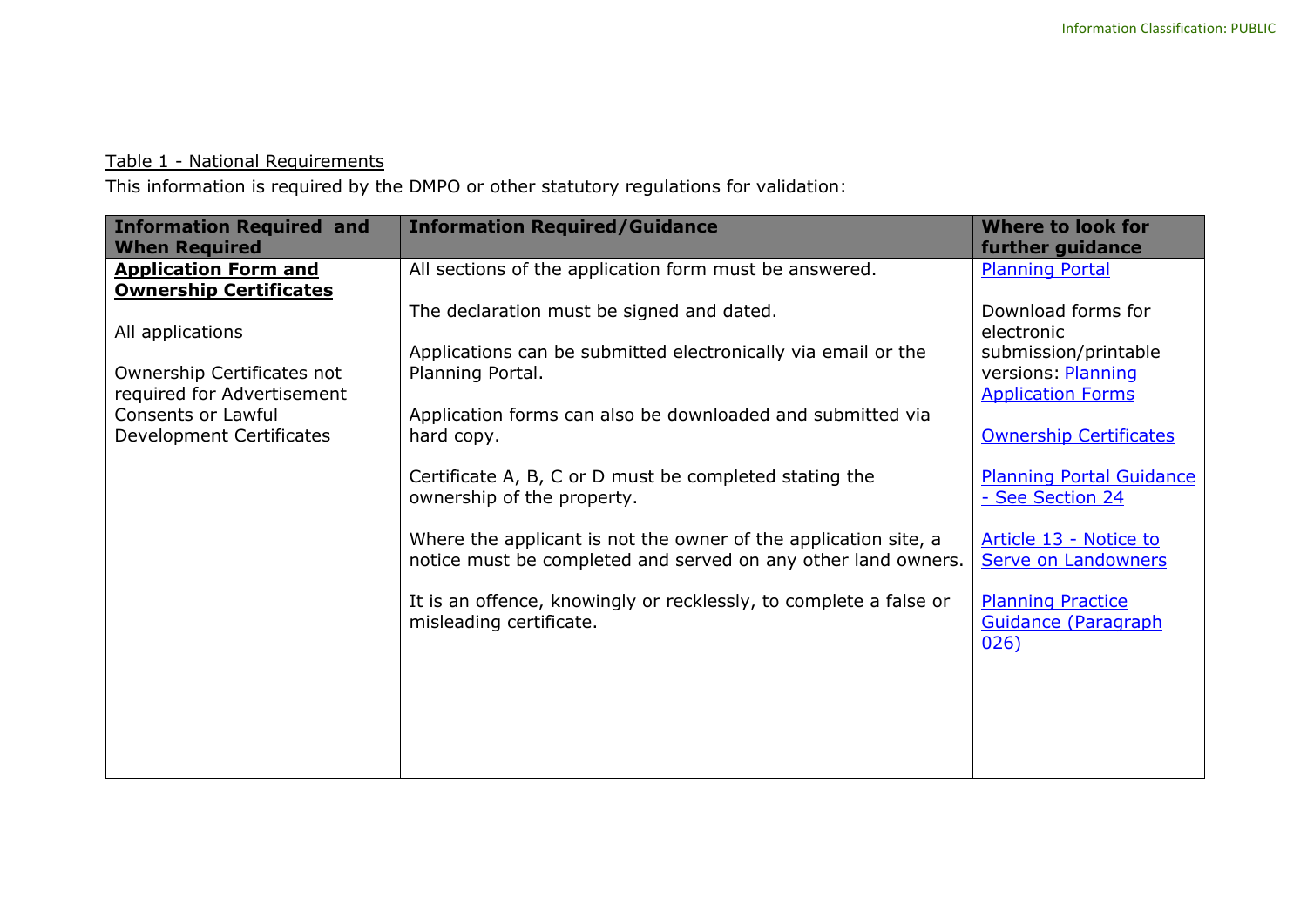| <b>Information Required and</b><br><b>When Required</b>                        | <b>Information Required/Guidance</b>                                                                                                                                                                                                                                                                                                                                                                             | <b>Where to look for</b><br>further guidance                                                                                                                                             |
|--------------------------------------------------------------------------------|------------------------------------------------------------------------------------------------------------------------------------------------------------------------------------------------------------------------------------------------------------------------------------------------------------------------------------------------------------------------------------------------------------------|------------------------------------------------------------------------------------------------------------------------------------------------------------------------------------------|
| <b>Fee</b>                                                                     | The appropriate fee must be paid.                                                                                                                                                                                                                                                                                                                                                                                | <b>Cornwall Council</b><br>Planning and                                                                                                                                                  |
| All applications                                                               | From 01/01/2019 The Planning and Sustainable Development<br>Service stopped accepting cheques in payment for planning<br>application fees. Applicants/agents will be able to pay by credit<br>or debit card online via Pay It or by phoning 0300 1234 151, by<br>BACS, pre-paid card obtainable from post offices or by visiting<br>any one of Cornwall Council's Information Services to pay<br>electronically. | <b>Sustainable</b><br><b>Development Fees and</b><br><b>Charges Document</b><br>Planning, Building<br>Control and Land<br>Charges<br><b>Cornwall Council</b><br><b>Planning Fees and</b> |
|                                                                                |                                                                                                                                                                                                                                                                                                                                                                                                                  | <b>Charges Supplementary</b><br>Guidance                                                                                                                                                 |
| <b>Design and Access</b><br><b>Statement</b>                                   | DAS required for all major developments; or if within a<br>designated area (WHS or CA) for developments of one or more                                                                                                                                                                                                                                                                                           | <b>Planning Portal Guidance</b>                                                                                                                                                          |
| All major developments,<br>applications within World<br>Heritage Site (WHS) or | dwellings or the provision of a building(s) where the floor space<br>created by the development is 100 square metres or more.                                                                                                                                                                                                                                                                                    | <b>Planning Practice</b><br><b>Guidance (Paragraphs</b><br>029 to 033)                                                                                                                   |
| Conservation Area (CA) and<br><b>Listed Building Consents</b>                  | Except change of use of building or land where no building<br>works for physical alterations are proposed; engineering or<br>mining operations; waste developments.                                                                                                                                                                                                                                              | NPPF (2018) -<br>Conserving and<br><b>Enhancing the Historic</b>                                                                                                                         |
|                                                                                | DAS required for all Listed Building Consents.                                                                                                                                                                                                                                                                                                                                                                   | Environment                                                                                                                                                                              |
|                                                                                | Housing developments of 10 dwellings or more should show the<br>means of access to the accessible homes, sufficient to meet the<br>needs of occupiers with differing needs.                                                                                                                                                                                                                                      | <b>Historic England - The</b><br><b>Setting of Heritage</b><br>Assets - Historic<br><b>Environment Good</b>                                                                              |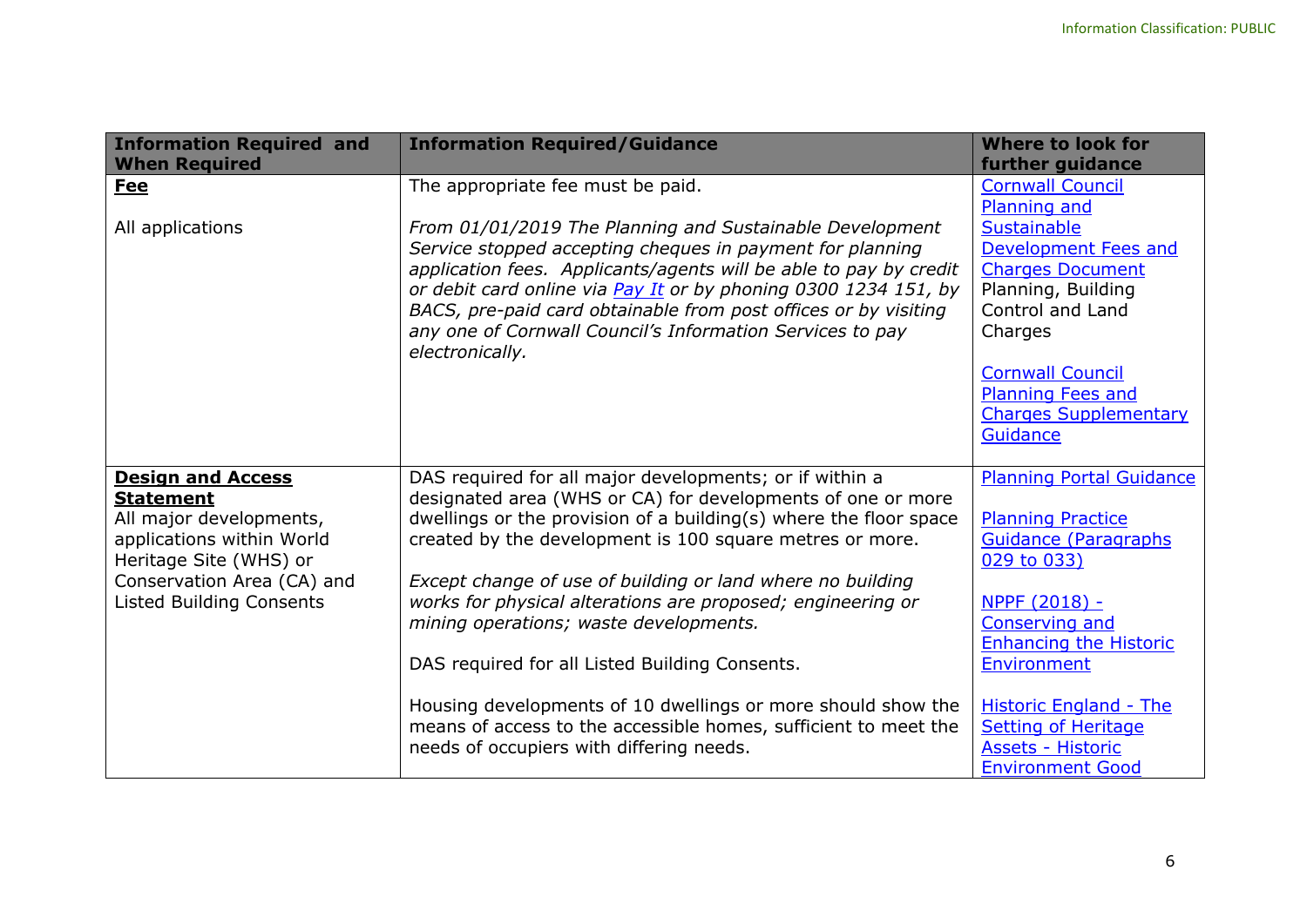| <b>Information Required and</b><br><b>When Required</b>                                                                                                                                  | <b>Information Required/Guidance</b>                                                                                                                                                                                                                                                                                     | Where to look for<br>further guidance                                                                                      |
|------------------------------------------------------------------------------------------------------------------------------------------------------------------------------------------|--------------------------------------------------------------------------------------------------------------------------------------------------------------------------------------------------------------------------------------------------------------------------------------------------------------------------|----------------------------------------------------------------------------------------------------------------------------|
|                                                                                                                                                                                          |                                                                                                                                                                                                                                                                                                                          | <b>Practice Advice on</b><br>Planning: 3                                                                                   |
|                                                                                                                                                                                          |                                                                                                                                                                                                                                                                                                                          | <b>Cornwall and West</b><br>Devon Mining Landscape<br><b>World Heritage Site</b><br><b>Management Plan 2013</b><br>$-2018$ |
|                                                                                                                                                                                          |                                                                                                                                                                                                                                                                                                                          | <b>Cornish Mining WHS -</b><br><b>World Heritage Site</b><br><b>Supplementary Planning</b><br>Document (2017)              |
| <b>Heritage Statement or</b><br><b>Heritage Impact Assessment</b><br><u>(as appropriate)</u><br>All applications affecting a<br>heritage asset e.g. WHS, CA or<br><b>Listed Building</b> | Where the application affects a WHS, CA or Listed Building a<br>statement or impact assessment should consider and describe<br>the Heritage Asset, meet the requirements of paragraph 189 of<br>the NPPF (2018) and demonstrate that the Heritage Asset has<br>been assessed and understood using best practice methods. | (see links above for<br>Design and Access<br>Statement)                                                                    |
| <b>Location Plan</b>                                                                                                                                                                     | A location plan must be provided as follows:                                                                                                                                                                                                                                                                             | <b>Planning Practice</b><br>Guidance paragraph 024                                                                         |
| All applications (except<br>applications for approval of<br>details reserved by condition)                                                                                               | Provided at a metric scale (usually 1:2500 or 1:1250)<br>$\bullet$<br>and ideally scaled to fit onto A4 or A3).<br>Scale bar indicated<br>'Do not scale' wording removed.<br>Provided on an up-to-date map.                                                                                                              | Please see Planning Fees<br>and Charges<br>Supplementary<br>Guidance for guidance                                          |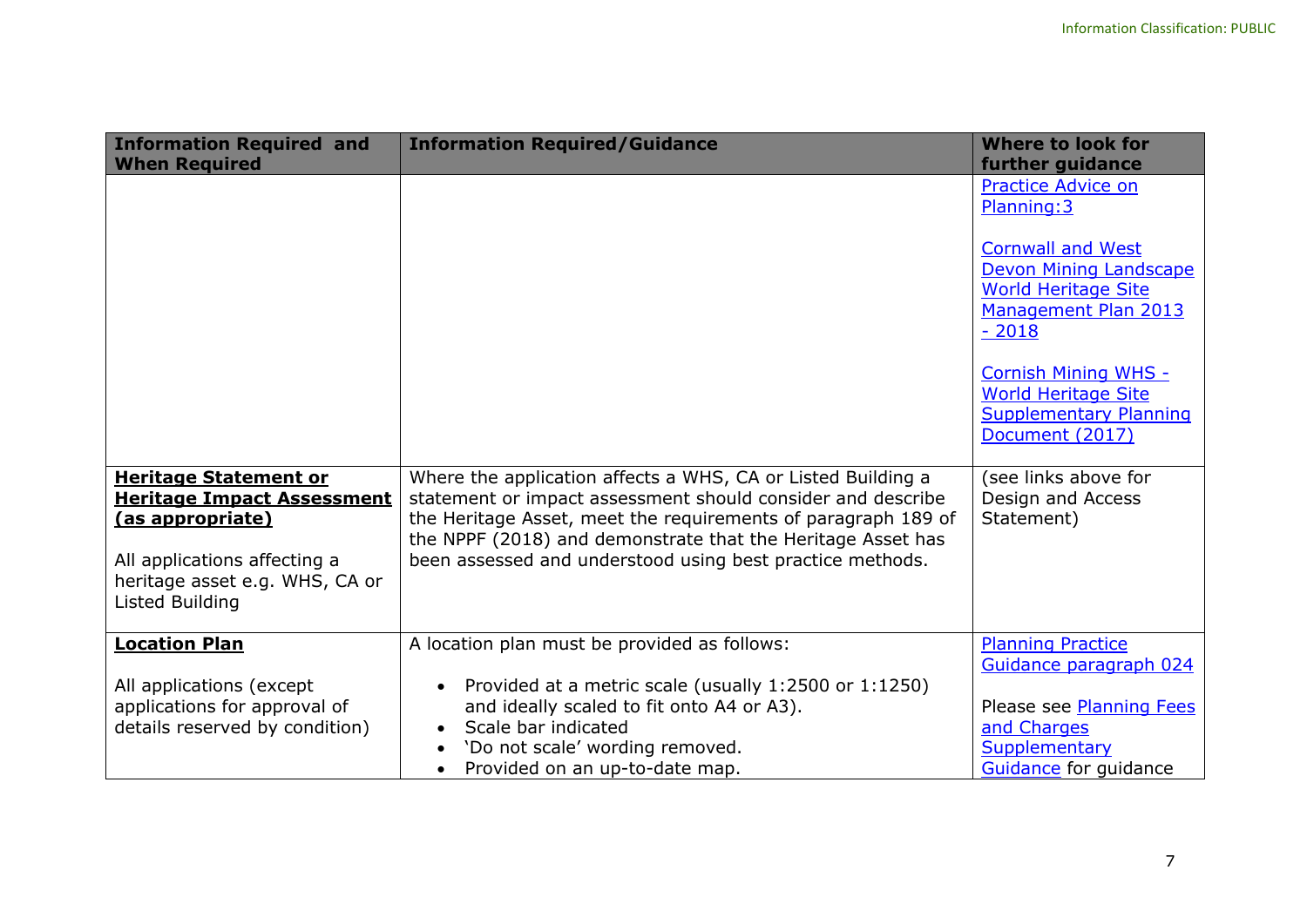| <b>Information Required and</b><br><b>When Required</b>                                                                                                                                | <b>Information Required/Guidance</b>                                                                                                                                                                                                                                                                                                                                                                                                                                                                                                                                                                                                                                                                                                                          | <b>Where to look for</b><br>further guidance |
|----------------------------------------------------------------------------------------------------------------------------------------------------------------------------------------|---------------------------------------------------------------------------------------------------------------------------------------------------------------------------------------------------------------------------------------------------------------------------------------------------------------------------------------------------------------------------------------------------------------------------------------------------------------------------------------------------------------------------------------------------------------------------------------------------------------------------------------------------------------------------------------------------------------------------------------------------------------|----------------------------------------------|
|                                                                                                                                                                                        | Show the site area edged in red (to include all land<br>$\bullet$<br>necessary to carry out the development, access to the<br>nearest public highway, visibility splays, landscaping, car<br>parking, any new drainage systems such as soakaways<br>and open areas around buildings).<br>A blue line should be drawn around any other land owned<br>by the applicant, close to or adjoining the application<br>site.<br>Indicate a north point.<br>$\bullet$<br><b>Please note:</b> access to the public highway is not required for<br>householder applications, Listed Building Consent applications<br>or Certificates of Lawfulness.                                                                                                                      | on what is a 'public<br>highway'.            |
| <b>Site Layout Plan or Block</b><br>Plan<br>All applications<br><b>Except:</b> Existing site plan is not<br>required where the site is<br>vacant and has no buildings or<br>structures | A site layout or block plan must be provided as follows:<br>Plans provided for both existing and proposed.<br>Provided at a metric scale (1:200 or 1:500) and ideally<br>scaled to fit onto A4 or A3.<br>Scale bar indicated<br>$\bullet$<br>'Do not scale' wording removed.<br>$\bullet$<br>Provided on an up-to-date map.<br>$\bullet$<br>Indicate a north point.<br>$\bullet$<br>Show the proposed development in relation to site<br>$\bullet$<br>boundaries, other existing buildings on the site, adjoining<br>properties and the immediate area, this includes roads,<br>public rights of way(if will influence or will be affected by<br>the proposed development(please see definition in<br>appendix 3)), and position of trees, changes in levels, |                                              |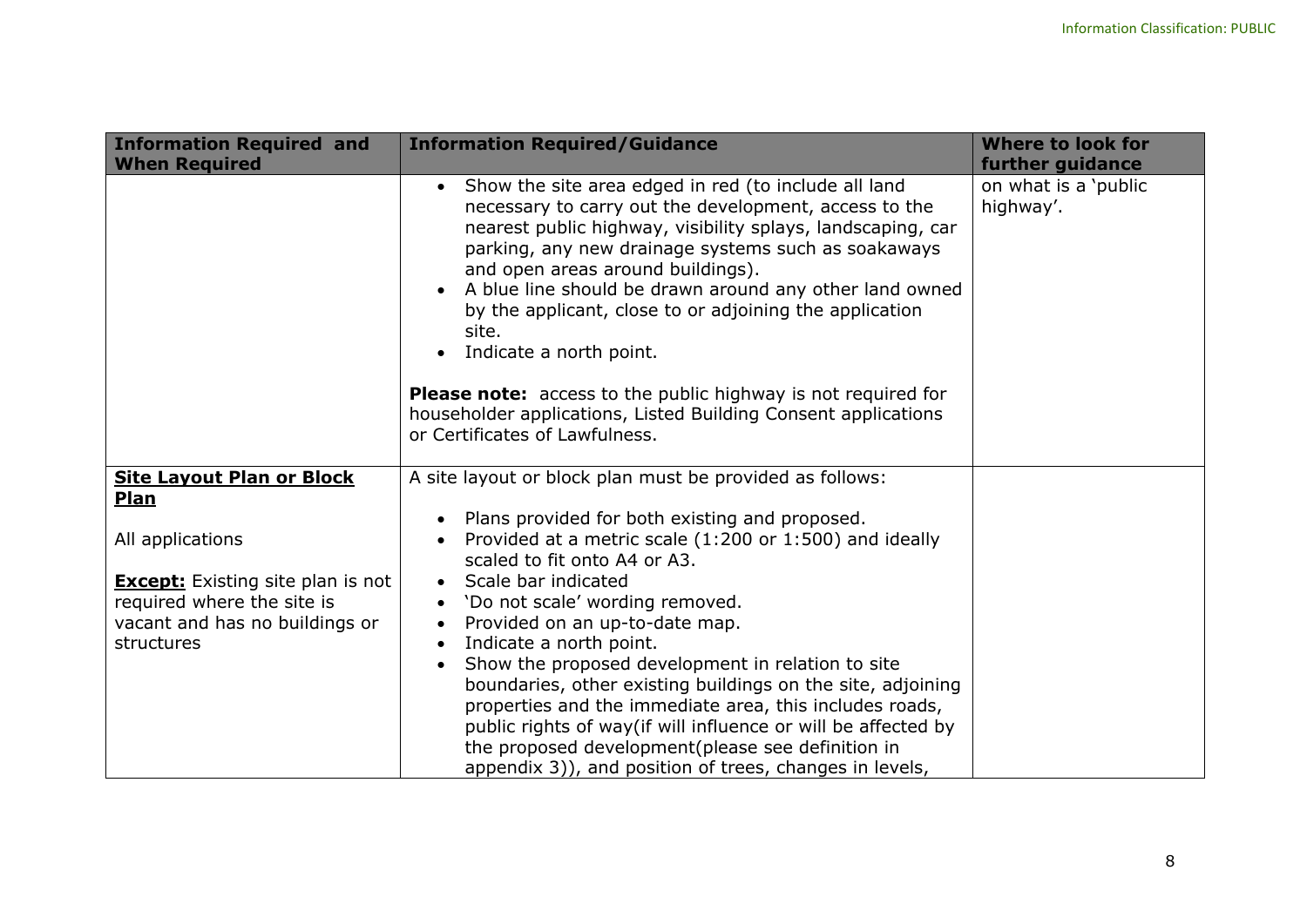| <b>Information Required and</b>                                                                                                                                                                            | <b>Information Required/Guidance</b>                                                                                                                                                                                                                                                                                                                                                                                                                                                                                                                                                                                                                                                                                                        | <b>Where to look for</b> |
|------------------------------------------------------------------------------------------------------------------------------------------------------------------------------------------------------------|---------------------------------------------------------------------------------------------------------------------------------------------------------------------------------------------------------------------------------------------------------------------------------------------------------------------------------------------------------------------------------------------------------------------------------------------------------------------------------------------------------------------------------------------------------------------------------------------------------------------------------------------------------------------------------------------------------------------------------------------|--------------------------|
| <b>When Required</b>                                                                                                                                                                                       |                                                                                                                                                                                                                                                                                                                                                                                                                                                                                                                                                                                                                                                                                                                                             | further guidance         |
|                                                                                                                                                                                                            | boundary treatment, vehicular/pedestrian access and<br>parking. House names and road names should be<br>labelled.<br>If the site area is edged in red this must match the<br>location plan provided.<br>If connecting to existing drainage system this should be<br>$\bullet$<br>indicated.                                                                                                                                                                                                                                                                                                                                                                                                                                                 |                          |
| <b>Existing and Proposed</b><br><b>Elevations</b><br>All applications proposing new<br>buildings or alterations to the<br>exterior of an existing building<br>(including replacement windows<br>and doors) | Provided at a metric scale usually 1:50 or 1:100.<br>$\bullet$<br>Scale bar indicated<br>'Do not scale' wording removed.<br>Must show all elevations including any blank elevations<br>(unless visibility is completely obscured e.g. attached to<br>another building).<br>Must match relevant existing/proposed floor plans.<br>$\bullet$<br>Be clearly labelled e.g. north, west etc. or north point<br>indicated.<br>Where a proposed elevation adjoins/is in close proximity<br>to another building the relationship between the two<br>building should be shown and detail the positions of any<br>openings in each property.<br>Indicate the proposed building materials and the style,<br>materials and finish of windows and doors. |                          |
| <b>Existing and Proposed Floor</b>                                                                                                                                                                         | Provided at a metric scale usually 1:50 or 1:100.<br>$\bullet$                                                                                                                                                                                                                                                                                                                                                                                                                                                                                                                                                                                                                                                                              |                          |
| <b>Plans</b>                                                                                                                                                                                               | Scale bar indicated<br>$\bullet$                                                                                                                                                                                                                                                                                                                                                                                                                                                                                                                                                                                                                                                                                                            |                          |
|                                                                                                                                                                                                            | 'Do not scale' wording removed.<br>$\bullet$                                                                                                                                                                                                                                                                                                                                                                                                                                                                                                                                                                                                                                                                                                |                          |
| Proposal involving new or                                                                                                                                                                                  | All existing floor plans should be provided.<br>$\bullet$                                                                                                                                                                                                                                                                                                                                                                                                                                                                                                                                                                                                                                                                                   |                          |
| amended floor space including                                                                                                                                                                              | Proposed floor plans should be provided where any<br>$\bullet$                                                                                                                                                                                                                                                                                                                                                                                                                                                                                                                                                                                                                                                                              |                          |
| alterations to an existing                                                                                                                                                                                 | alterations/extensions are proposed.                                                                                                                                                                                                                                                                                                                                                                                                                                                                                                                                                                                                                                                                                                        |                          |
| building                                                                                                                                                                                                   | Must match relevant existing/proposed elevations.<br>$\bullet$                                                                                                                                                                                                                                                                                                                                                                                                                                                                                                                                                                                                                                                                              |                          |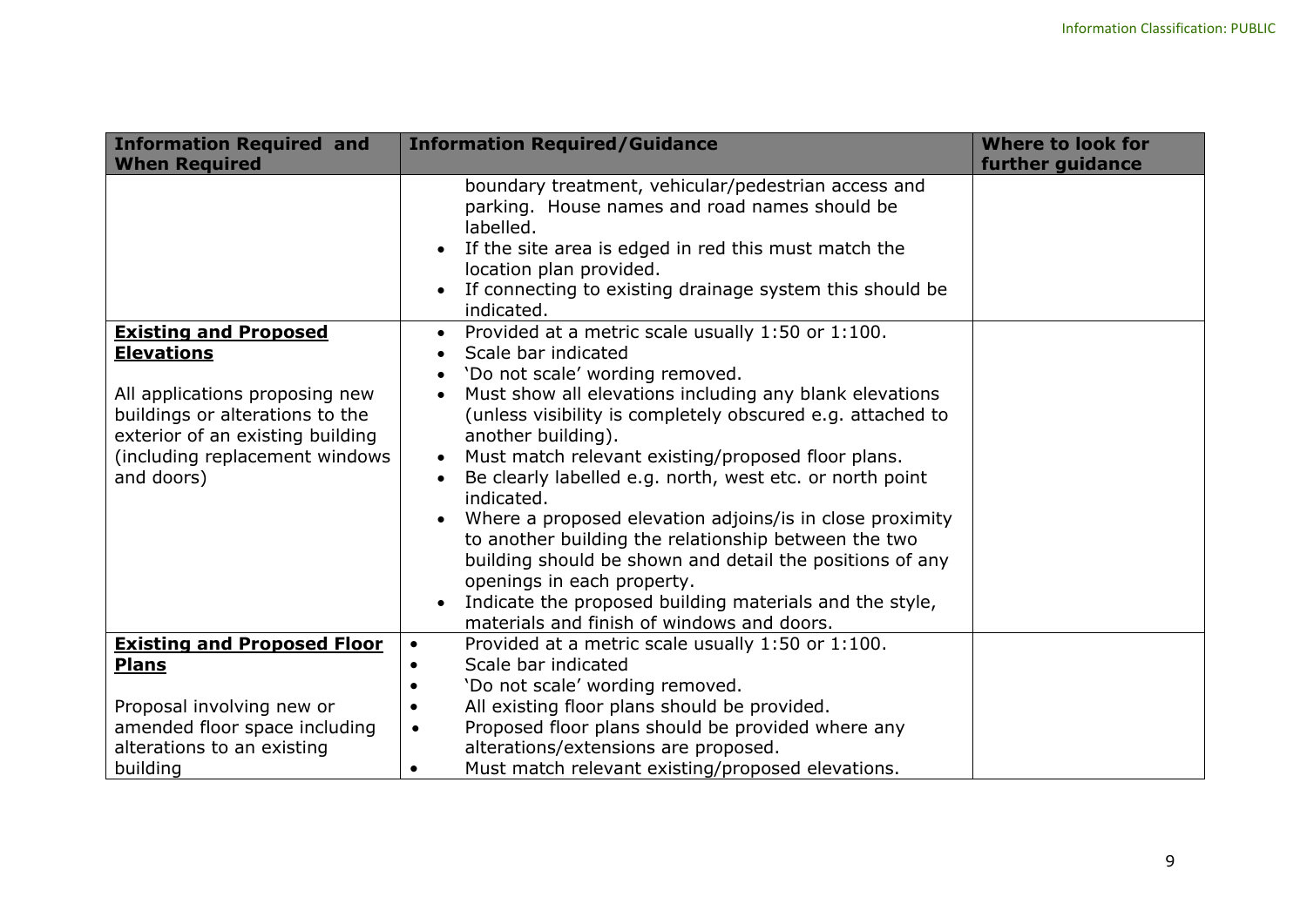| <b>Information Required and</b><br><b>When Required</b>                                                                                                                                                                                                       | <b>Information Required/Guidance</b>                                                                                                                                                                                                                                                                                                                                                   | <b>Where to look for</b><br>further guidance |
|---------------------------------------------------------------------------------------------------------------------------------------------------------------------------------------------------------------------------------------------------------------|----------------------------------------------------------------------------------------------------------------------------------------------------------------------------------------------------------------------------------------------------------------------------------------------------------------------------------------------------------------------------------------|----------------------------------------------|
| <b>Roof Plans</b><br>Proposals involving more<br>complex roof design                                                                                                                                                                                          | Should be provided at a metric scale usually 1:50 or<br>$\bullet$<br>1:100.<br>Scale bar indicated<br>'Do not scale' wording removed.                                                                                                                                                                                                                                                  |                                              |
| <b>Finished Floor Levels (FFL)</b><br>All new buildings or floor space                                                                                                                                                                                        | This information can be shown on the site layout plan or<br>$\bullet$<br>block plan.<br>FFL must be shown relative to a fixed and identifiable<br>datum point which is identified on the plan. The datum<br>point must not be taken from any structures which are to<br>be demolished or can be moved.                                                                                 |                                              |
| <b>Existing and Proposed Site</b><br><u>Levels</u><br>Any proposal involving new<br>buildings or floor space and any<br>groundworks e.g. access tracks,<br>hard surfaced areas etc.                                                                           | This information can be shown on the existing and<br>$\bullet$<br>proposed site layout plan or block plan.<br>Offsite levels of land and buildings immediately adjoining<br>the site are also useful.                                                                                                                                                                                  |                                              |
| <b>Existing and Proposed</b><br><b>Sections</b><br>All major development and_any<br>proposal where cut and fill<br>operations are proposed,<br>proposals on sloping or uneven<br>land or sites where immediately<br>adjoining land is on a different<br>level | Identify FFLs and ridge levels of buildings<br>$\bullet$<br>Identify existing and proposed site levels<br>Show slices through the land<br>Show existing and proposed development in relation to<br>land/properties adjoining the site including street scene<br>sections front and back.<br>Accompanied by a plan showing the points between<br>which the cross section has been taken |                                              |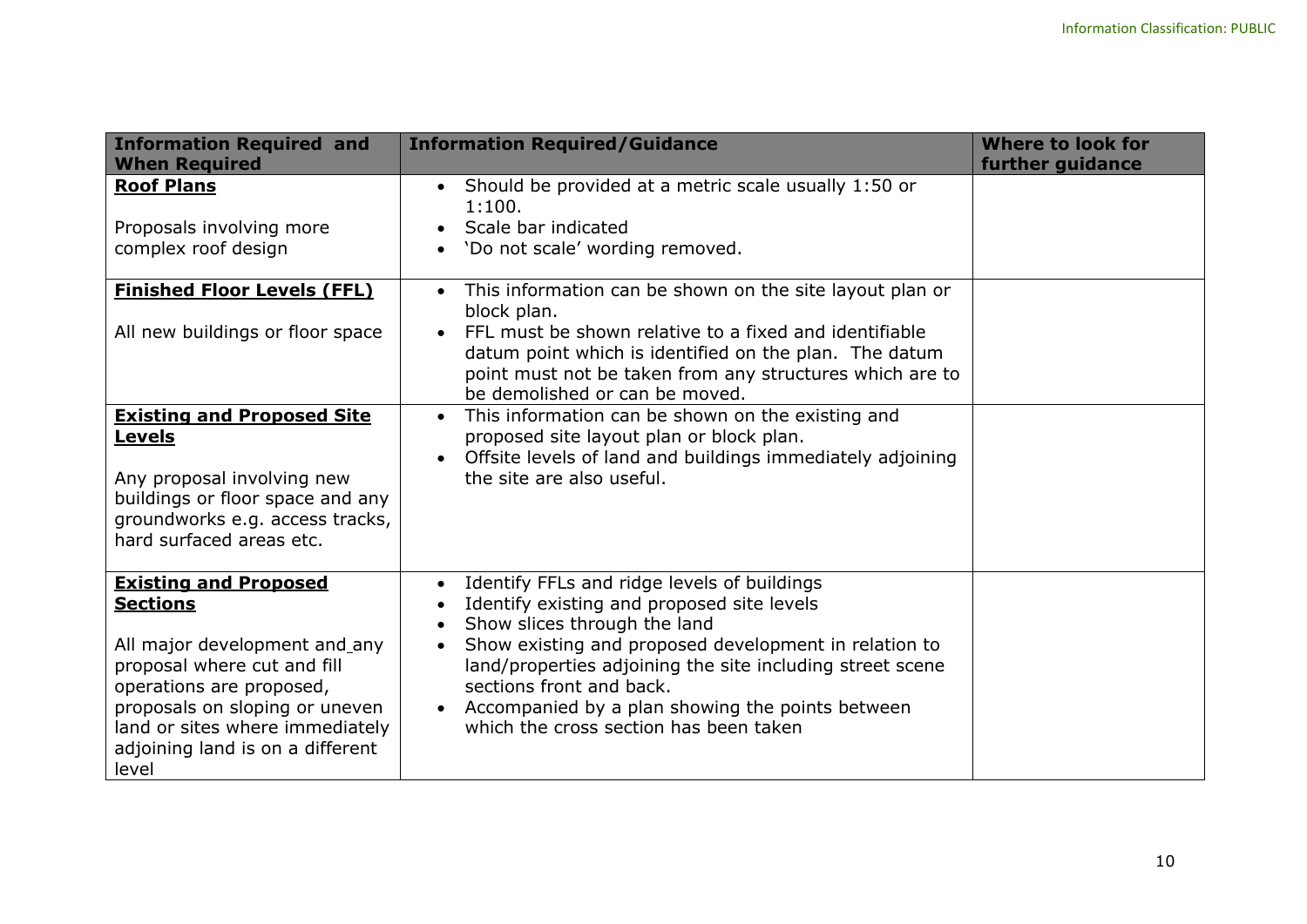| <b>Information Required and</b><br><b>When Required</b> | <b>Information Required/Guidance</b>                                                                                                                                                                                                                                                                                                                                                                                                                                                                                                                                                                                                                                                                                                                                                                                                                                                                                                                                                                                                                                                                                                                                                                                                                                                                                                                    | <b>Where to look for</b><br>further guidance |
|---------------------------------------------------------|---------------------------------------------------------------------------------------------------------------------------------------------------------------------------------------------------------------------------------------------------------------------------------------------------------------------------------------------------------------------------------------------------------------------------------------------------------------------------------------------------------------------------------------------------------------------------------------------------------------------------------------------------------------------------------------------------------------------------------------------------------------------------------------------------------------------------------------------------------------------------------------------------------------------------------------------------------------------------------------------------------------------------------------------------------------------------------------------------------------------------------------------------------------------------------------------------------------------------------------------------------------------------------------------------------------------------------------------------------|----------------------------------------------|
| <b>Plans General</b>                                    | Where plans are submitted they should be meet the following<br>requirements:<br>• To be drawn to an identified standard metric scale<br>Linear scale bar shown<br>Submitted in an A3 or A4 format or set to be printable in<br>A3 or A4 format depending on the scale of the<br>development<br>An acceptable quality that is clear and legible<br>Plans submitted electronically must be uploaded in the<br>$\bullet$<br>orientation and at the scale indicated on the plan<br>Named and titled in a logical manner, reflecting their<br>content<br>Each plan numbered<br>$\bullet$<br>Indicate 'indicative' where appropriate surveys have not<br>been completed e.g. street scenes or details not being<br>agreed as part of the application<br>Where outline permission is sought any indicative plans<br>should be submitted on a separate plan to any plans to<br>be approved.<br>Elevations labelled North, South etc.<br>'Do not scale' should be removed.<br>The Planning Service is unable to accept plans which are<br>$\bullet$<br>taken from the Cornwall Council Mapping web pages i.e.<br>anything with the Cornwall Council watermark or the<br>Cornwall Council licence number across the bottom.<br>Where an Ordnance Survey based plan is being<br>submitted for planning purposes the copyright and<br>licence number must be shown. | See checklist in<br>appendix 1               |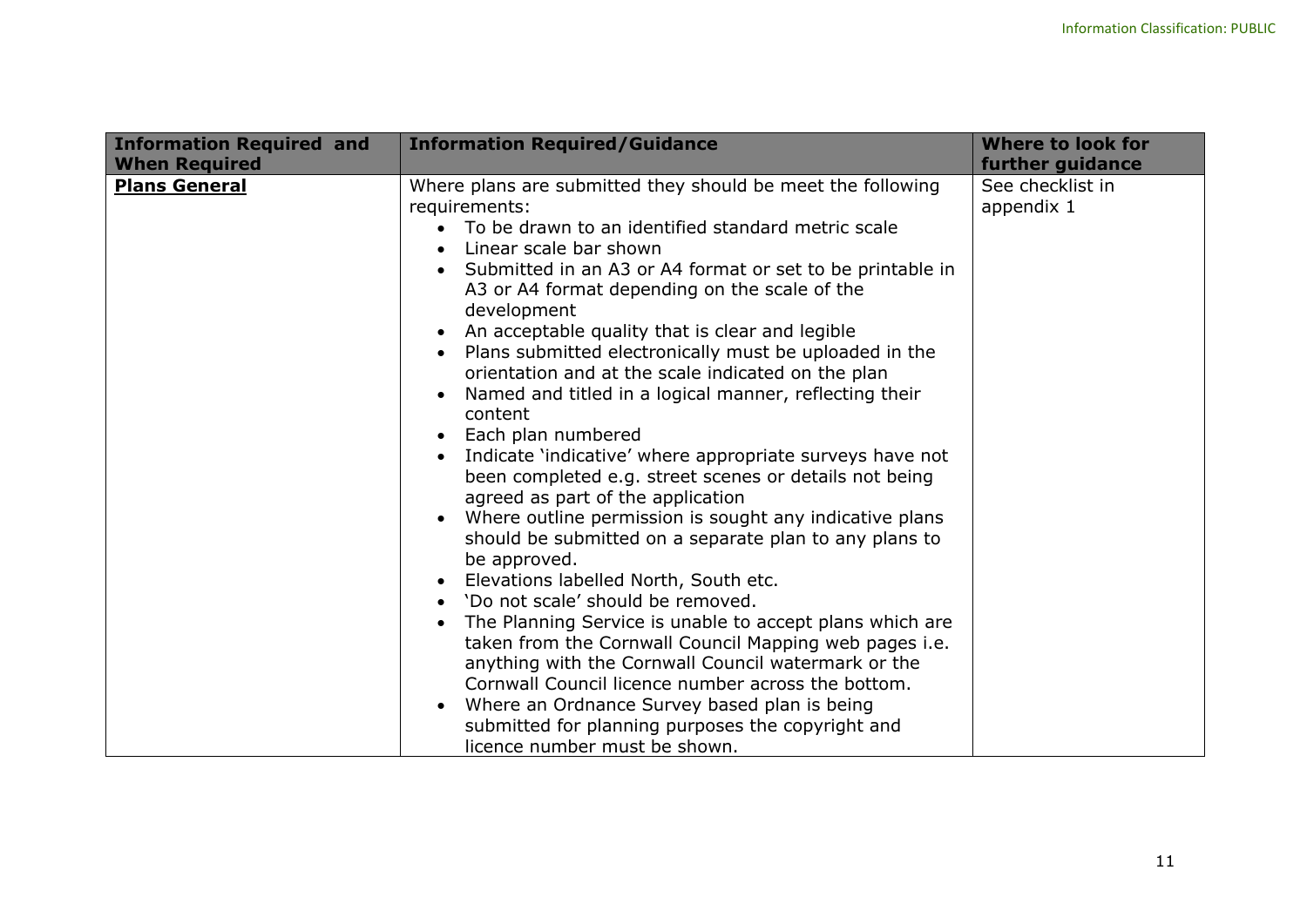| <b>Information Required and</b><br><b>When Required</b> | <b>Information Required/Guidance</b>                                                                                                                                                                                                                                                                                                                                                            | Where to look for<br>further guidance |
|---------------------------------------------------------|-------------------------------------------------------------------------------------------------------------------------------------------------------------------------------------------------------------------------------------------------------------------------------------------------------------------------------------------------------------------------------------------------|---------------------------------------|
| <b>Community Infrastructure</b>                         | The submission of a Community Infrastructure Levy (CIL)                                                                                                                                                                                                                                                                                                                                         | <b>Planning Application</b>           |
| <b>Levy (CIL) - Planning</b>                            | Planning Application Additional Information Requirement Form                                                                                                                                                                                                                                                                                                                                    | <b>Additional Information</b>         |
| <b>Application Additional</b>                           | (Form 1) is required.                                                                                                                                                                                                                                                                                                                                                                           | <b>Requirement Form</b>               |
| <b>Information Requirement</b>                          | Any development which creates new floor space may be liable                                                                                                                                                                                                                                                                                                                                     | (Form 1)                              |
| Form (Form 1)                                           | for a CIL charge - this applies to both residential and non-                                                                                                                                                                                                                                                                                                                                    | Planning Portal Planning              |
| Full applications (including                            | residential development. Submission of the Additional                                                                                                                                                                                                                                                                                                                                           | <b>Application Additional</b>         |
| householder applications)                               | Information Requirement (AIR) form will enable determination                                                                                                                                                                                                                                                                                                                                    | <b>Information</b>                    |
| creating new floor space or                             | of whether a development is liable to pay CIL or not.                                                                                                                                                                                                                                                                                                                                           | <b>Requirement Guidance</b>           |
| change of use to dwelling house                         | An AIR form is required for Section 73 applications where the                                                                                                                                                                                                                                                                                                                                   | <b>Cornwall Council</b>               |
| Reserved matters following                              | condition seeking to vary/remove has the potential to change                                                                                                                                                                                                                                                                                                                                    | Community                             |
| outline planning permission;                            | the gross internal floorspace (floorspace as defined in the CIL                                                                                                                                                                                                                                                                                                                                 | <b>Infrastructure Levy</b>            |
| and                                                     | regulations).                                                                                                                                                                                                                                                                                                                                                                                   | <b>The Community</b>                  |
| Section 73 applications for                             | An AIR form is required for Non-Material amendments where                                                                                                                                                                                                                                                                                                                                       | <b>Infrastructure Levy</b>            |
| removal/variation of condition                          | the permission seeking to amend was approved after                                                                                                                                                                                                                                                                                                                                              | (Amendment) (England)                 |
| Lawful Development Certificates                         | 01/01/2019 and where the proposed changes would result in                                                                                                                                                                                                                                                                                                                                       | <b>Regulations 2019</b>               |
| (proposed only)                                         | any changes to the floor space.                                                                                                                                                                                                                                                                                                                                                                 | CIL Form 2:                           |
| <b>Non-Material Amendments</b>                          | If the proposed development is CIL liable then please also<br>submit a CIL Form 2 (Assumption of Liability) as soon as<br>possible in order to processing as quickly as possible. If your<br>intention is to sell the development or you think there will be a<br>change in ownership of the development, liability can be<br>changed at any point during the process prior to<br>commencement. | <b>Assumption of Liability</b>        |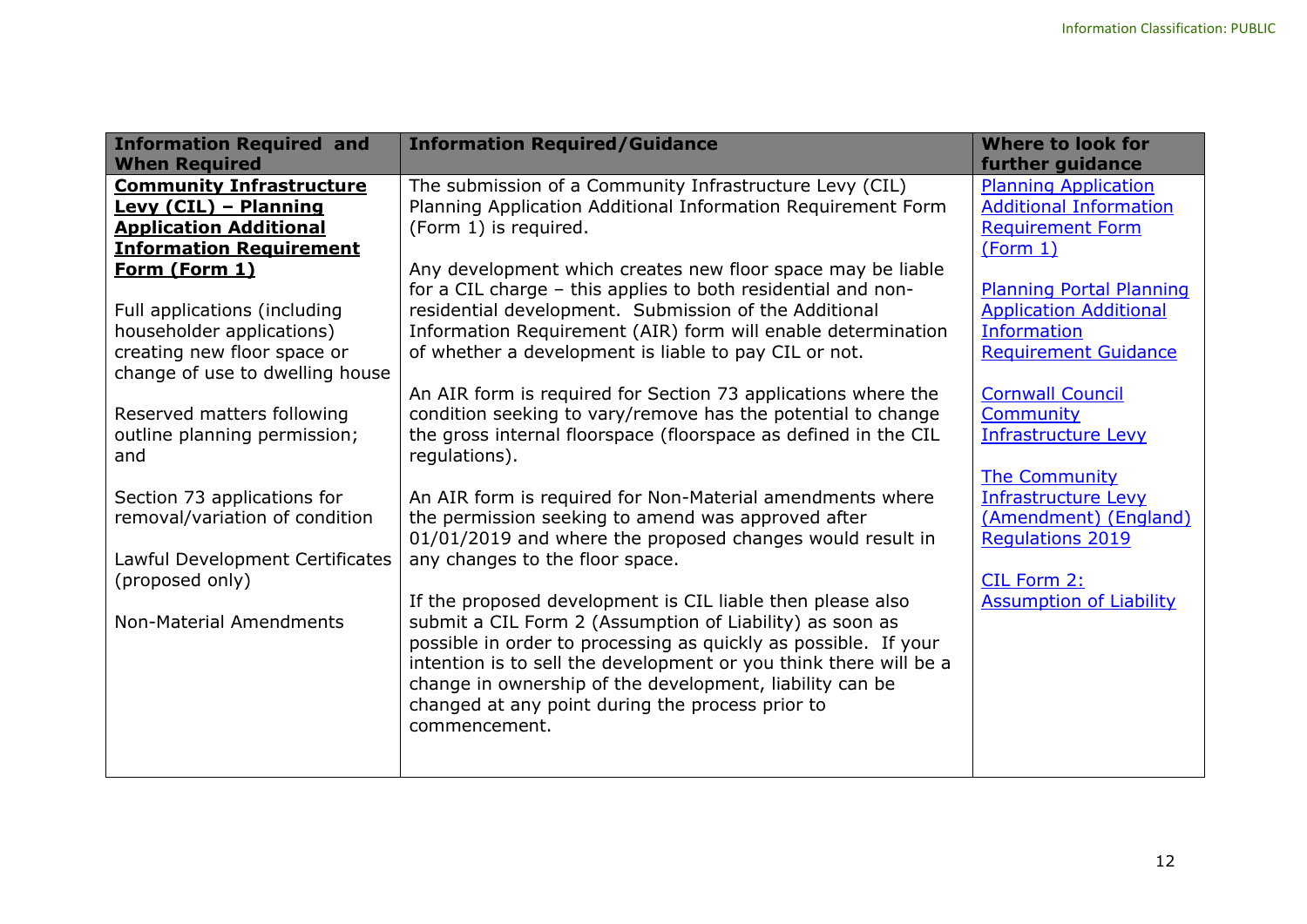| <b>Information Required and</b><br><b>When Required</b>                                                                                                                                                                                                                                                                   | <b>Information Required/Guidance</b>                                                                                                                                                                                                                                                                                                              | Where to look for<br>further guidance                                         |
|---------------------------------------------------------------------------------------------------------------------------------------------------------------------------------------------------------------------------------------------------------------------------------------------------------------------------|---------------------------------------------------------------------------------------------------------------------------------------------------------------------------------------------------------------------------------------------------------------------------------------------------------------------------------------------------|-------------------------------------------------------------------------------|
| <b>European Site Mitigation</b><br><b>SPD submission of an</b><br><b>Appropriate Assessment</b><br>(AA) and mitigation                                                                                                                                                                                                    | The potential harm from recreational disturbance arising from<br>these proposals has been assessed and requires the submission<br>of an Appropriate Assessment (AA) and to mitigate potential<br>harm.                                                                                                                                            | <b>European Sites</b><br><b>Mitigation SPD</b><br><b>Download AA Template</b> |
| All new housing, student<br>accommodation and tourist<br>accommodation* where there is<br>a net gain in units within the<br>zone of influence (ZoI) of the<br>following European sites;<br>Penhale Sands, Fal and Helford<br><b>Estuaries and Tamar Estuaries.</b>                                                        | Where the only potential harm is from recreational disturbance,<br>CC and Natural England agree that mitigation can be met by a<br>specified financial contribution to a Strategic Mitigation Plan<br>implemented by the Council.<br>Where a development meets the criteria the submission of an<br>Appropriate Assessment (AA) will be required. | Use our interactive<br>maps to view Zone of<br><b>Influence</b>               |
| *This includes all new housing<br>- including flats, affordable<br>housing, Residential<br>caravans/mobile homes/park<br>homes; Hotels, quest houses,<br>B&Bs, lodges, static caravans &<br>touring pitches; Student<br>accommodation - per bedroom<br>space; 'Active Elderly'<br>accommodation and Tied<br>accommodation |                                                                                                                                                                                                                                                                                                                                                   |                                                                               |
| <b>Fire Statement</b>                                                                                                                                                                                                                                                                                                     | Fire statements must be submitted on a form published by the<br>Secretary of State (or a form to similar effect) contain the                                                                                                                                                                                                                      | Fire safety and high-rise<br>residential buildings                            |
| Development which contains                                                                                                                                                                                                                                                                                                | particulars specified or referred to in the form, which includes                                                                                                                                                                                                                                                                                  | (from 1 August 2021) -                                                        |
| two or more dwellings (includes                                                                                                                                                                                                                                                                                           | information about (not exhaustive list):                                                                                                                                                                                                                                                                                                          | GOV.UK (www.gov.uk)                                                           |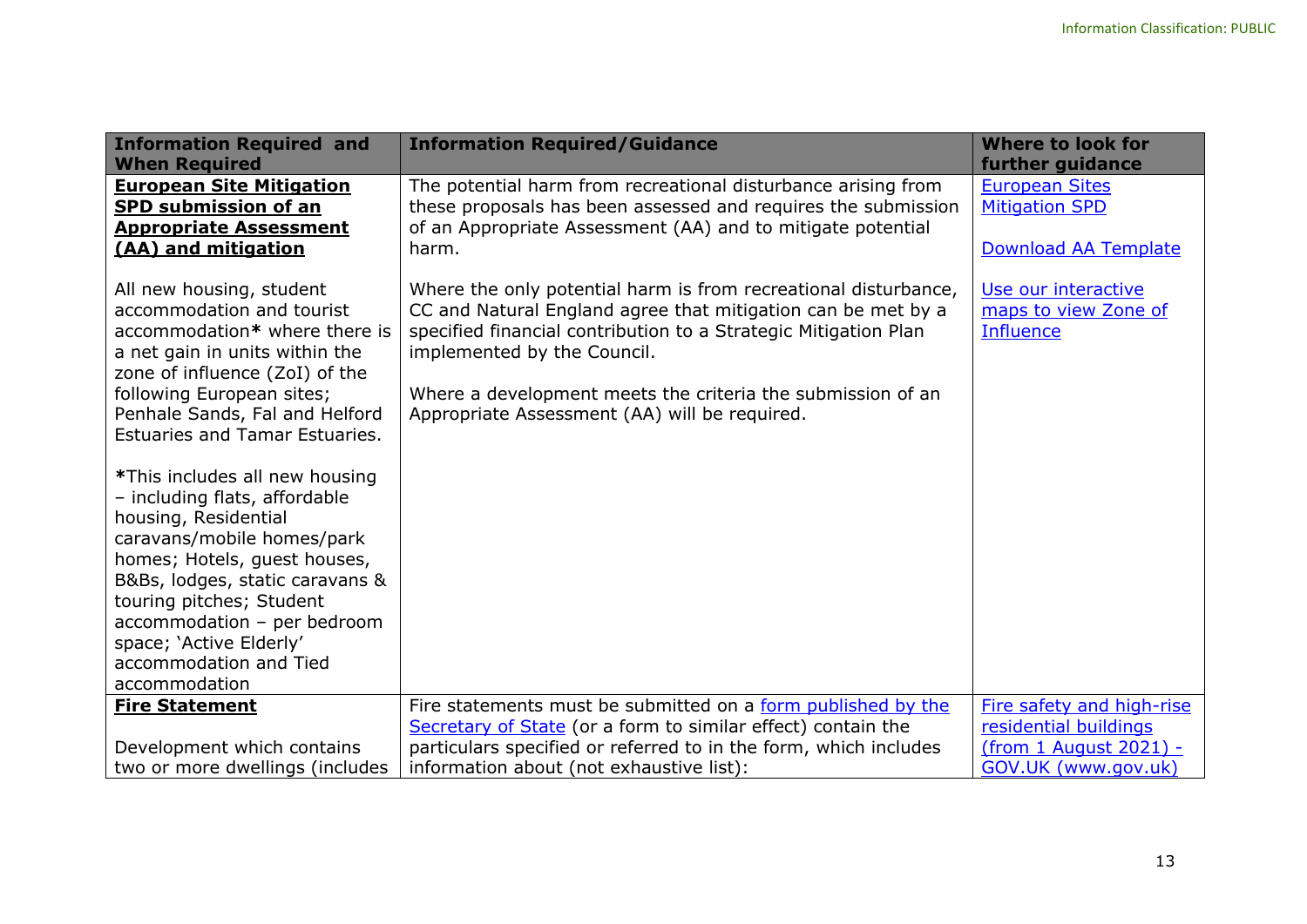| <b>Information Required and</b><br><b>When Required</b>                                                                                                                                      | <b>Information Required/Guidance</b>                                                                                                                                                                                                                                       | <b>Where to look for</b><br>further guidance |
|----------------------------------------------------------------------------------------------------------------------------------------------------------------------------------------------|----------------------------------------------------------------------------------------------------------------------------------------------------------------------------------------------------------------------------------------------------------------------------|----------------------------------------------|
| flats) or educational<br>accommodation and<br>Meet the height condition of 18<br>m or more in height, or 7 or<br>more storeys.                                                               | the principles, concepts and approach relating to fire<br>safety that have been applied to each building in the<br>development<br>the site layout<br>emergency vehicle access and water supplies for<br>firefighting purposes                                              |                                              |
| A Fire statement must be<br>submitted with an application<br>when it involves:<br>The provision of one or<br>more relevant buildings, or<br>Development of an<br>existing relevant building, | what, if any, consultation has been undertaken on issues<br>relating to the fire safety of the development; and what<br>account has been taken of this<br>how any policies relating to fire safety in relevant local<br>development documents have been taken into account |                                              |
| Or development within<br>the curtilage of a relevant<br>building.                                                                                                                            |                                                                                                                                                                                                                                                                            |                                              |

# Table 2 – Local List Requirements

This information is required by the Local List:

<span id="page-15-0"></span>

| Information Required and When   Information Required/Guidance<br><b>Required</b> |                                                                                | <b>Links to useful</b><br>quidance |
|----------------------------------------------------------------------------------|--------------------------------------------------------------------------------|------------------------------------|
| <b>Air Quality Assessment</b>                                                    | Please see useful links and guidance for information<br>requirements/guidance. | Air quality - Cornwall<br>Council  |
| All developments for:<br>Major: Dwellings (Q001);                                |                                                                                |                                    |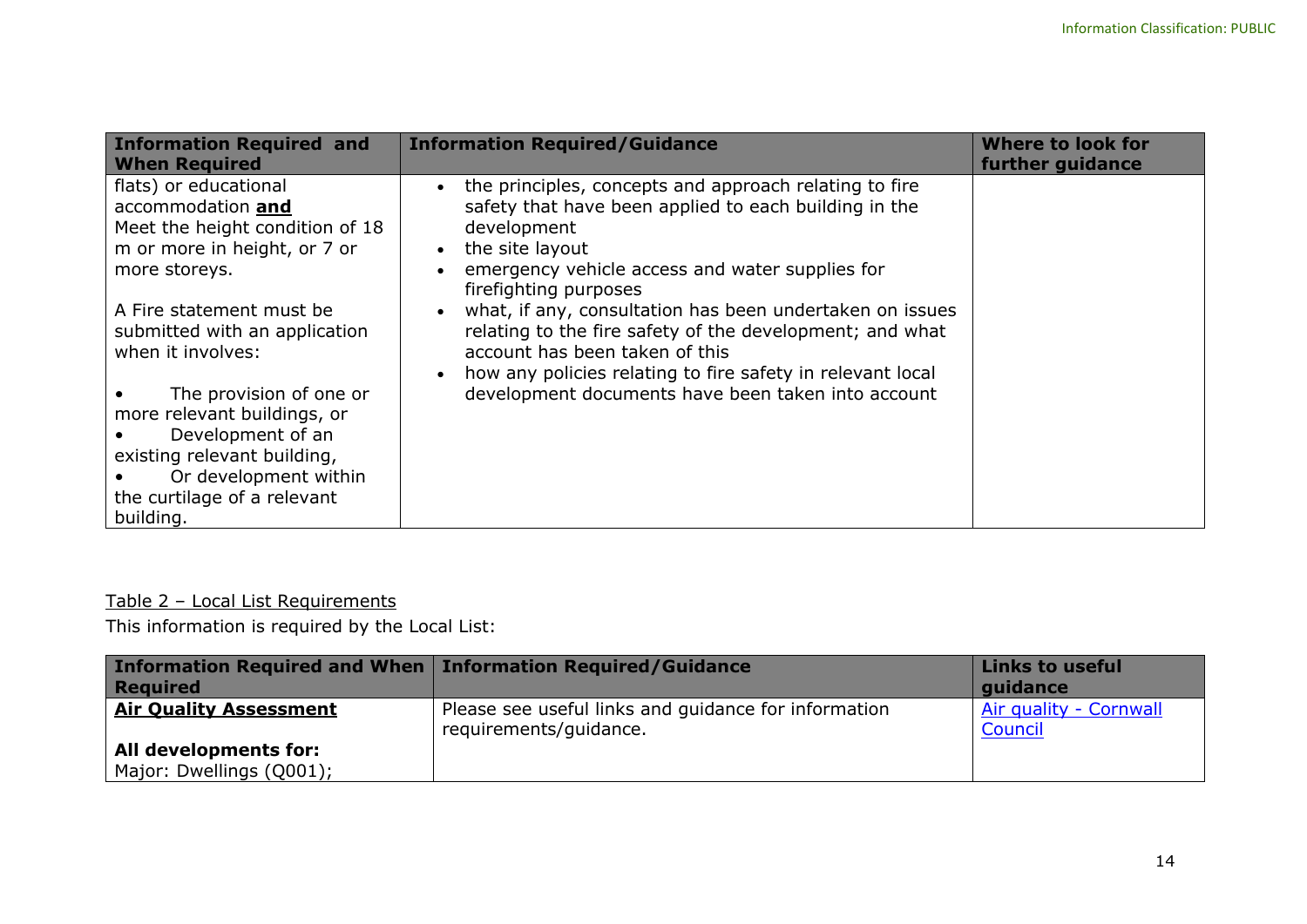|                                                                                                                                                                                                                                                                                                                                                                                                                                                                                                                                                                                                                                                                                | Information Required and When   Information Required/Guidance | <b>Links to useful</b>                                                                                                                                                                                                                                                                                                                                                                                                                                  |
|--------------------------------------------------------------------------------------------------------------------------------------------------------------------------------------------------------------------------------------------------------------------------------------------------------------------------------------------------------------------------------------------------------------------------------------------------------------------------------------------------------------------------------------------------------------------------------------------------------------------------------------------------------------------------------|---------------------------------------------------------------|---------------------------------------------------------------------------------------------------------------------------------------------------------------------------------------------------------------------------------------------------------------------------------------------------------------------------------------------------------------------------------------------------------------------------------------------------------|
| <b>Required</b><br>Major: Heavy<br>Ind/Storage/Warehousing (Q003)<br>; Any development in excess<br>10,000m2 new floor space (usually<br>largescale major: offices (Q002),<br>industry (Q003), and<br>retail/distribution (Q004) ; Where<br>>300 new car parking spaces are<br>proposed (e.g. retail, visitor<br>attraction, multi-story car park),<br>excluding residential development<br>car parking space provision; A<br>standby emergency generator<br>associated with a centralised<br>energy centre (if likely to be<br>tested/used $>18$ hours a year), or<br>new Short Term Operating Reserve<br>facilities (STOR) ; Any combustion<br>plant with single or combined |                                                               | guidance<br><b>Cornwall Council's Clean</b><br><b>Air for Cornwall Strategy</b><br>Chief Planning Officer's<br><b>Advice Note: Planning</b><br>for Air Quality<br>Environmental<br><b>Protection UK and</b><br><b>Institute of Air Quality</b><br><b>Management Guidance</b><br>on Planning for Air<br>Quality<br><b>Institute of Air Quality</b><br>Management - Guidance<br>on the Assessment of<br><b>Dust from Demolition</b><br>and Construction - |
| thermal input >1MW<br><b>Within Air Quality Management</b><br>Area (AQMA) including a 1 km<br>buffer or with an Air Quality<br>Area of Concern (AQAC)<br>including a 1 km buffer:                                                                                                                                                                                                                                                                                                                                                                                                                                                                                              |                                                               | Version 1.1                                                                                                                                                                                                                                                                                                                                                                                                                                             |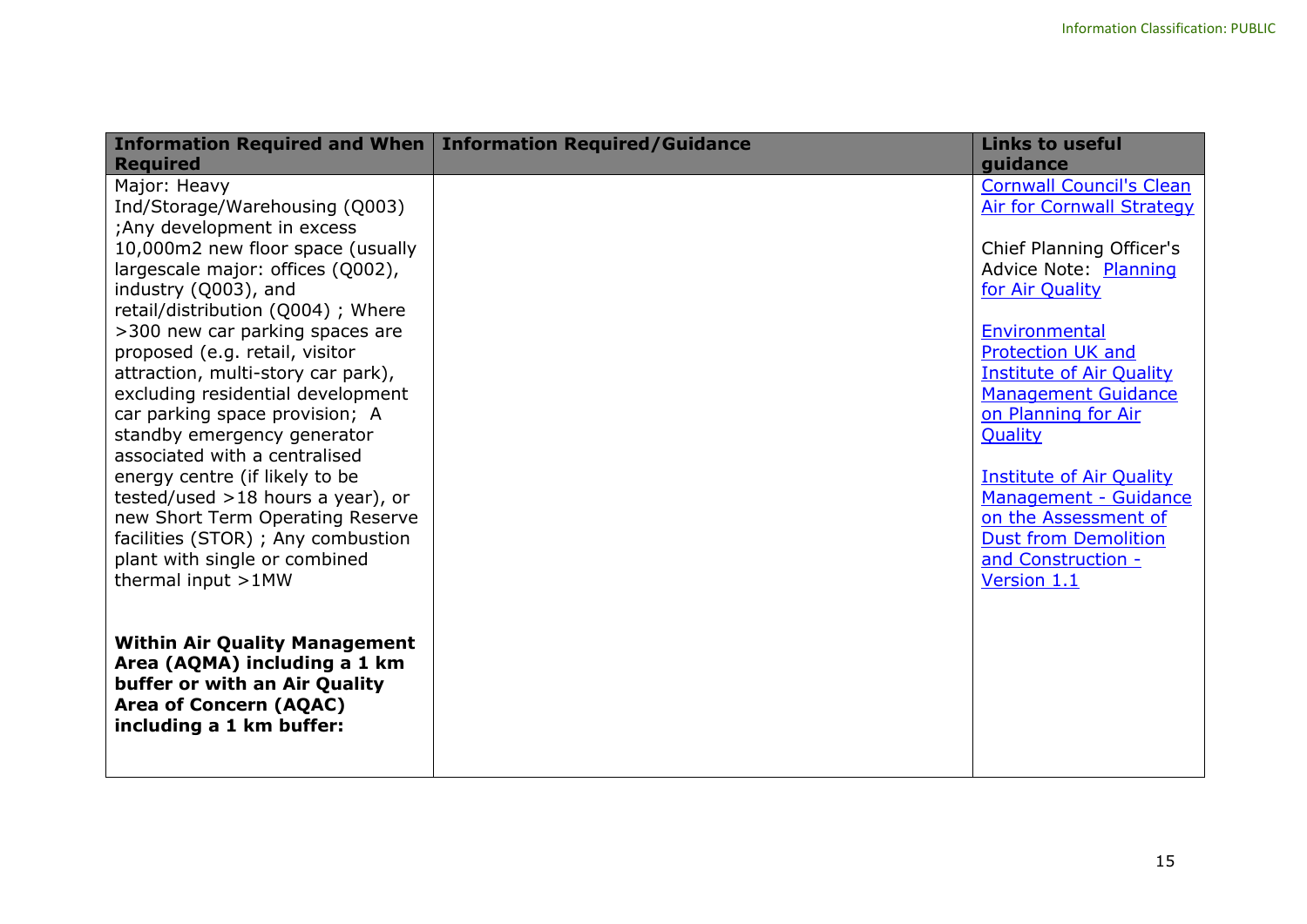| <b>Information Required and When</b>                                                                                                                                                                                                                                                                                                                                                                               | <b>Information Required/Guidance</b>                                                                                             | <b>Links to useful</b>      |
|--------------------------------------------------------------------------------------------------------------------------------------------------------------------------------------------------------------------------------------------------------------------------------------------------------------------------------------------------------------------------------------------------------------------|----------------------------------------------------------------------------------------------------------------------------------|-----------------------------|
| <b>Required</b>                                                                                                                                                                                                                                                                                                                                                                                                    |                                                                                                                                  | guidance                    |
| Smallscale Major Dwellings of 50 or<br>more dwellings (Q007); 50 or more<br>new car parking spaces; Lorry park<br>with more than 25 spaces; Bus<br>station; Have one or more<br>substantial combustion processes,<br>where any combustion plant has<br>single or combined thermal input<br>$>300$ kWh<br>Minor: Dwellings (Q013) within<br>an Air Quality Priority Area of<br><b>Concern including 1 km buffer</b> | Please refer to Chief Planning Officer's Advice Note:<br><b>Planning for Air Quality</b><br>- such development is not supported. |                             |
| <b>Affordable Housing Statement</b>                                                                                                                                                                                                                                                                                                                                                                                | A short statement explaining what provision is being made                                                                        | <b>Planning Practice</b>    |
|                                                                                                                                                                                                                                                                                                                                                                                                                    | for affordable housing.                                                                                                          | Guidance - Planning         |
| Developments where there is a net                                                                                                                                                                                                                                                                                                                                                                                  |                                                                                                                                  | <b>Obligations</b>          |
| increase of 10 or more dwellings or                                                                                                                                                                                                                                                                                                                                                                                | Draft heads of terms must be submitted following the                                                                             |                             |
| where dwellings would have a                                                                                                                                                                                                                                                                                                                                                                                       | prescribed template. The draft heads of terms should set                                                                         | <b>Planning Practice</b>    |
| combined gross floor space more                                                                                                                                                                                                                                                                                                                                                                                    | out clearly the obligations that the developer/landowner is                                                                      | <b>Guidance - Viability</b> |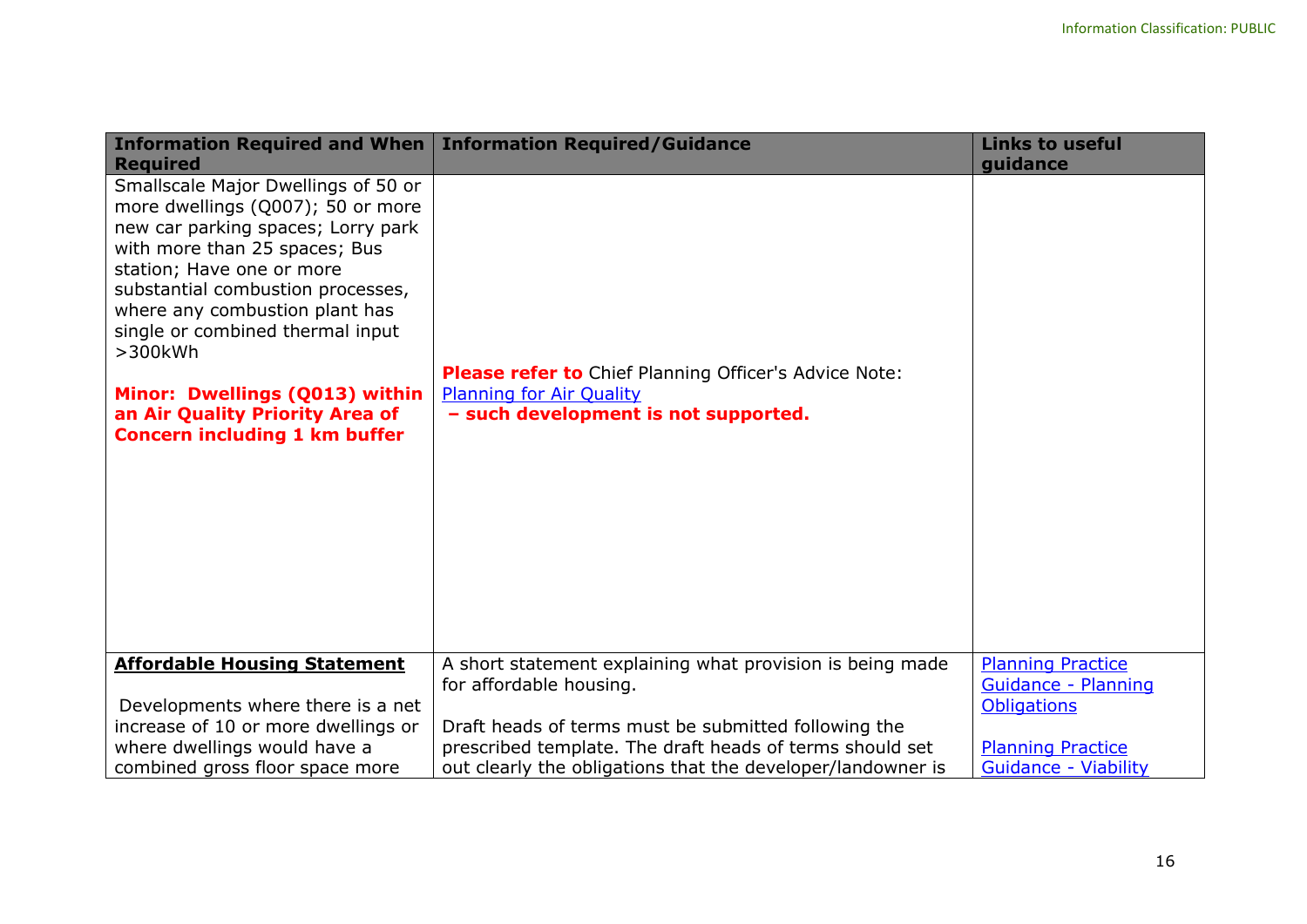| <b>Information Required and When</b>                                                                                                                                                                                                                                                                                                                                                                                                                                                                                                     | <b>Information Required/Guidance</b>                                                                                                                                                                                                                                                                                                                                                                                                                                                                                                                                                                                                                                                                                                                                     | <b>Links to useful</b>                                                                                                                                                                                                                |
|------------------------------------------------------------------------------------------------------------------------------------------------------------------------------------------------------------------------------------------------------------------------------------------------------------------------------------------------------------------------------------------------------------------------------------------------------------------------------------------------------------------------------------------|--------------------------------------------------------------------------------------------------------------------------------------------------------------------------------------------------------------------------------------------------------------------------------------------------------------------------------------------------------------------------------------------------------------------------------------------------------------------------------------------------------------------------------------------------------------------------------------------------------------------------------------------------------------------------------------------------------------------------------------------------------------------------|---------------------------------------------------------------------------------------------------------------------------------------------------------------------------------------------------------------------------------------|
| <b>Required</b><br>than 1,000 square metres (not<br>including replacement dwellings)<br>6 or more dwellings in an Area of<br><b>Outstanding Natural Beauty (AONB)</b><br>or Designated Rural Area (DRA) (as<br>defined by s157 of the Housing<br>Act 1985 and an accompanying<br>Housing Order from 1981)<br>Rural Exception Sites, Self-/Custom<br>Build- sites, Entry Level Exception<br>sites and 'Starter Home Exception<br>Sites' built on under-used or<br>unviable commercial or industrial<br>sites not currently identified for | willing to be bound by, in order to meet the needs<br>generated by the development. The draft heads of terms<br>should also include the agreed timing/triggers for satisfying<br>the obligations.<br>An Economic Viability Appraisal must accompany all Rural<br>and Entry-Level Exception Site applications and in all other<br>cases including Policy 8 applications where the policy<br>position of Affordable Housing is not met in full. EVAs to be<br>submitted in line with guidance in the Council's Affordable<br>Housing SPD.<br>The latest NPPF and accompanying guidance introduced<br>changes to viability assessments. Viability assessments<br>should now be made publicly available other than in<br>exceptional circumstances for reasons of commercial | guidance<br><b>Cornwall Council</b><br><b>Affordable Housing</b><br><b>Policy (including The</b><br><b>Affordable Housing SPD)</b><br><b>Cornwall Council 106</b><br><b>Planning Obligations</b><br>Section 106 Agreement<br>Template |
| housing.<br>Lifting of Holiday Conditions or<br>changes of use from holiday use to<br>residential on schemes of 6 or more<br>dwellings or a site area $>0.5$<br>hectares.                                                                                                                                                                                                                                                                                                                                                                | sensitivity. Even in these cases, an executive summary<br>should still be made publicly available with the commercially<br>sensitive information aggregated as part of total costs. Any<br>sensitive personal information will however not be made<br>public.<br>The Government consider that information used in viability<br>assessment is not usually specific to that developer and<br>thereby need not contain commercially sensitive data.<br>Examples of commercially sensitive data are information<br>relating to negotiations and information relating to<br>compensation due to individuals.                                                                                                                                                                  | <b>Government Changes to</b><br>the Practice Guide.<br>Development<br>Management - Planning<br><b>Obligations (including</b><br><b>Designated Rural Areas</b>                                                                         |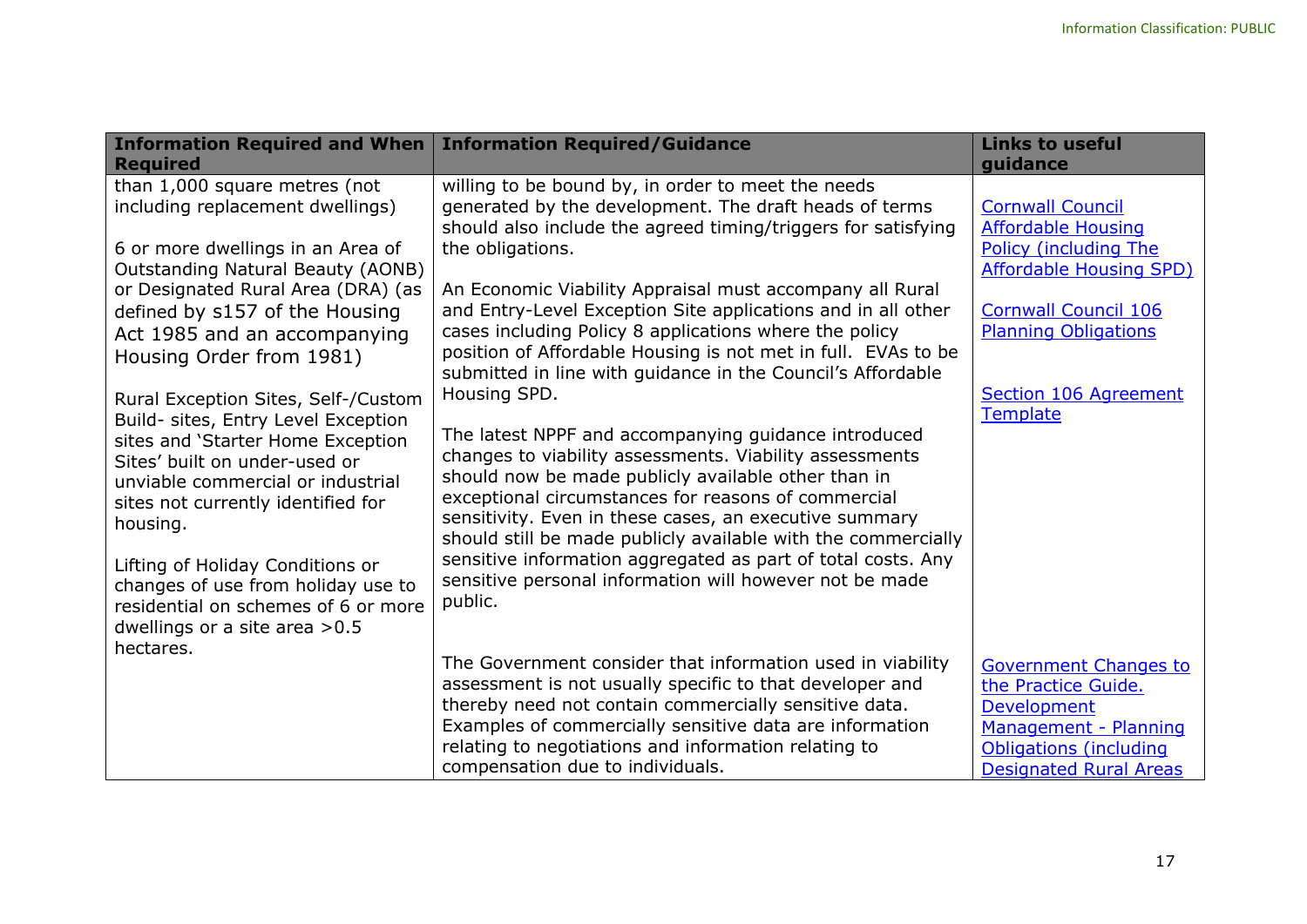|                                                                                                                                                                      | Information Required and When   Information Required/Guidance                                                                                                                                                                                                    | <b>Links to useful</b>                                                                                                                                                                                                                                                                                                                |
|----------------------------------------------------------------------------------------------------------------------------------------------------------------------|------------------------------------------------------------------------------------------------------------------------------------------------------------------------------------------------------------------------------------------------------------------|---------------------------------------------------------------------------------------------------------------------------------------------------------------------------------------------------------------------------------------------------------------------------------------------------------------------------------------|
| <b>Required</b><br><b>Agricultural Land Classification</b><br><b>Assessment</b><br>All major developments on Best<br>and Most Versatile (BMV) land<br>grades 1 to 3a | Land classification assesses the quality of farmland in order<br>to consider the future use of the land.                                                                                                                                                         | guidance<br>and Designated<br><b>Regions</b> )<br><b>Government Guidance -</b><br><b>Guide to Assessing</b><br><b>Development Proposals</b><br>on Agricultural Land<br><b>Natural England</b><br><b>Technical Information</b><br>Note TIN 049 -<br><b>Agricultural Land</b><br><b>Classification: Protecting</b><br>the Best and Most |
|                                                                                                                                                                      |                                                                                                                                                                                                                                                                  | <b>Versatile Agricultural</b><br>Land                                                                                                                                                                                                                                                                                                 |
| <b>AONB Assessment of need</b><br>Major developments within an<br>AONB (see definition in the NPPE<br>2021)                                                          | An explanation of the exceptional circumstances and the<br>public interest, including an assessment of:<br>• the need for the development, including any national<br>considerations, and the impact of permitting it, or refusing<br>it, upon the local economy; | <b>National Planning Policy</b><br>Framework - Conserving<br>and Enhancing the<br><b>Natural Environment</b>                                                                                                                                                                                                                          |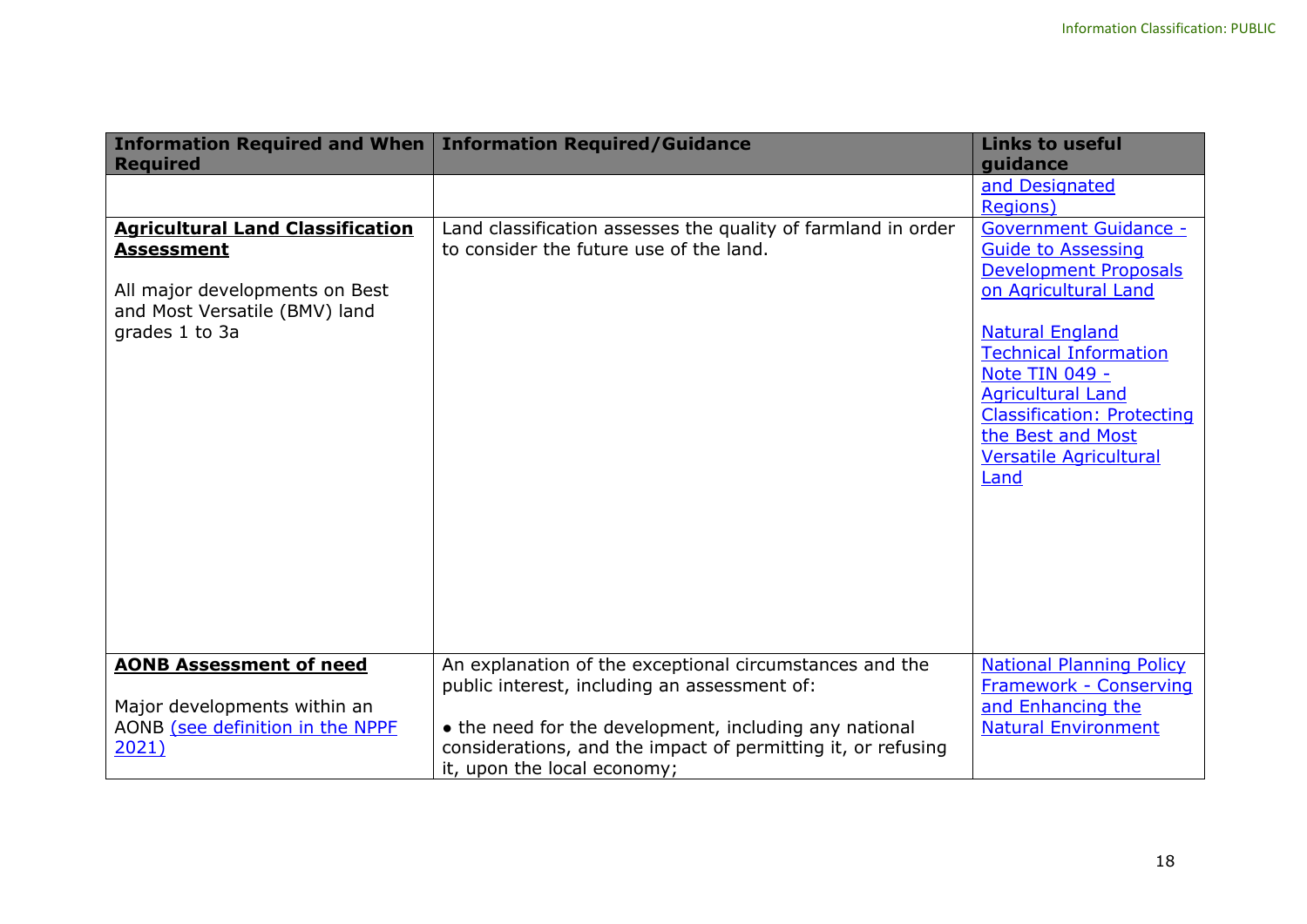| <b>Information Required and When</b><br><b>Required</b>                                                                                                                                                                                                                                                                                                                                                                                                | <b>Information Required/Guidance</b>                                                                                                                                                                                                                                                                                                                                                                                                                                                                                                                                                                                                                                                                                                                                                         | <b>Links to useful</b><br>guidance                                                                                                                                                                    |
|--------------------------------------------------------------------------------------------------------------------------------------------------------------------------------------------------------------------------------------------------------------------------------------------------------------------------------------------------------------------------------------------------------------------------------------------------------|----------------------------------------------------------------------------------------------------------------------------------------------------------------------------------------------------------------------------------------------------------------------------------------------------------------------------------------------------------------------------------------------------------------------------------------------------------------------------------------------------------------------------------------------------------------------------------------------------------------------------------------------------------------------------------------------------------------------------------------------------------------------------------------------|-------------------------------------------------------------------------------------------------------------------------------------------------------------------------------------------------------|
|                                                                                                                                                                                                                                                                                                                                                                                                                                                        | • the sequential approach to site selection including the cost<br>of, and scope for, developing elsewhere including outside<br>the designated area, or meeting the need for it in some<br>other way; and<br>• any detrimental effect on the environment, the landscape<br>and recreational opportunities, and the extent to which that<br>could be moderated.                                                                                                                                                                                                                                                                                                                                                                                                                                | <b>Cornwall AONB -</b><br>Planning<br>Tamar Valley AONB -<br>Planning<br><b>Cornwall Council</b><br><b>Interactive Map - AONBs</b>                                                                    |
| <b>Archaeological Assessment</b><br>Applications on land which is known<br>to have archaeological interest, or<br>an archaeological assessment has<br>been requested as part of any pre-<br>application advice<br>Applications which may have an<br>impact on the character or setting<br>of a designated asset e.g. Listed<br>Building, Conservation Area<br>Scheduled Monument, WHS,<br>Registered Parks and Gardens and<br>Registered Battlefields. | Assessments should be undertaken by a competent person<br>to the professional standards set out by the Chartered<br>Institute for Archaeologists.<br>Assessments should consider the following:<br>The significance of the site and its setting, whether<br>development proposals will harm the historic<br>environment and to what degree.<br>Go beyond a consultation with Cornwall and Isles of<br>Scilly Historic Environment Record by exploring the<br>potential for previously unrecorded archaeological<br>remains.<br>Consider the wider visual impacts on historic<br>buildings, upstanding archaeological monuments and<br>historic landscapes.<br>Follow the latest guidance by Historic England on<br>$\bullet$<br>assessing direct and indirect impacts on heritage<br>assets. | <b>Chartered Institute for</b><br><b>Archaeologists</b><br><b>Regulations, Standards</b><br>and Guidelines<br>Good Practice Advice in<br>Planning Note 3: The<br>setting of Heritage<br><b>Assets</b> |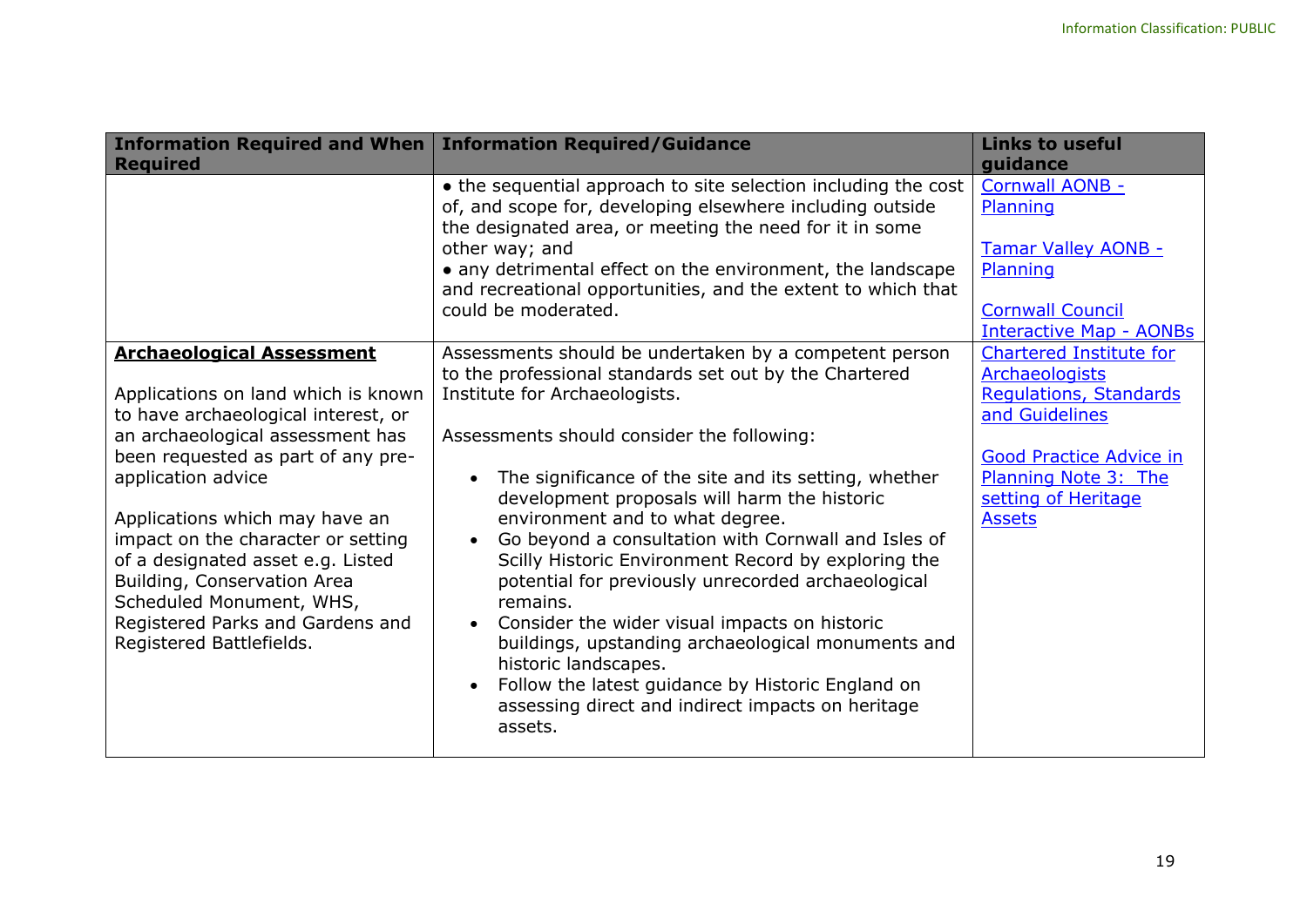| <b>Information Required and When</b>                      | <b>Information Required/Guidance</b>                                                                           | <b>Links to useful</b>          |
|-----------------------------------------------------------|----------------------------------------------------------------------------------------------------------------|---------------------------------|
| <b>Required</b>                                           |                                                                                                                | guidance                        |
|                                                           | Where a Zone of Theoretical Visibility has been produced<br>(as part of a Historic Landscape and Visual Impact |                                 |
|                                                           | Assessment (HLVIA)), this should inform the heritage<br>setting assessment.                                    |                                 |
| <b>Aviation and</b>                                       | Statement confirming that the Ministry of defence (MoD),                                                       |                                 |
| <b>Telecommunications Statement</b>                       | Civil Aviation Authority (CAA) and National Air Traffic                                                        |                                 |
|                                                           | Services (NATS) have been consulted and have raised no                                                         |                                 |
| Wind turbine $>11m$ tall or a rotor                       | objections.                                                                                                    |                                 |
| diameter > 2m                                             |                                                                                                                |                                 |
|                                                           | For wind turbines > 26m confirmation that the proposed                                                         |                                 |
|                                                           | development would not have a detrimental impact on                                                             |                                 |
|                                                           | existing telecommunications (phone, radio and TV) links                                                        |                                 |
|                                                           | should be provided.                                                                                            |                                 |
| <b>Biodiversity and/or</b>                                | A screening opinion should be sought if development is                                                         | Protected species and           |
| <b>Geodiversity Survey</b>                                | likely to have a significant impact on a designated area. An                                                   | sites: how to review            |
|                                                           | appropriate assessment may also be necessary if a                                                              | planning proposals              |
| Major development including areas                         | protected species is present.                                                                                  |                                 |
| of semi-natural habitat (including                        |                                                                                                                | <b>Natural England</b>          |
| brownfield sites)                                         | An Extended Phase 1 Habitat Survey is usually required.                                                        |                                 |
|                                                           |                                                                                                                |                                 |
|                                                           | Depending on the results, further protected species surveys                                                    | <b>Cornwall planning for</b>    |
| Where protected species or                                | may be necessary, such as:                                                                                     | <b>Biodiversity Guide -</b>     |
| features are known to be present                          |                                                                                                                | <b>Cornwall Council</b>         |
|                                                           | <b>Bat Survey</b><br>$\bullet$                                                                                 |                                 |
| If proposal is within or adjoining a                      | <b>Breeding Birds</b><br>$\bullet$                                                                             | Bat Surveys for                 |
| designated nature conservation site                       | Reptiles<br>$\bullet$                                                                                          | Professional Ecologists         |
| (SAC, SINC, LNR, SPA) or Cornwall<br><b>Wildlife Site</b> | Other Species (e.g. otter, dormouse, badger)<br>$\bullet$                                                      | <b>Good Practice Guidelines</b> |
|                                                           |                                                                                                                | <b>CEC Ecological Survey</b>    |
|                                                           |                                                                                                                | Calendar                        |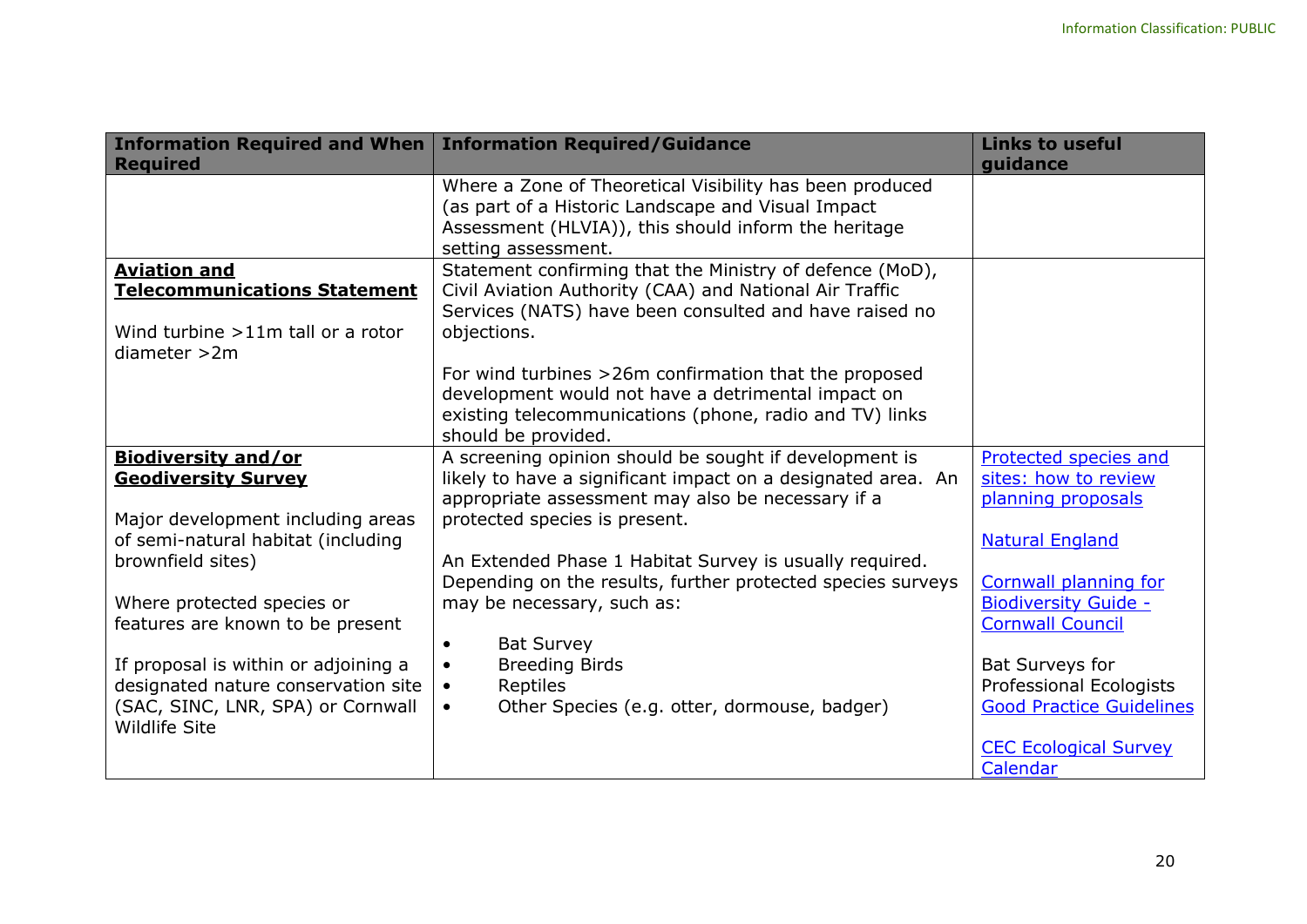| <b>Information Required and When</b><br><b>Required</b>                                                                                                                                                            | <b>Information Required/Guidance</b>                                                                                                                                                                                                                                                                                 | <b>Links to useful</b><br>guidance                                             |
|--------------------------------------------------------------------------------------------------------------------------------------------------------------------------------------------------------------------|----------------------------------------------------------------------------------------------------------------------------------------------------------------------------------------------------------------------------------------------------------------------------------------------------------------------|--------------------------------------------------------------------------------|
| If the proposal is for 10 or more<br>houses within a buffer zone to a<br><b>SAC</b>                                                                                                                                | Information should include the existing wildlife interest of<br>the site and adjacent land plus the possible impacts on<br>them.                                                                                                                                                                                     | <b>Plymouth Sound and</b><br><b>Estuaries Coastal</b><br><b>Planning Study</b> |
| If proposal is a development within<br>a SSSI or relevant SSSI Impact<br>Risk Zone                                                                                                                                 | The assessment should demonstrate how the proposal will<br>protect or where possible enhance biodiversity and provide<br>mitigation and enhancement both during and post<br>construction.                                                                                                                            |                                                                                |
| Where a proposed development is<br>likely to have a significant effect on<br>the European Marine Site (EMS),<br>either alone or in combination with<br>other plans and projects<br>On or over intertidal/estuarine | Where appropriate, accompanying plans should indicate any<br>significant wildlife habitats or features and the location of<br>any species protected under the Wildlife and Countryside<br>Act 1981, the Conservation (Natural Habitats etc.)<br>Regulations 1994 and 2010, or the Protection of Badgers<br>Act 1992. |                                                                                |
| habitats                                                                                                                                                                                                           | Ecological Assessments should be carried out at specific                                                                                                                                                                                                                                                             |                                                                                |
| Affecting existing buildings in<br>mature gardens (particularly                                                                                                                                                    | times of the year particularly in terms of protected species.                                                                                                                                                                                                                                                        |                                                                                |
| complex roof structures/gable<br>ends/ slate roofs/weather boarding)                                                                                                                                               | A Bat Survey will be required for any wind turbine<br>application within 50m of a hedgerow or stream.                                                                                                                                                                                                                |                                                                                |
| Affecting existing bridge structures                                                                                                                                                                               | An Ecological Assessment (including bird and bat surveys)<br>of the site will be required for any wind turbine application<br>of $>26m$ tall.                                                                                                                                                                        |                                                                                |
| Affecting tunnels/kilns/ military<br>fortifications/ underground ducts or<br>structures                                                                                                                            | All surveys and assessments must not be more than 12<br>months old.                                                                                                                                                                                                                                                  |                                                                                |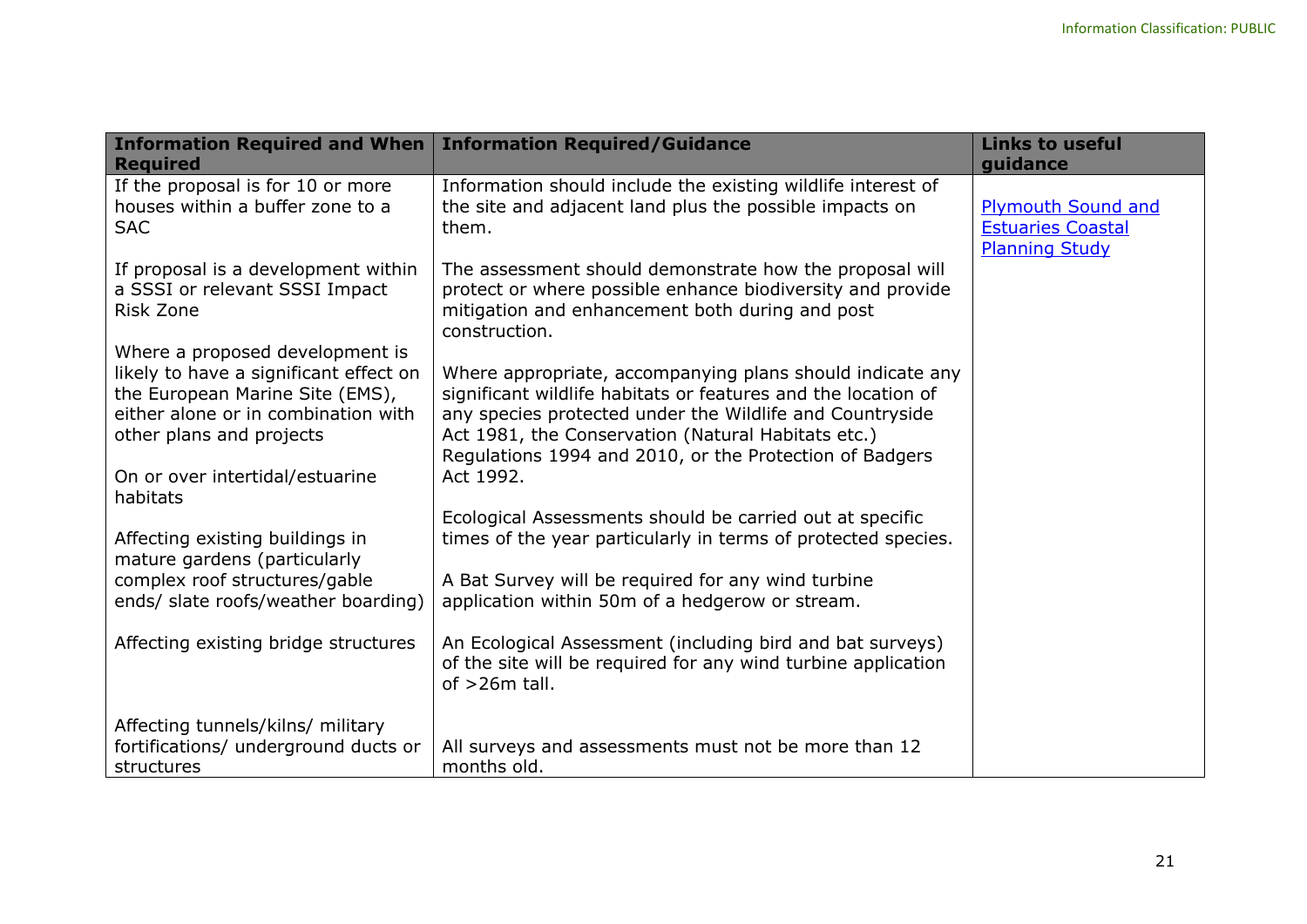| <b>Required</b>                                                                                                                                                                                                                                                              | Information Required and When   Information Required/Guidance                                                           | <b>Links to useful</b><br>guidance                          |
|------------------------------------------------------------------------------------------------------------------------------------------------------------------------------------------------------------------------------------------------------------------------------|-------------------------------------------------------------------------------------------------------------------------|-------------------------------------------------------------|
| Affecting Ancient Woodland or<br>old/veteran trees<br>Floodlighting green space or<br>lighting churches/listed buildings<br>within or adjacent to designated<br>sites<br>Conversion of rural buildings<br>Proposed demolition of buildings<br>Applications for wind turbines |                                                                                                                         |                                                             |
| within 50m of a hedgerow or<br>stream.<br>Applications for wind turbines<br>>26m tall                                                                                                                                                                                        |                                                                                                                         |                                                             |
| <b>Biodiversity Net Gain</b>                                                                                                                                                                                                                                                 | From the 1st May 2020 all proposals for major development<br>must be accompanied by a Biodiversity Gain Plan. This plan | <b>Cornwall planning for</b><br><b>Biodiversity Guide -</b> |
|                                                                                                                                                                                                                                                                              | should include:                                                                                                         | <b>Cornwall Council</b>                                     |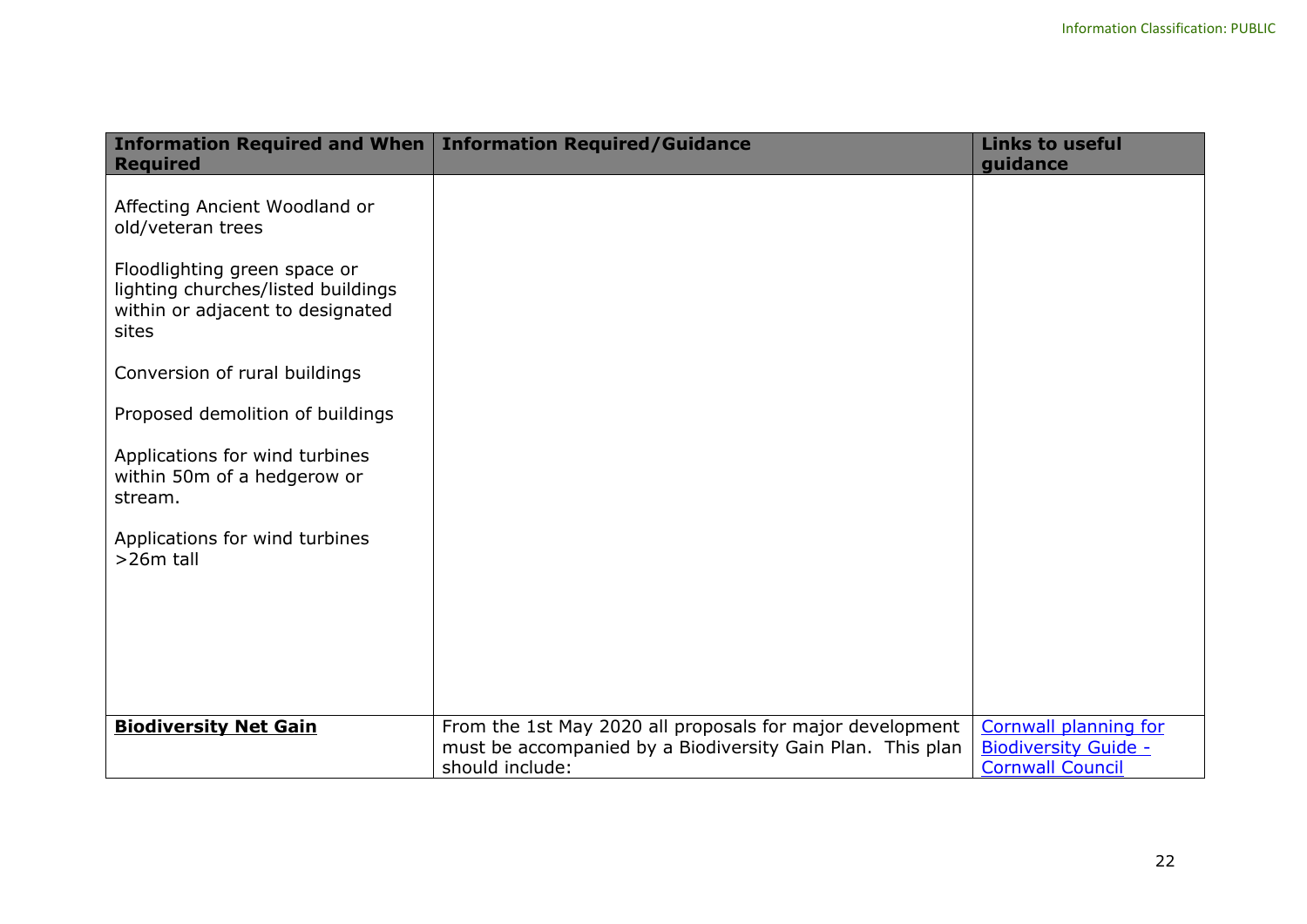| <b>Required</b>                                                                                              | Information Required and When   Information Required/Guidance                                                                                                                                                                                                                                            | <b>Links to useful</b><br>guidance |
|--------------------------------------------------------------------------------------------------------------|----------------------------------------------------------------------------------------------------------------------------------------------------------------------------------------------------------------------------------------------------------------------------------------------------------|------------------------------------|
| All full major developments<br>(excluding changes of use)                                                    |                                                                                                                                                                                                                                                                                                          |                                    |
| <b>Outline or Reserved Matters</b><br>applications for major<br>developments seeking approval of<br>'layout' | a) Headline Results of the latest version of the DEFRA<br>Metric with its supporting calculations showing the<br>pre-development and the post-development<br>biodiversity value of the onsite habitat; and                                                                                               |                                    |
|                                                                                                              | b) information about the steps taken or to be taken to<br>minimise the adverse effect of the development on<br>the biodiversity of the onsite habitat and any other<br>habitat and steps taken to provide 10% biodiversity<br>net gain on site; or                                                       |                                    |
|                                                                                                              | where not all of the 10% Biodiversity Net Gain<br>C)<br>requirement can be provided on site, any proposal<br>for biodiversity gain or registered offsite biodiversity<br>gain allocated to the development and the<br>biodiversity value of that gain in relation to the<br>development.                 |                                    |
| Outline for major developments -<br>'layout' reserved                                                        | Where layout is a reserved matter, the Biodiversity Gain<br>Plan submitted should show the headline results of the<br>latest version of the DEFRA metric with its supporting<br>calculations showing the pre-development biodiversity value<br>of the onsite habitat and the location of those habitats. |                                    |
| <b>Coastal Land Stability</b>                                                                                | [A] A preliminary desk-top study of the potential for ground                                                                                                                                                                                                                                             | <b>Planning Practice</b>           |
| <b>Assessment/ Mining Land</b>                                                                               | stability issues to affect the site and proposed development.                                                                                                                                                                                                                                            | Guidance - Land                    |
| <b>Stability Assessment</b>                                                                                  | The Report should be compiled by a Competent Person and                                                                                                                                                                                                                                                  | <b>Stability</b>                   |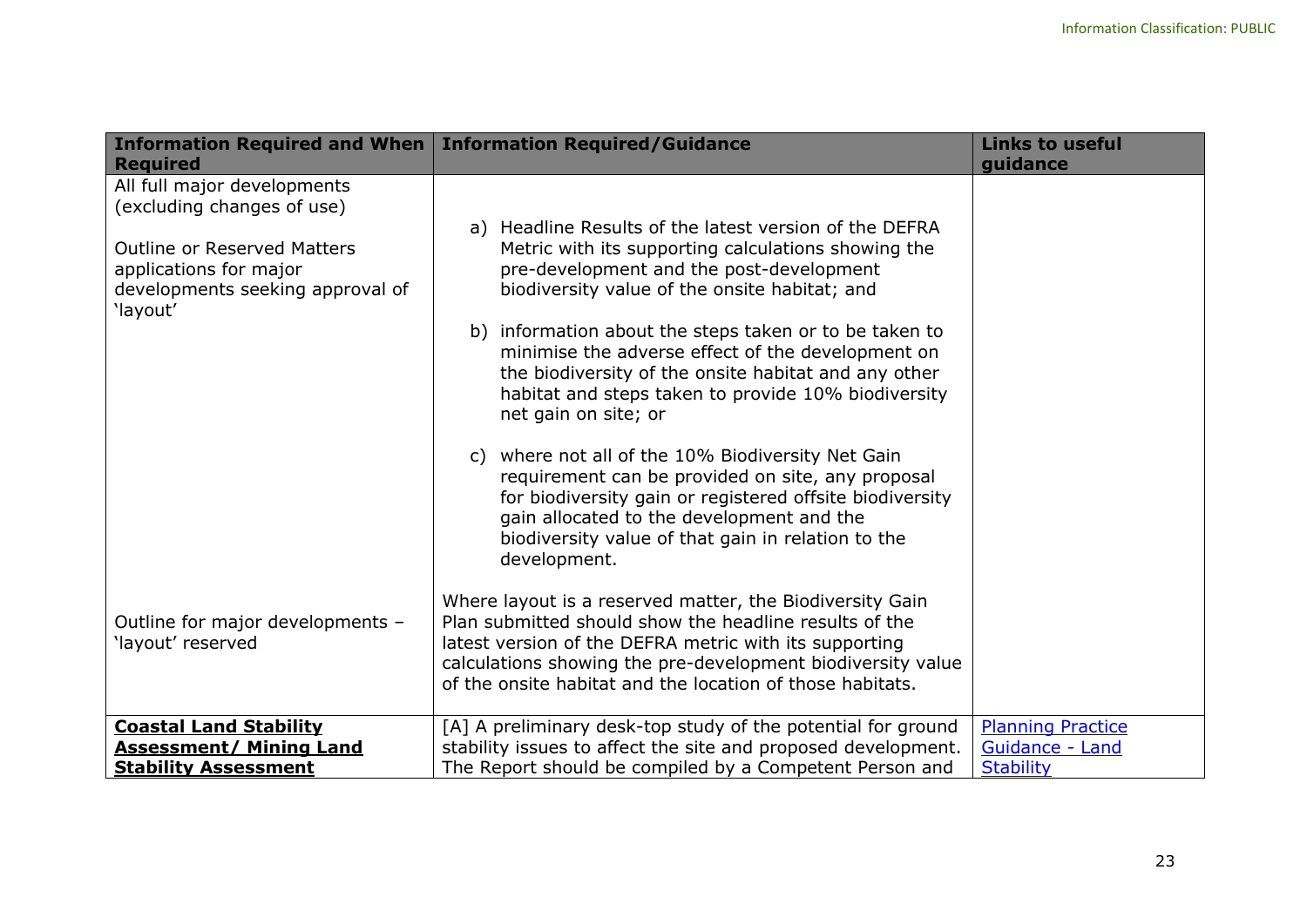| <b>Information Required and When</b><br><b>Required</b>                                                                                                                                                                                                                                                                                                                                                                                              | <b>Information Required/Guidance</b>                                                                                                                                                                                                                                                                                                                                                                                                                                                                                                                                                                                                                                                                | <b>Links to useful</b><br>guidance |
|------------------------------------------------------------------------------------------------------------------------------------------------------------------------------------------------------------------------------------------------------------------------------------------------------------------------------------------------------------------------------------------------------------------------------------------------------|-----------------------------------------------------------------------------------------------------------------------------------------------------------------------------------------------------------------------------------------------------------------------------------------------------------------------------------------------------------------------------------------------------------------------------------------------------------------------------------------------------------------------------------------------------------------------------------------------------------------------------------------------------------------------------------------------------|------------------------------------|
| This should be provided in areas<br>where land stability issues are<br>known, indicated or suspected.<br>[A] Potential land stability issues<br>can be associated with cliffs,<br>slopes, quarries, some natural<br>deposits or artificial 'made' ground.<br>[B] In Cornwall, a specific issue is<br>historical mining activity. This<br>should be considered separately,<br>but not necessarily in isolation to,<br>other forms of potential ground | be in line with national planning policy. It should assess the<br>likely consequences of proposed developments on sites<br>where subsidence, landslides and ground compression is<br>known or suspected.<br>The report might consider:<br>• an understanding of the factors influencing stability;<br>• an assessment of whether or not the site is stable and has<br>an adequate level of protection;<br>• an assessment of whether or not the site is likely to be<br>threatened or affected by reasonably foreseeable slope<br>instability originating outside the boundaries;<br>• an assessment of whether or not the proposed<br>development is likely to result in slope instability and any |                                    |
| instability.                                                                                                                                                                                                                                                                                                                                                                                                                                         | remedial actions / mitigation as necessary.<br>[B] In mining areas <sup>1</sup> , a 'Stage 1' preliminary desk-top study<br>(or 'mining search') is required to assess the potential for<br>mining related ground instability to affect the site and/or<br>proposed development. The report should compiled by a<br>Competent Person and include an assessment of old plans,<br>sections and reports of former mines throughout the<br>County.<br>Unless the preliminary desk-top study and/or 'Stage 1'<br>assessment clearly demonstrate that the risk from ground<br>instability is absent, negligible or can be mitigated to within                                                             |                                    |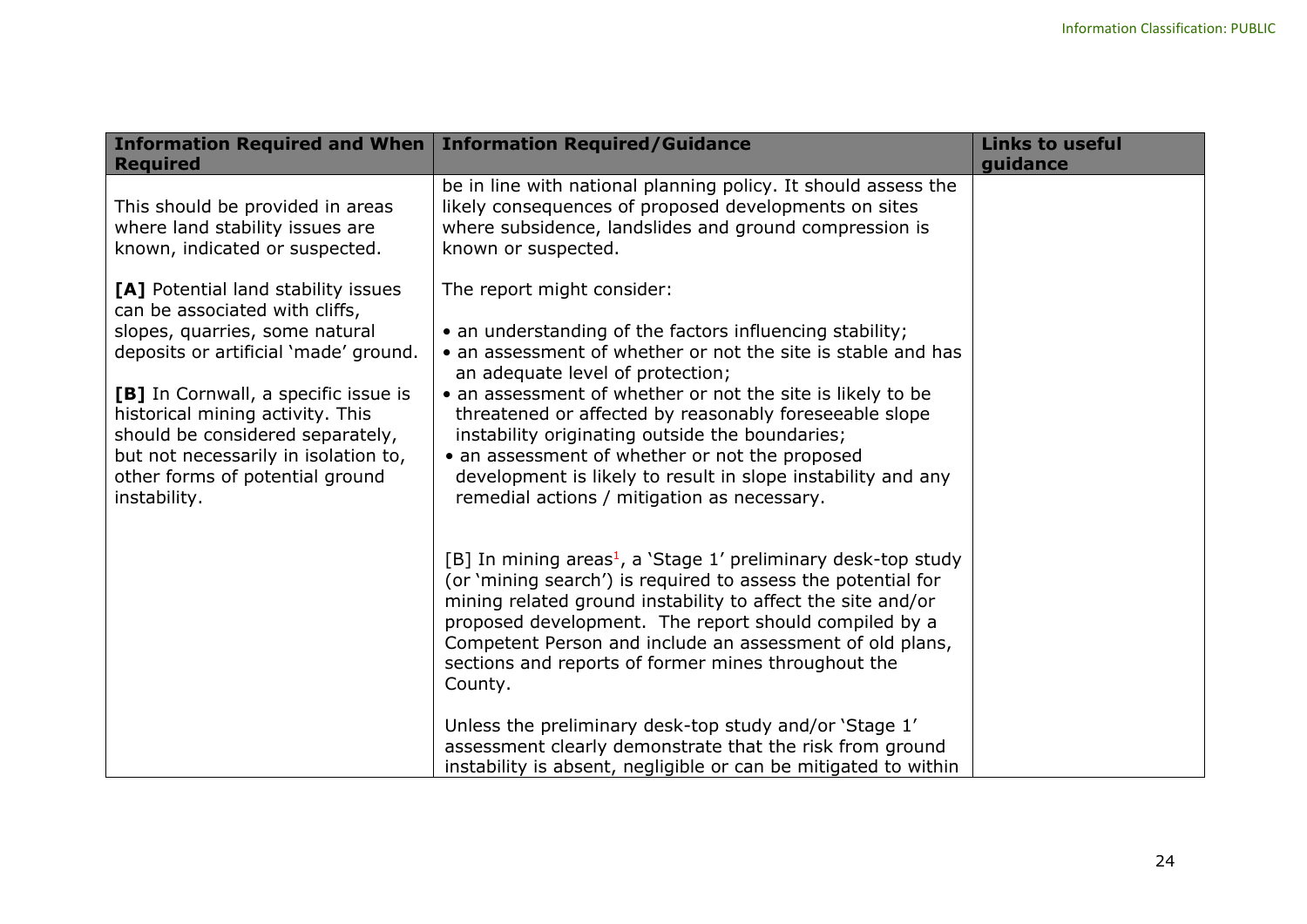| <b>Required</b>                                               | Information Required and When   Information Required/Guidance                                                                                                                                                                                                                                                                                                                                                                                                                                                                                                                                                                                                                                                                                                                                                              | <b>Links to useful</b><br>guidance          |
|---------------------------------------------------------------|----------------------------------------------------------------------------------------------------------------------------------------------------------------------------------------------------------------------------------------------------------------------------------------------------------------------------------------------------------------------------------------------------------------------------------------------------------------------------------------------------------------------------------------------------------------------------------------------------------------------------------------------------------------------------------------------------------------------------------------------------------------------------------------------------------------------------|---------------------------------------------|
|                                                               | acceptable levels, further risk assessment and site<br>investigations will be needed before the application can be<br>determined.<br>Further assessment for [B] may contain a number of<br>stages, including:<br>Stage 2: an inspection of exposed ground conditions;<br>$\bullet$<br>or a detailed investigation; or period of monitoring;<br>or a combination of these<br>Stage 3 - a detailed remedial design<br>$\bullet$<br>Stage 4 - verification of the remedial measures<br>Stage 5 - a plan for ongoing maintenance and / or<br>monitoring of the remedial measures.<br>$1$ i) guidance on 'Mining Areas' in Cornwall may be available<br>via the Council's planning validation checking service<br>ii) Failing this, all of Cornwall should be considered as a<br>Mining Area for the purposes of this guidance. |                                             |
| <b>Contaminated Land Assessment</b><br>All applications that: | A Phase 1 report with a desk study listing current and<br>historic uses of the site and adjoining land, together with a                                                                                                                                                                                                                                                                                                                                                                                                                                                                                                                                                                                                                                                                                                    | <b>Planning Practice</b><br>Guidance - Land |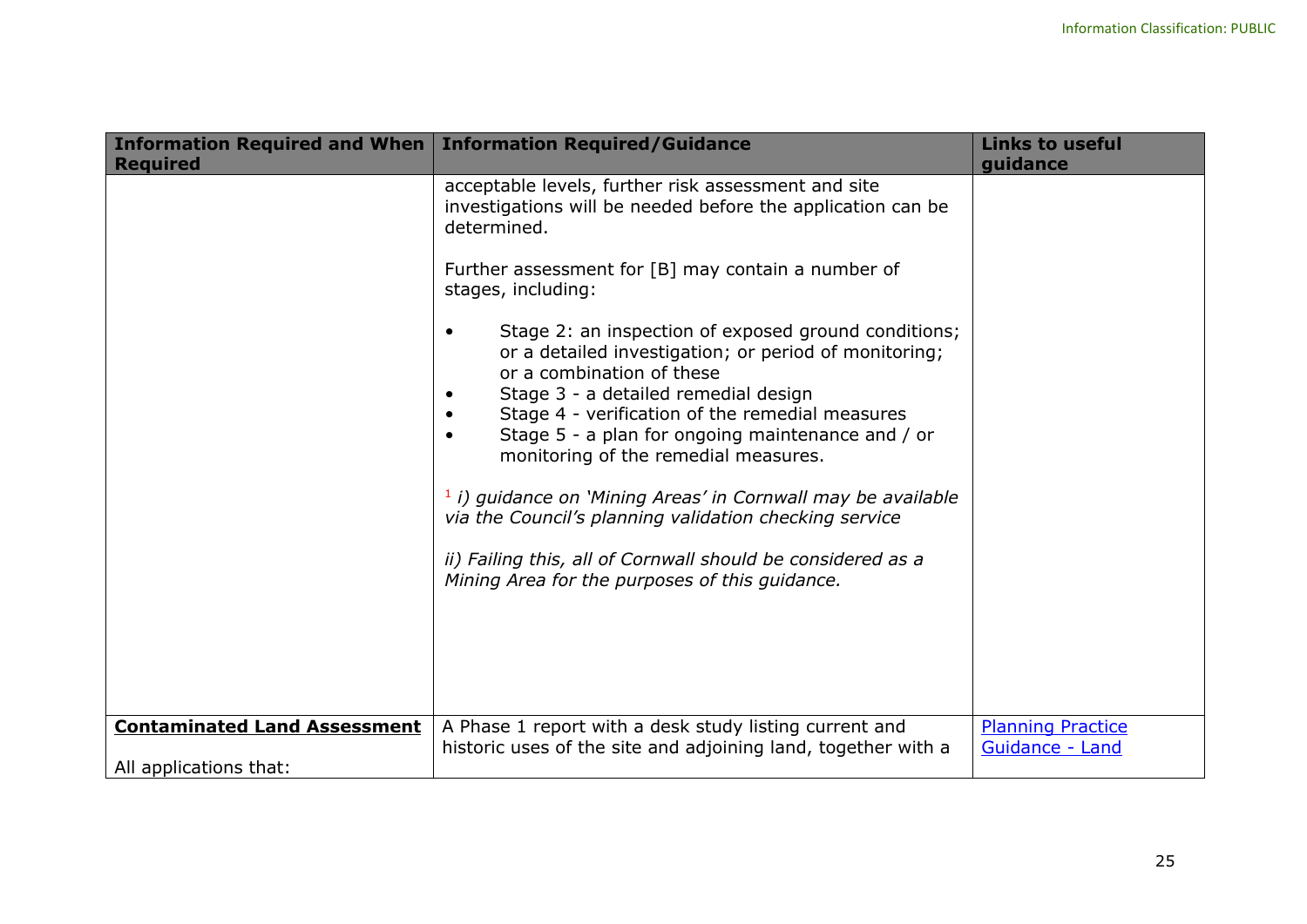| <b>Information Required and When</b>                                                                                                                                                                                                                                                                                                                                                                                                                                                                                                                                                                                                                                                                                                                                                                                                    | <b>Information Required/Guidance</b>                                                                                                                                                                                                                                                                                                                                                                                                                                                                                                                                                                                                                                                                                                            | <b>Links to useful</b>                                                                                                                                                                                                                                                                                                                                                                                                                                                                                                                |
|-----------------------------------------------------------------------------------------------------------------------------------------------------------------------------------------------------------------------------------------------------------------------------------------------------------------------------------------------------------------------------------------------------------------------------------------------------------------------------------------------------------------------------------------------------------------------------------------------------------------------------------------------------------------------------------------------------------------------------------------------------------------------------------------------------------------------------------------|-------------------------------------------------------------------------------------------------------------------------------------------------------------------------------------------------------------------------------------------------------------------------------------------------------------------------------------------------------------------------------------------------------------------------------------------------------------------------------------------------------------------------------------------------------------------------------------------------------------------------------------------------------------------------------------------------------------------------------------------------|---------------------------------------------------------------------------------------------------------------------------------------------------------------------------------------------------------------------------------------------------------------------------------------------------------------------------------------------------------------------------------------------------------------------------------------------------------------------------------------------------------------------------------------|
| <b>Required</b><br>Fall within<br>Potentially Contaminated Land<br>AND/OR Where the current land<br>use is industrial/commercial *1<br>AND/OR Where known/suspected<br>contamination is indicated on the<br>application form<br><b>EXCEPT: Householder</b><br>developments, Advertisements,<br>Listed building<br>alterations/demolition,<br>CLEUD/CLOPED, Notifications, TPOs<br>and all other minor developments<br>falling within development code<br>Q018G (see page 53) (unless<br>vulnerable/sensitive end use *2)<br>including wind turbines - less than<br>1 <sub>ha</sub><br>*1 - EXCEPT low risk commercial<br>uses including those with a<br>residential element (e.g.<br>caravan/camp sites, hotels, care<br>homes), small offices and similar.<br>Low risk $=$ unlikely to have created<br>a source of land contamination. | site reconnaissance shall be provided, to determine the<br>likelihood of contamination.<br>The report shall include a preliminary conceptual site model<br>(showing all potential pathways between contaminants and<br>receptors - known as pollutant linkages) together with a<br>preliminary risk assessment of these pollutant linkages.<br>Report should meet the requirements BS:10175 2011 and<br>shall be undertaken by a competent person as outlined in<br>the NPPF<br>Unless this initial assessment clearly demonstrates that the<br>risk from contamination can be satisfactorily reduced to an<br>acceptable level, further site investigations and risk<br>assessment will be needed before the application can be<br>determined. | guidance<br><b>Affected By</b><br>Contamination<br>Land Affected by<br>Contamination -<br><b>Developers Guide and</b><br>Information<br><b>Requirements for</b><br><b>Planning Applications</b><br>Search: Environmental<br>Protection - Planning<br>Guidance on<br>www.cornwall.gov.uk<br>Environmental<br>Protection -<br><b>Contaminated Land</b><br>(Including Contaminated<br><b>Land Register</b><br>Search: Environmental<br>Health - Technical<br><b>Advice For Planning</b><br>Applicants (EH-TAP) on<br>www.cornwall.gov.uk |
|                                                                                                                                                                                                                                                                                                                                                                                                                                                                                                                                                                                                                                                                                                                                                                                                                                         |                                                                                                                                                                                                                                                                                                                                                                                                                                                                                                                                                                                                                                                                                                                                                 |                                                                                                                                                                                                                                                                                                                                                                                                                                                                                                                                       |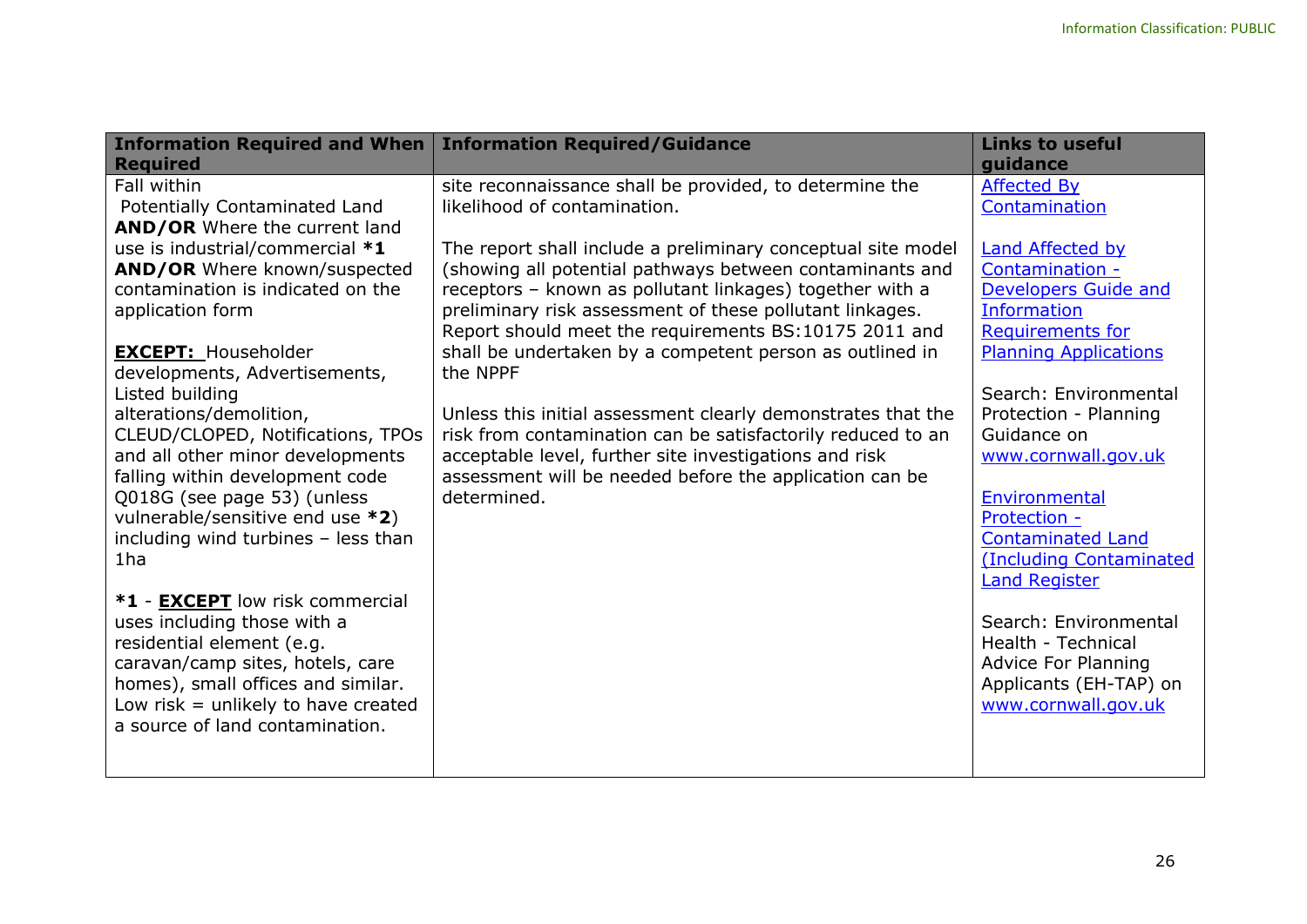| <b>Information Required and When</b>                            | <b>Information Required/Guidance</b>                                                                                     | <b>Links to useful</b>          |
|-----------------------------------------------------------------|--------------------------------------------------------------------------------------------------------------------------|---------------------------------|
| <b>Required</b>                                                 |                                                                                                                          | guidance                        |
| *2 - Vulnerable/sensitive end use                               |                                                                                                                          | <b>Environment Agency -</b>     |
| schools, nurseries, hospitals, play                             |                                                                                                                          | <b>Model Procedures for</b>     |
| areas, holiday use, and allotments,                             |                                                                                                                          | the Management of               |
| including change of use.                                        |                                                                                                                          | <b>Contaminated Land</b>        |
| <b>Design Statement</b>                                         | A statement should be provided proportionate to the scale<br>and complexity of the proposed development.                 | <b>Planning Portal Guidance</b> |
| One or more dwelling houses                                     |                                                                                                                          | <b>Planning Practice</b>        |
|                                                                 | Reference should be made to the Cornwall Design Guide                                                                    | <b>Guidance (Paragraphs)</b>    |
|                                                                 | and consideration should be given to the sustainability of<br>the development.                                           | 029 to 033)                     |
|                                                                 |                                                                                                                          | <b>Cornwall Design Guide</b>    |
|                                                                 | The links to guidance to the right provide information<br>regarding Design and Access Statements as required above       |                                 |
|                                                                 | in the National List of requirement.                                                                                     |                                 |
|                                                                 |                                                                                                                          |                                 |
| <b>Dwelling to Serve Rural</b><br><b>Business Justification</b> | A justification statement is required or the completion of                                                               | <b>Questionnaire 1</b>          |
| <b>Statement/Completed</b>                                      | Questionnaire 1 together with 3 years of certified accounts.<br>Where no accounts are available and a temporary dwelling |                                 |
| <b>Questionnaire 1</b>                                          | is sought, 3 years financial projections are required.                                                                   |                                 |
| Proposals for                                                   |                                                                                                                          |                                 |
| agricultural/horticultural/forestry/ot                          |                                                                                                                          |                                 |
| her occupational dwelling or                                    |                                                                                                                          |                                 |
| temporary accommodation to serve                                |                                                                                                                          |                                 |
| a farm                                                          |                                                                                                                          |                                 |
| <b>Flood Risk Assessment</b>                                    | The Assessment should be prepared in accordance with                                                                     | Search: Flood Map for           |
|                                                                 | NPPF 2019 paragraphs 155 to 165.                                                                                         | Planning on                     |
|                                                                 |                                                                                                                          | www.cornwall.gov.uk             |
|                                                                 |                                                                                                                          |                                 |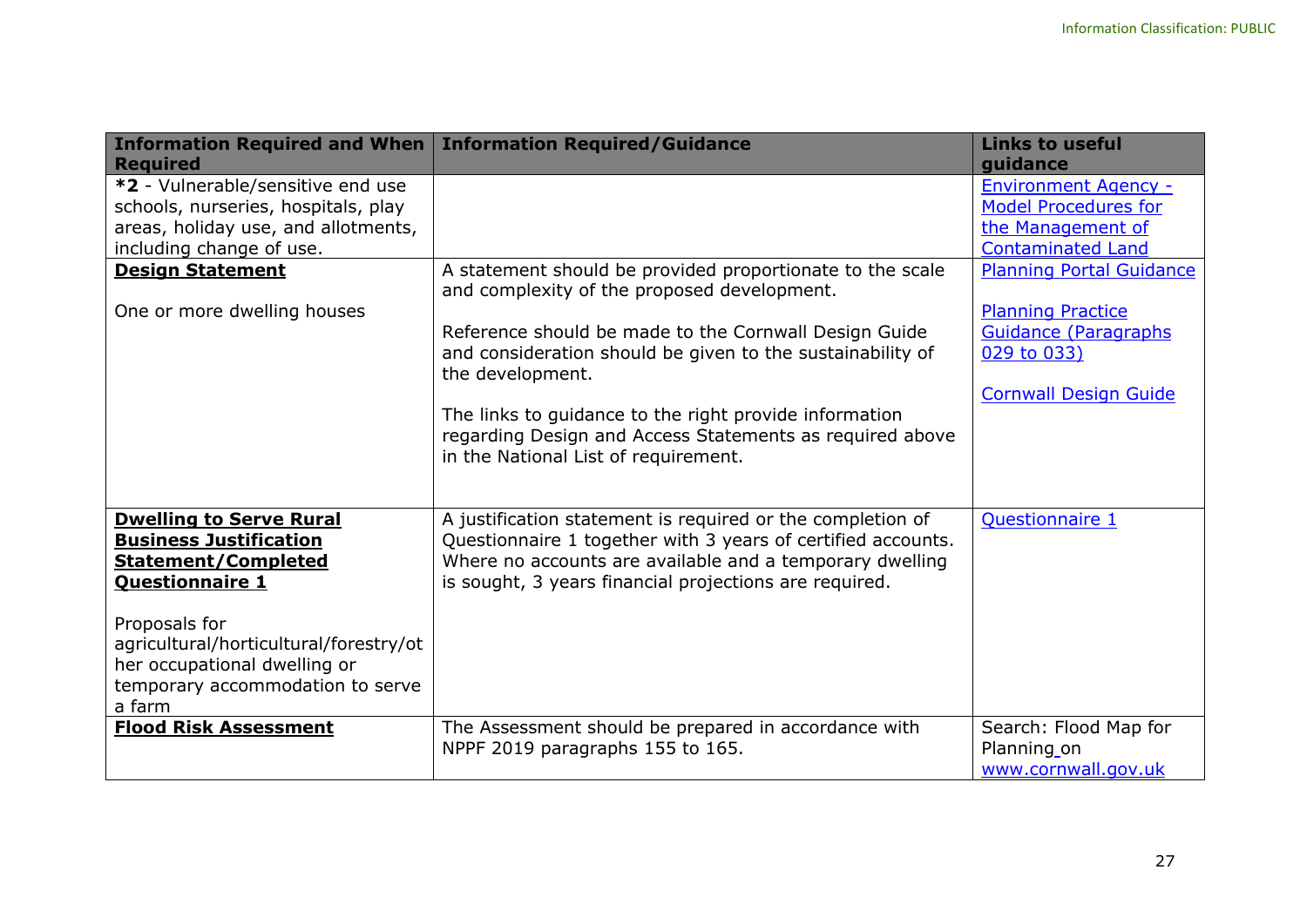| <b>Information Required and When</b>                                                                                                                                              | <b>Information Required/Guidance</b>                                                                                                                                                                                                                                                                                                                                                                                                                                                                                                                                                                                                                                                                                                                                                                                                                                                                                                                                                                                                                                                                                                                                           | <b>Links to useful</b>                                                                                         |
|-----------------------------------------------------------------------------------------------------------------------------------------------------------------------------------|--------------------------------------------------------------------------------------------------------------------------------------------------------------------------------------------------------------------------------------------------------------------------------------------------------------------------------------------------------------------------------------------------------------------------------------------------------------------------------------------------------------------------------------------------------------------------------------------------------------------------------------------------------------------------------------------------------------------------------------------------------------------------------------------------------------------------------------------------------------------------------------------------------------------------------------------------------------------------------------------------------------------------------------------------------------------------------------------------------------------------------------------------------------------------------|----------------------------------------------------------------------------------------------------------------|
| <b>Required</b>                                                                                                                                                                   |                                                                                                                                                                                                                                                                                                                                                                                                                                                                                                                                                                                                                                                                                                                                                                                                                                                                                                                                                                                                                                                                                                                                                                                | guidance                                                                                                       |
| Development within Flood Zone 2<br>or Flood Zone 3; or<br>Development within Flood Zone 1<br>which has been notified as a Critical<br>Drainage Area;<br>Any development over 1 ha | Identify and assess the risks of all forms of flooding to and<br>from the development;<br>Demonstrate how these flood risks will be managed, taking<br>climate change into account;<br>Identify opportunities to reduce the probability and<br>consequences of flooding;<br>Include the design of surface water management systems<br>including Sustainable Drainage Systems (SUDs); and<br>Address the requirement for safe access to and from the<br>development in areas at risk of flooding throughout the<br>lifetime of the proposed development.<br>If in Zone 2 or 3 a Sequential Test assessment may need to<br>be provided to demonstrate that there are no reasonably<br>available sites in areas with a lower probability of flooding<br>that would be appropriate to the type of development or<br>land use proposed.<br>The FRA should include the design of surface water<br>management systems including Sustainable Drainage<br>Systems (SUDS) that take into account the drainage<br>hierarchy that seeks to avoid sewered surface water<br>systems and the wider sustainability benefits of water<br>quality and habitat improvement as well as flood risk. | Details in connection<br>with <b>SUDS</b> and quidance<br>Flood Risk - Cornwall<br>Council<br><b>NPPF 2019</b> |
|                                                                                                                                                                                   |                                                                                                                                                                                                                                                                                                                                                                                                                                                                                                                                                                                                                                                                                                                                                                                                                                                                                                                                                                                                                                                                                                                                                                                |                                                                                                                |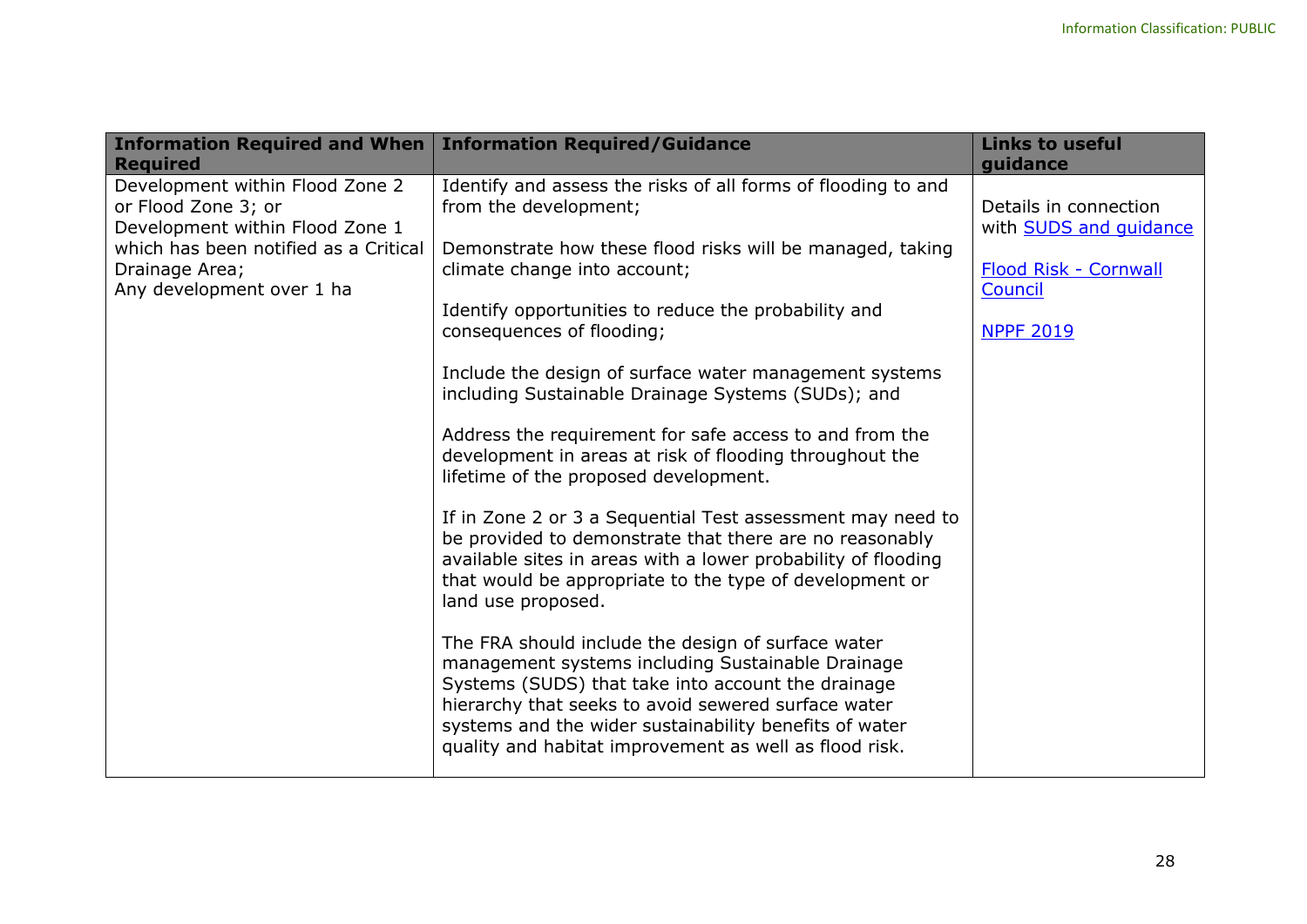| Information Required and When   Information Required/Guidance |                                                                                                                                                                                                                                           | <b>Links to useful</b>                 |
|---------------------------------------------------------------|-------------------------------------------------------------------------------------------------------------------------------------------------------------------------------------------------------------------------------------------|----------------------------------------|
| <b>Required</b>                                               |                                                                                                                                                                                                                                           | guidance                               |
|                                                               | The FRA should be prepared with regard to the Strategic<br>Flood Risk Assessment, the Shoreline Management Plan,<br>Surface Water Management Plans and the Environment<br>Agency's Drainage Guidance for Cornwall-2009 as<br>appropriate. |                                        |
| <b>Foul Sewage Assessment</b>                                 | A foul drainage assessment should include a full assessment                                                                                                                                                                               | <b>Foul Drainage</b>                   |
|                                                               | of the site, its location and suitability for storing,                                                                                                                                                                                    | <b>Assessment Form</b>                 |
| Development relying on non-mains<br>drainage                  | transporting and treating sewage. Where connection to the<br>mains sewer is not practical, then the foul/non-mains<br>drainage assessment form will be required to demonstrate                                                            |                                        |
| Applications for 100 dwellings or                             | why the development cannot connect to the public mains                                                                                                                                                                                    |                                        |
| more; or 10,000 sq. m new floor                               | sewer system and show that the alternative means of                                                                                                                                                                                       |                                        |
| space.                                                        | disposal are satisfactory.                                                                                                                                                                                                                |                                        |
|                                                               |                                                                                                                                                                                                                                           |                                        |
| Landscape and                                                 | An assessment which reflects the scale of the development                                                                                                                                                                                 | Search: Cornwall                       |
| <b>Visual Impact</b>                                          | and extent of the implications on landscape character and                                                                                                                                                                                 | Council - Landscape                    |
| <b>Assessment</b>                                             | visual amenity. Account should be taken of the impact on<br>the Landscape Character Areas. The assessment should                                                                                                                          | <b>Character Assessment</b><br>2007 on |
| Where a proposed development:-                                | examine the natural and cultural influences on the<br>landscape and the way people perceive them.                                                                                                                                         | www.cornwall.gov.uk                    |
| Is listed within Schedule 1 or 2 of                           |                                                                                                                                                                                                                                           | Search: Cornwall                       |
| The Town and Country planning                                 | Supporting information should assess how the scheme has                                                                                                                                                                                   | Council - Cornwall                     |
| (Environmental Impact                                         | been designed to address or mitigate any identified impacts.                                                                                                                                                                              | Landscape Character                    |
| Assessment) Regulations 2017,                                 |                                                                                                                                                                                                                                           | <b>Assessment Best</b>                 |
|                                                               | For major applications, include a Landscape Masterplan                                                                                                                                                                                    | Practice Guidance 2011                 |
| Would be likely to have a significant                         | containing the following information: - site layout; contours;                                                                                                                                                                            | on www.cornwall.gov.uk                 |
| impact on the surrounding                                     | landscape character; land drainage; retained features                                                                                                                                                                                     |                                        |
| landscape and/or townscape                                    | including trees; new areas of planting including species lists,                                                                                                                                                                           |                                        |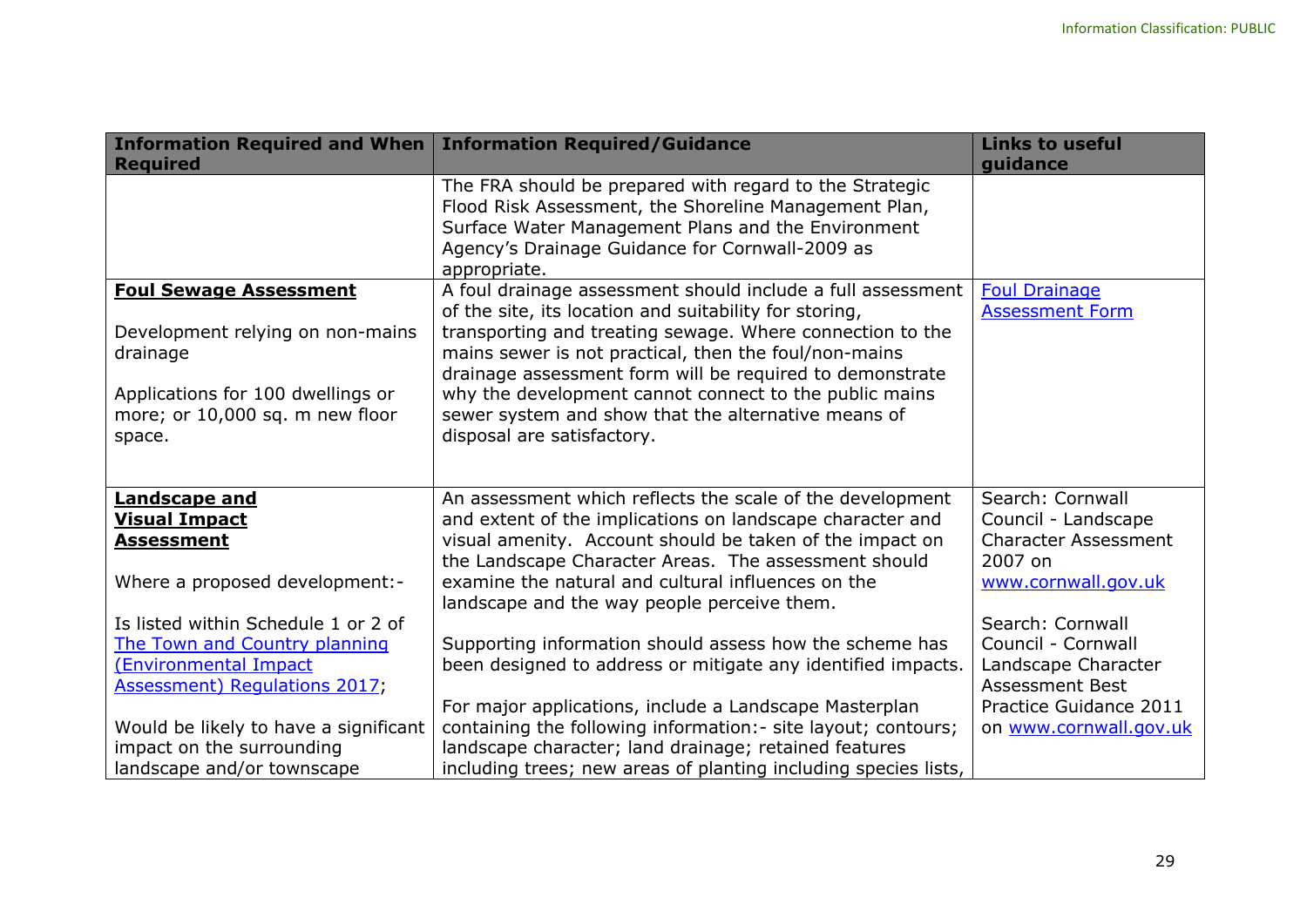| <b>Information Required and When</b><br><b>Required</b>              | <b>Information Required/Guidance</b>                                                                              | <b>Links to useful</b><br>guidance                   |
|----------------------------------------------------------------------|-------------------------------------------------------------------------------------------------------------------|------------------------------------------------------|
| character of the site, including its                                 | sizes, planting locations; all hard landscape features                                                            | <b>Cornwall Council</b>                              |
| context;                                                             | including specifications, construction details, services;                                                         | Interactive Mapping -                                |
| Major developments (namely Q001                                      | disposal of spoil; boundary features; open spaces and their<br>intended use and management; general aftercare and | Landscape Character<br><b>Areas</b>                  |
| to Q012 development types) within                                    | restoration and/or long term landscape management.                                                                |                                                      |
| an AONB, 2km of an AONB or WHS                                       |                                                                                                                   |                                                      |
|                                                                      | For wind turbines over 61m the application should be                                                              |                                                      |
| Applications for wind turbines                                       | accompanied by a computer-generated plan showing the                                                              |                                                      |
|                                                                      | zone of theoretical visibility and professional photomontages                                                     |                                                      |
|                                                                      | from agreed viewpoints.                                                                                           |                                                      |
| <b>Nutrient Neutrality - Small</b>                                   | An assessment setting out how the development accords                                                             | Considering an                                       |
| <b>Scale Sites</b>                                                   | with conditions a to h of the interim guidelines.                                                                 | application in the River                             |
|                                                                      | Assessments should be undertaken by a competent person                                                            | Camel catchment area -                               |
| Applications that discharge to                                       | with the relevant experience to undertake the assessment.                                                         | <b>Cornwall Council</b>                              |
| septic tanks or package treatment                                    |                                                                                                                   |                                                      |
| plants within the hydrological                                       |                                                                                                                   | <b>Temporary pause on</b>                            |
| catchment area of the River Camel                                    |                                                                                                                   | development in the                                   |
| SAC (small discharges to ground<br>i.e. less that 2m3/day). The      |                                                                                                                   | <b>River Camel Special</b><br>Area of Conservation - |
| interactive map (layer 'Camel river                                  |                                                                                                                   | <b>Cornwall Council</b>                              |
| catchment area' is available via the                                 |                                                                                                                   |                                                      |
| link set out under 'where to look for                                |                                                                                                                   | <b>Cornwall Council</b>                              |
| further guidance' and the applicant                                  |                                                                                                                   | <b>Interactive Map</b>                               |
| is seeking to rely upon the Interim                                  |                                                                                                                   |                                                      |
| quidelines on small scale thresholds                                 |                                                                                                                   |                                                      |
| and nutrient neutrality principles                                   |                                                                                                                   |                                                      |
| for the hydrological catchment of<br>the River Camel Special Area of |                                                                                                                   |                                                      |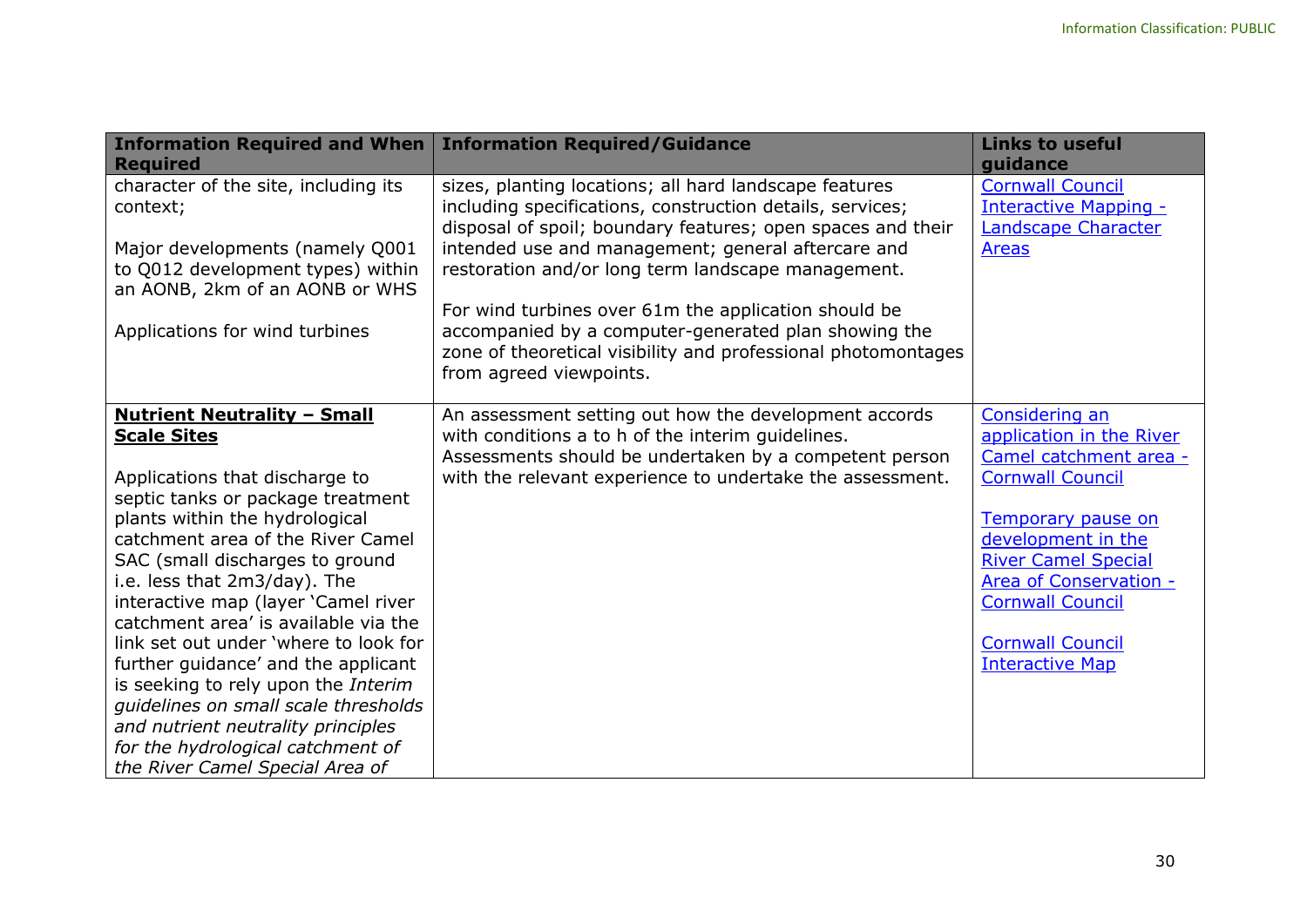| <b>Information Required and When</b><br><b>Required</b>                                                                                                                                                                                                                                                                                                          | <b>Information Required/Guidance</b>                                                                                                                                                                                                                                                                                                 | <b>Links to useful</b><br>guidance                                                                                                                                                                                                                  |
|------------------------------------------------------------------------------------------------------------------------------------------------------------------------------------------------------------------------------------------------------------------------------------------------------------------------------------------------------------------|--------------------------------------------------------------------------------------------------------------------------------------------------------------------------------------------------------------------------------------------------------------------------------------------------------------------------------------|-----------------------------------------------------------------------------------------------------------------------------------------------------------------------------------------------------------------------------------------------------|
| Conservation September 2021 to<br>demonstrate that no likely<br>significant effect alone or in<br>combination for phosphorus can be<br>reached. The guidelines are<br>available via the link set out under<br>'where to look for further guidance'.                                                                                                              |                                                                                                                                                                                                                                                                                                                                      |                                                                                                                                                                                                                                                     |
| <b>Nutrient Neutrality - River</b>                                                                                                                                                                                                                                                                                                                               | Where a development meets the criteria the submission of                                                                                                                                                                                                                                                                             | <b>River Camel Phosphate</b>                                                                                                                                                                                                                        |
| <b>Camel Phosphate Budget</b><br><b>Calculator and Nutrient</b>                                                                                                                                                                                                                                                                                                  | River Camel Phosphate Budget Calculator v1.1 result are<br>required.                                                                                                                                                                                                                                                                 | <b>Budget Calculator v1.1</b>                                                                                                                                                                                                                       |
| <b>Neutrality Statement</b>                                                                                                                                                                                                                                                                                                                                      |                                                                                                                                                                                                                                                                                                                                      | Phosphate flowchart                                                                                                                                                                                                                                 |
| Required for development within<br>the River Camel Catchment area                                                                                                                                                                                                                                                                                                | You will also need to submit a nutrient neutrality statement<br>with the calculator results. This statement should include:                                                                                                                                                                                                          | (cornwall.gov.uk)<br><b>National Planning Policy</b>                                                                                                                                                                                                |
| and comprising:                                                                                                                                                                                                                                                                                                                                                  | Location of the development in relation to the Camel<br>catchment                                                                                                                                                                                                                                                                    | Framework - GOV.UK<br>(www.gov.uk) - Para                                                                                                                                                                                                           |
| • New residential units                                                                                                                                                                                                                                                                                                                                          | Details of the proposed application                                                                                                                                                                                                                                                                                                  | 180                                                                                                                                                                                                                                                 |
| • Commercial / industrial<br>developments which includes<br>overnight accommodation<br>• Employment sites where<br>employees will be hosted from<br>outside of the catchment, and/or<br>overnight accommodation<br>• Agricultural Development that<br>supports intensification of livestock<br>numbers (and therefore increased<br>phosphorous in the catchment) | Details of the current land use (please show where<br>there is a difference in land use over the last 10<br>years)<br>Justification of the proposed land use and number of<br>dwellings<br>Details of the phosphate budget calculation including<br>a table of key findings<br>Details of any mitigation if appropriate<br>$\bullet$ | Adopted plans -<br><b>Cornwall Council-</b><br>Policies 22 and 23 of the<br><b>Cornwall Local Plan</b><br>Strategic Policies 2010-<br>2030<br>The Conservation of<br><b>Habitats and Species</b><br><b>Regulations 2017</b><br>(legislation.gov.uk) |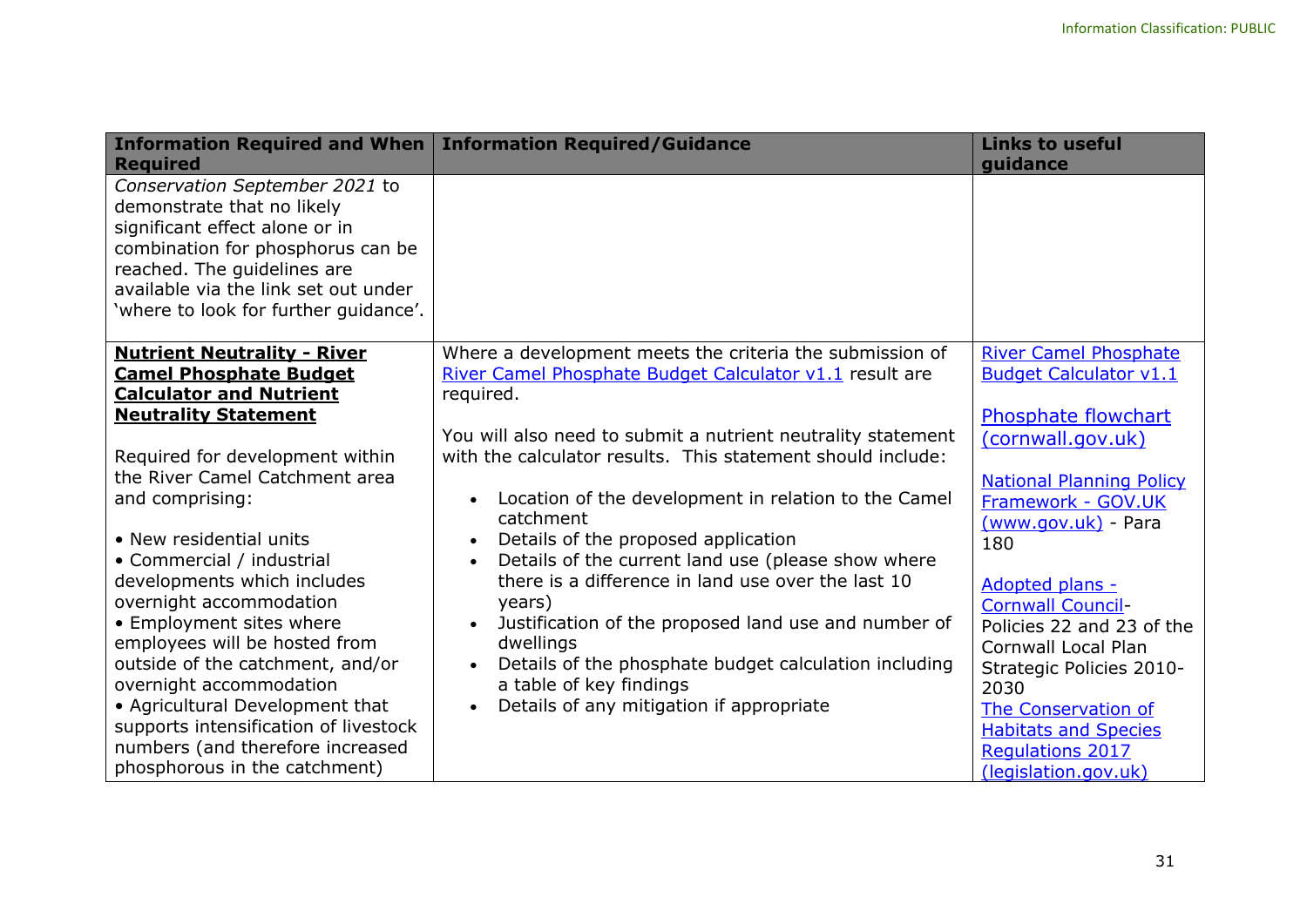| <b>Information Required and When</b><br><b>Required</b>                                                                                                                                                                                                                                                                                                                                                                                                                                                                                                                                                                                                                                                                                                                                                           | <b>Information Required/Guidance</b>                                                                                                                                                                                                                                                                                                                                                                                                                                                                                                                                                                                                                                                                                                                                                                                                                                                                                                                                                                                                                                                                                                                                                               | <b>Links to useful</b><br>guidance                                     |
|-------------------------------------------------------------------------------------------------------------------------------------------------------------------------------------------------------------------------------------------------------------------------------------------------------------------------------------------------------------------------------------------------------------------------------------------------------------------------------------------------------------------------------------------------------------------------------------------------------------------------------------------------------------------------------------------------------------------------------------------------------------------------------------------------------------------|----------------------------------------------------------------------------------------------------------------------------------------------------------------------------------------------------------------------------------------------------------------------------------------------------------------------------------------------------------------------------------------------------------------------------------------------------------------------------------------------------------------------------------------------------------------------------------------------------------------------------------------------------------------------------------------------------------------------------------------------------------------------------------------------------------------------------------------------------------------------------------------------------------------------------------------------------------------------------------------------------------------------------------------------------------------------------------------------------------------------------------------------------------------------------------------------------|------------------------------------------------------------------------|
| • Anaerobic Digesters<br>• Tourism attractions, including<br>over-night tourist accommodation.<br>(Change of use, full application for<br>minor development and major<br>development, outline applications,<br>reserved matters applications,<br>listed building consent applications<br>and removal or variation of<br>conditions.)<br>Where:<br>the River Camel Phosphate<br>$\overline{a}$<br>Budget Calculator results in a<br>zero or minus nutrient<br>loading figure i.e. nutrient<br>neutrality then the need of<br>mitigation is negated.<br>the River Camel Phosphate<br><b>Budget Calculator results in</b><br>nutrient mitigation is<br>required and this can be<br>secured on site or offsite<br>through alternative owned<br>landholdings within the river<br>catchment of the<br>development site. | The completion of the calculator and the nutrient neutrality<br>statement should be carried out by a competent person with<br>the relevant experience.<br>If the results show no increase in phosphates no mitigation<br>is required, please submit phosphate calculator results with<br>your application. Please also see above section on Nutrient<br>Neutrality - Small Scale Sites.<br>If the results show an increase in phosphates mitigation<br>needs to be considered. If mitigation cannot be achieved on<br>site or off site through alternative owned landholdings<br>within the river catchment of the development site do not<br>submit the application. The LPA cannot determine the<br>application with no mitigation in place. Please await the<br>Council' strategic mitigation strategy before submitting the<br>application. This will be updated on the webpage<br>Temporary pause on development in the River Camel<br>Special Area of Conservation - Cornwall Council.<br>If mitigation can be achieved onsite please see Phosphate<br>flowchart (cornwall.gov.uk) for information required.<br>Please also see above section on Nutrient Neutrality - Small<br>Scale Sites. | <b>Nutrient neutrality in</b><br><b>Cornwall - Cornwall</b><br>Council |
|                                                                                                                                                                                                                                                                                                                                                                                                                                                                                                                                                                                                                                                                                                                                                                                                                   |                                                                                                                                                                                                                                                                                                                                                                                                                                                                                                                                                                                                                                                                                                                                                                                                                                                                                                                                                                                                                                                                                                                                                                                                    |                                                                        |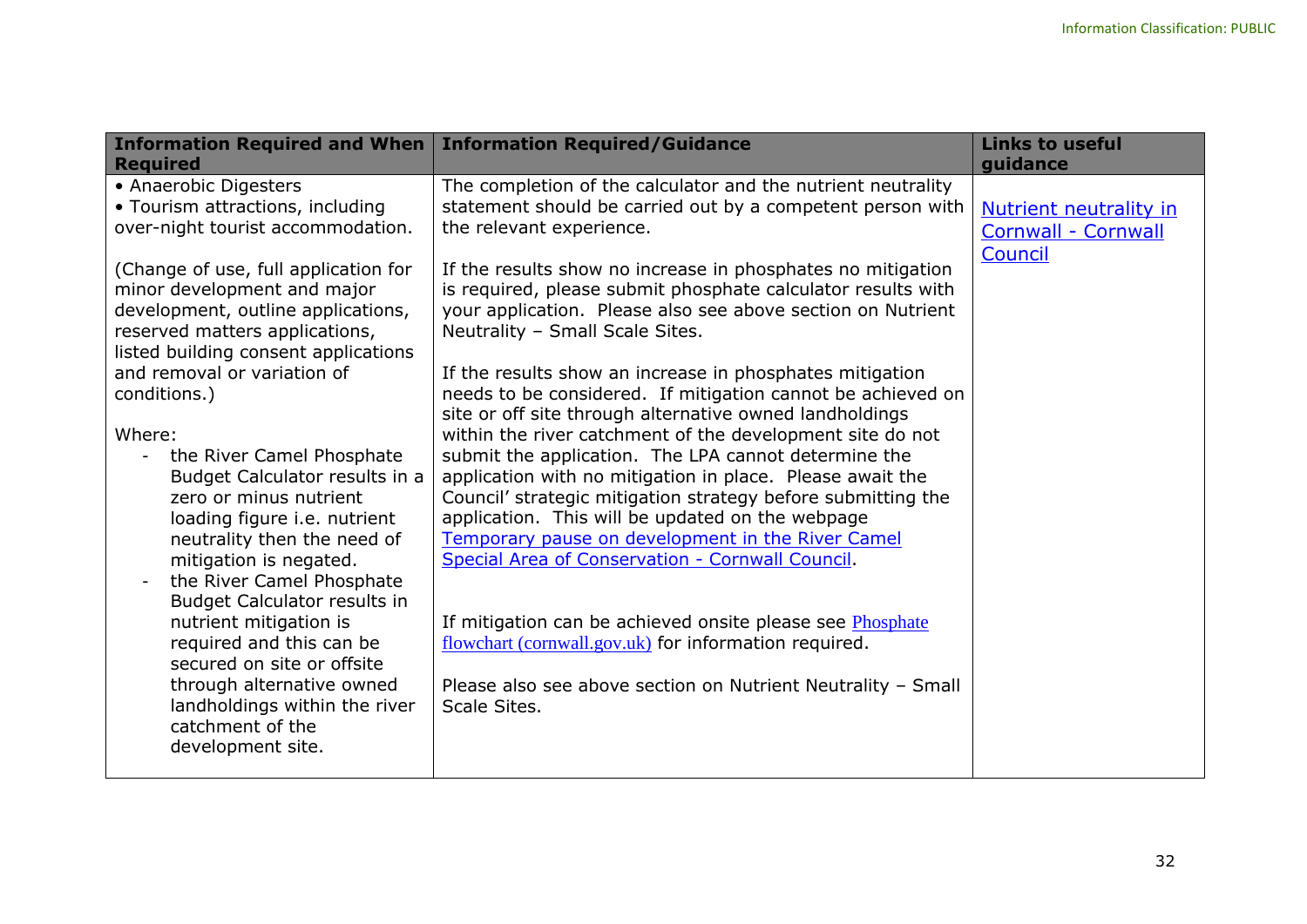| <b>Information Required and When</b><br><b>Required</b>        | <b>Information Required/Guidance</b>                                                                                    | <b>Links to useful</b><br>guidance            |
|----------------------------------------------------------------|-------------------------------------------------------------------------------------------------------------------------|-----------------------------------------------|
| <b>Noise impact assessment</b>                                 | A noise impact assessment by a suitably competent and                                                                   | <b>Cornwall Council</b>                       |
|                                                                | qualified acoustician, to include baseline monitoring,                                                                  | Environmental                                 |
| For a full list of when a Noise                                | predictions (supported by sound source data), full details                                                              | Protection - Information                      |
| Impact Assessment is required                                  | and specification of mitigation and an assessment of the                                                                | for Planning Applicants                       |
| (including exemptions) please see                              | impact in accordance with the relevant standards.                                                                       |                                               |
| Appendix A of the Cornwall Council                             |                                                                                                                         | <b>BS 8233:2014 Guidance</b>                  |
| Development Sound Standard                                     | For residential development the assessment should                                                                       | on sound insulation and                       |
|                                                                | incorporate details of good acoustic design to achieve                                                                  | noise reduction for                           |
| An assessment may be required for                              | national noise standards in rooms and amenity areas.                                                                    | buildings                                     |
| the following: Use classes A1, A2,                             |                                                                                                                         |                                               |
| A3, A4, A5, B1, B2, B8, C1, C2,<br>C2A, C3, C4, D1, D2 and sui | For a more detailed explanation of a requirements of a noise<br>impact assessment please see Section 10 of the Cornwall | ProPG - Planning &<br>Noise - New Residential |
| Generis.                                                       | Council Development Sound Standard_on                                                                                   | Development (download                         |
|                                                                | www.cornwall.gov.uk                                                                                                     | from here)                                    |
| <b>Wind Turbines</b>                                           |                                                                                                                         |                                               |
|                                                                | In the case of wind turbines please see Environmental                                                                   | Search: Cornwall                              |
| Solar Farms                                                    | Health Minimum Information requirements for Wind Turbine                                                                | Council's guidance on                         |
|                                                                | Applications February 2015 (version 23) on                                                                              | wind turbines on                              |
| Diesel generating farms                                        | www.cornwall.gov.uk                                                                                                     | www.cornwall.gov.uk                           |
|                                                                |                                                                                                                         |                                               |
| Mineral operations and mineral                                 |                                                                                                                         | Search: ETSU-R-97 -                           |
| extraction                                                     |                                                                                                                         | The Assessment &                              |
|                                                                |                                                                                                                         | Rating of Noise from<br>Wind Farms_on         |
|                                                                |                                                                                                                         | www.cornwall.gov.uk                           |
|                                                                |                                                                                                                         |                                               |
|                                                                |                                                                                                                         | Minerals - Noise (see                         |
|                                                                |                                                                                                                         | paragraphs 019 to 022)                        |
|                                                                |                                                                                                                         |                                               |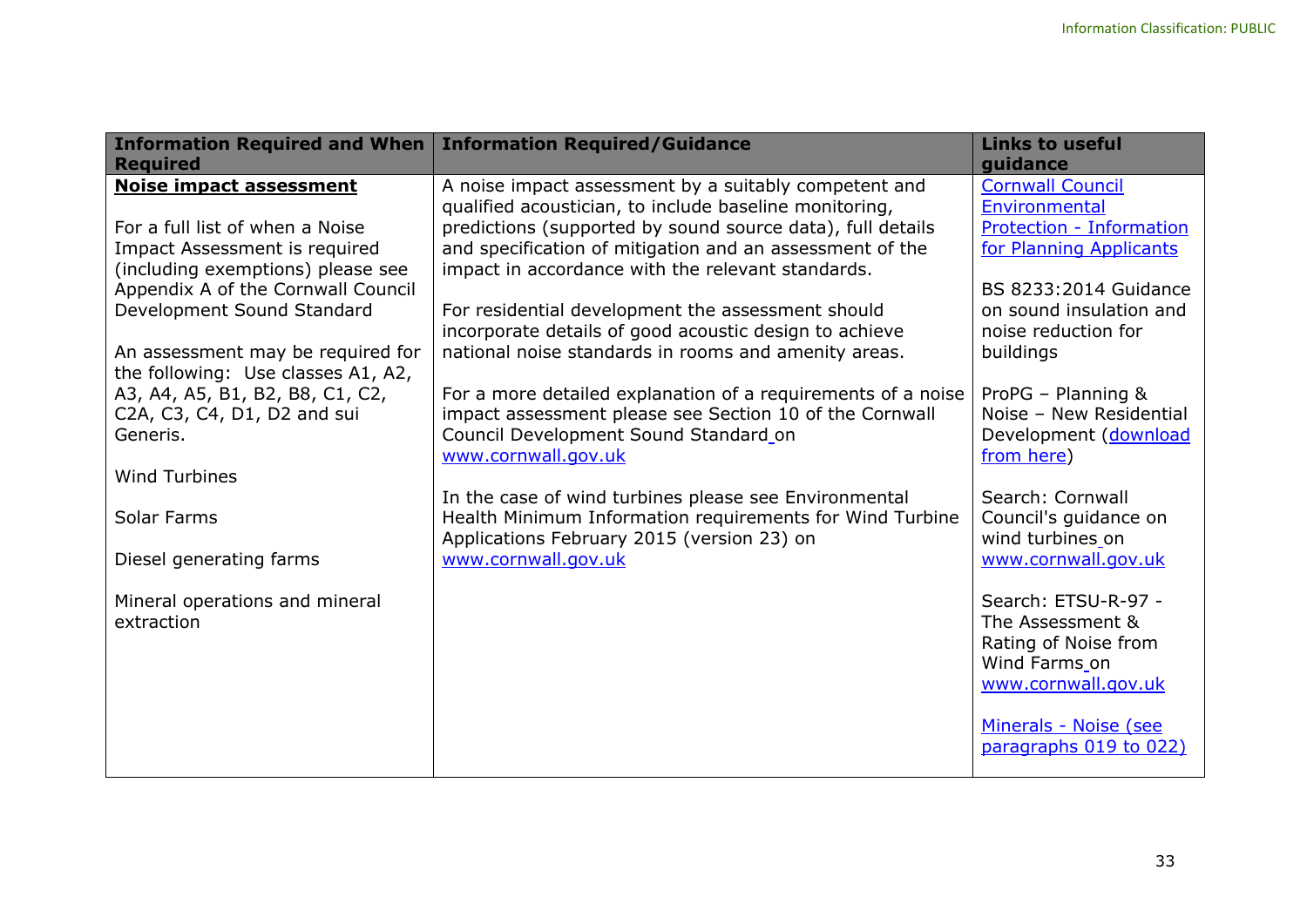| <b>Required</b>                                                                                                                                                                                                                                                                                                                                                                                                    | Information Required and When   Information Required/Guidance                                                                                                                                                                                                                                                                                                                                                                                                                    | <b>Links to useful</b><br>guidance                                                                                                                                                                                                                                                                                   |
|--------------------------------------------------------------------------------------------------------------------------------------------------------------------------------------------------------------------------------------------------------------------------------------------------------------------------------------------------------------------------------------------------------------------|----------------------------------------------------------------------------------------------------------------------------------------------------------------------------------------------------------------------------------------------------------------------------------------------------------------------------------------------------------------------------------------------------------------------------------------------------------------------------------|----------------------------------------------------------------------------------------------------------------------------------------------------------------------------------------------------------------------------------------------------------------------------------------------------------------------|
|                                                                                                                                                                                                                                                                                                                                                                                                                    |                                                                                                                                                                                                                                                                                                                                                                                                                                                                                  | Sport England - Artificial<br><b>Grass Pitch (AGP)</b><br><b>Acoustics - Planning</b><br><b>Implications</b><br><b>Planning Practice</b><br><b>Guidance - Noise</b>                                                                                                                                                  |
| <b>Odour Impact Assessment</b><br>Odour generating activities in the<br>vicinity of existing odour-sensitive<br>developments - residential, schools<br>and hospitals;<br>Mixed use applications comprising<br>both odour generating and odour<br>sensitive uses;<br>Odour sensitive uses in the vicinity<br>of existing odour-generating uses<br>e.g. industrial/commercial, farms,<br>sewage treatment works etc. | Details of mitigation methods for all odour-producing<br>development.<br>Odour Impact Assessment- from full quantitative<br>assessment to basic qualitative odour impact assessment,<br>dependent on source, pathway and receiver.<br>Supporting Odour Management Plan - from comprehensive<br>to basic, dependent on risk<br>For residential development the assessment should<br>incorporate details of good design to address odour impacts<br>from neighbouring development. | Search: Cornwall<br><b>Council Environmental</b><br>Protection - Planning<br>Guidance_on<br>www.cornwall.gov.uk<br>Defra Code of Practice<br>on Odour Nuisance from<br><b>Sewage Treatment</b><br><b>Works</b><br><b>Institute of Air Quality</b><br>Management - Guidance<br>on Assessment of Odour<br>for Planning |
| Use classes A3, A4, A5 and B2                                                                                                                                                                                                                                                                                                                                                                                      |                                                                                                                                                                                                                                                                                                                                                                                                                                                                                  |                                                                                                                                                                                                                                                                                                                      |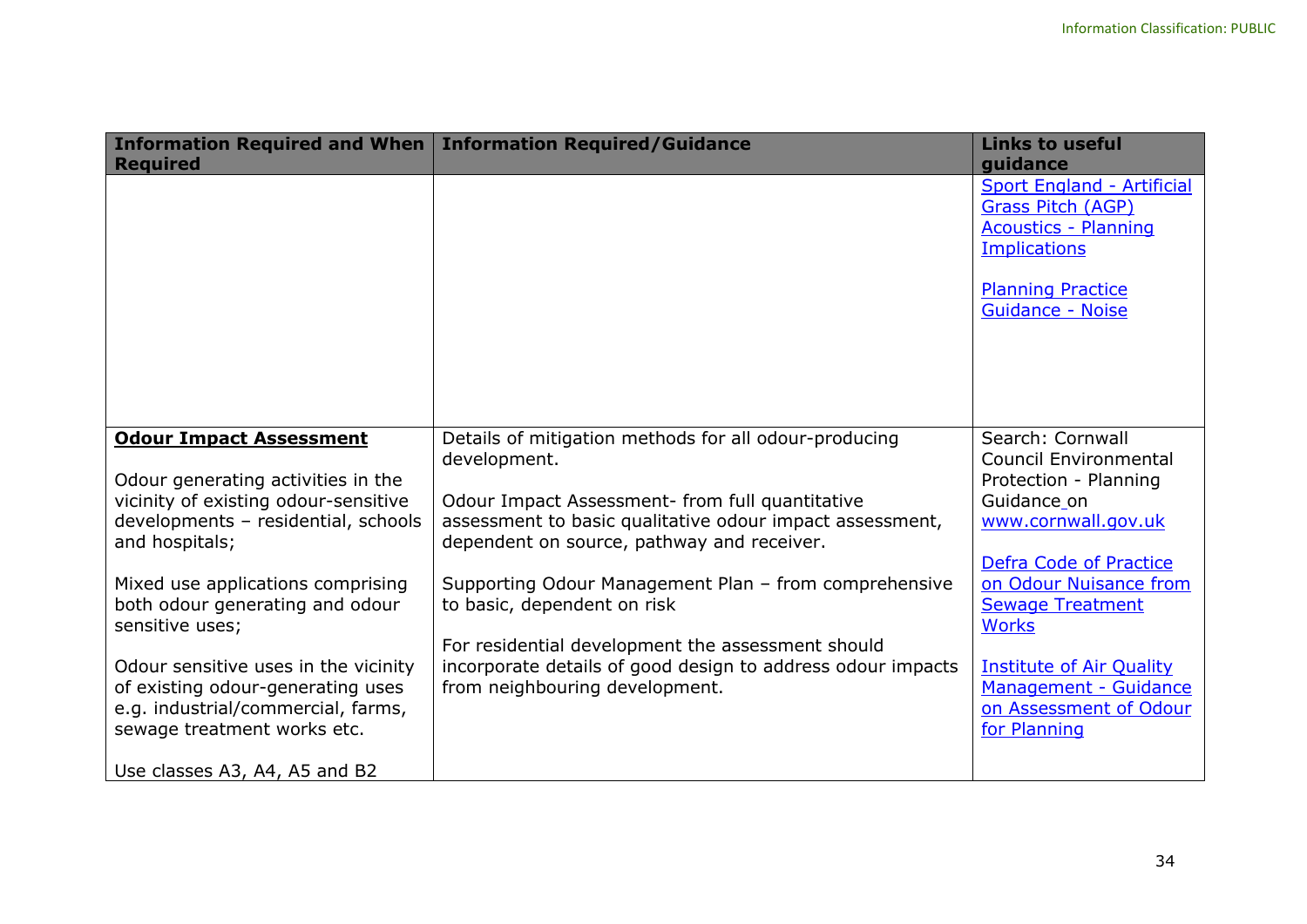| <b>Information Required and When</b><br><b>Required</b>                                                                                                                                                                | <b>Information Required/Guidance</b>                                                                                                                                                                                                                                                                                 | <b>Links to useful</b><br>guidance                                                                                                                                                                                                                                                                    |
|------------------------------------------------------------------------------------------------------------------------------------------------------------------------------------------------------------------------|----------------------------------------------------------------------------------------------------------------------------------------------------------------------------------------------------------------------------------------------------------------------------------------------------------------------|-------------------------------------------------------------------------------------------------------------------------------------------------------------------------------------------------------------------------------------------------------------------------------------------------------|
| Waste operations                                                                                                                                                                                                       |                                                                                                                                                                                                                                                                                                                      |                                                                                                                                                                                                                                                                                                       |
| <b>Open Space, Sport, Recreation</b><br>and Green Infrastructure<br><b>Assessment</b><br>Major residential developments or                                                                                             | Quantity & typology of open space to be created on-site (or<br>off-site), in reference to local quantity standards. Layout<br>plans identifying accessibility, community safety design<br>principles, natural, play & recreational value. Details of<br>access within site and how proposals contribute to the local | <b>Cornwall Council - Open</b><br><b>Space Strategy &amp;</b><br><b>Standards</b><br><b>Cornwall Council -</b>                                                                                                                                                                                        |
| places of work. All types where a<br>proposed development may have<br>possible impacts on existing open<br>space, parks, green infrastructure<br>or access to open space.                                              | strategic green infrastructure network.<br>Maintenance of open space required.<br>Off-site open space/amenity contribution<br>(Planning Obligations).                                                                                                                                                                | <b>Allocation of Section 106</b><br><b>Contributions to Open</b><br><b>Spaces</b><br><b>Cornwall Council - A</b><br><b>S106 Contribution</b>                                                                                                                                                          |
| <b>Planning obligations - Draft</b><br><b>Head(s) of Terms and Proof of</b><br><b>Title</b><br>Where Development Plan<br>Documents contain policies that<br>give details of likely planning<br>obligation requirements | It is vital that proof of title is provided at the time of the<br>application. If the applicant is not yet the owner of all the<br>land within the red line those who do have ownership or<br>control must also be parties to the obligation.                                                                        | <b>Allocation Protocol</b><br><b>Planning Practice</b><br>Guidance - Planning<br><b>Obligations</b><br><b>Cornwall Council 106</b><br><b>Planning Obligations</b><br>Section 106 Agreement<br><b>Template</b><br><b>Cornwall Site Allocations</b><br><b>Development Plan</b><br>Document - March 2017 |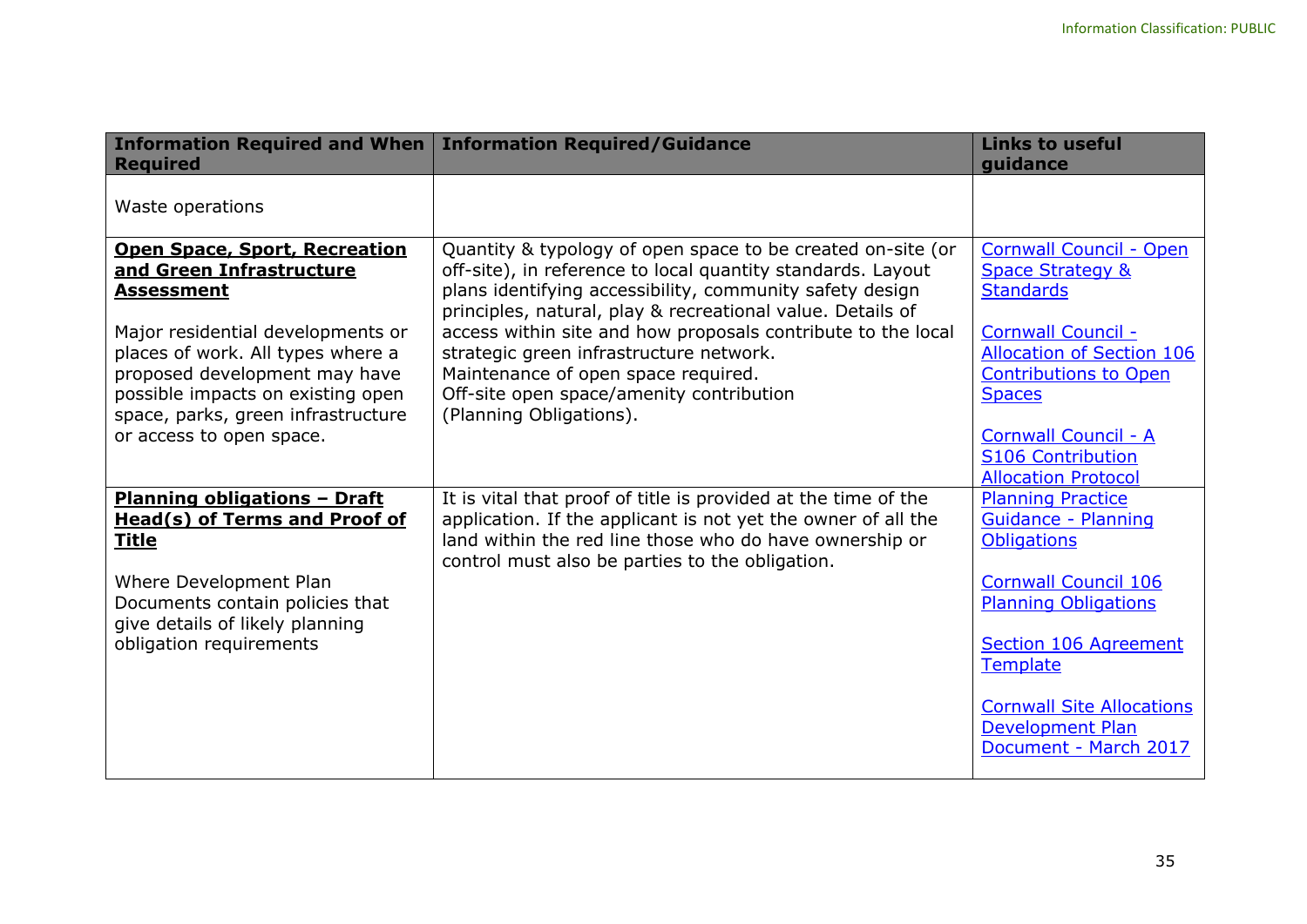| <b>Required</b>                                                                                                                                                                        | Information Required and When   Information Required/Guidance                                                                                                                                                                                                                                                                                                                                                                                                                                                       | <b>Links to useful</b><br>quidance                                                                                                |
|----------------------------------------------------------------------------------------------------------------------------------------------------------------------------------------|---------------------------------------------------------------------------------------------------------------------------------------------------------------------------------------------------------------------------------------------------------------------------------------------------------------------------------------------------------------------------------------------------------------------------------------------------------------------------------------------------------------------|-----------------------------------------------------------------------------------------------------------------------------------|
|                                                                                                                                                                                        |                                                                                                                                                                                                                                                                                                                                                                                                                                                                                                                     | <b>Cornwall Council</b><br><b>Adopted Plans including</b><br>The Cornwall Local Plan<br>and Neighbourhood<br><b>Plans</b>         |
| <b>Public Right of Way (PROW)</b><br><b>Assessment/Mitigation</b><br><b>Measures</b><br>Developments influenced by or<br>affecting a public right of way.<br>Wind turbine applications | Where a development is influenced by or affects a PROW an<br>assessment/ mitigation measures should be provided in<br>conjunction with a site/block plan showing the PROW (see<br>page 7).<br>A location plan must be provided indicating the location of<br>any PROW within 200m of any turbine.<br>If the proposed development involves turbine(s) over 26m<br>information regarding delivery, erection and maintenance<br>and the impact on footpath users and any diversion or<br>mitigation measures proposed. |                                                                                                                                   |
| <b>Shadow Flicker Assessment</b><br>Wind turbine applications with the<br>nearest sensitive receptor within 10<br>rotor diameter distance of proposed<br>wind turbine(s)               | Applicants should provide analysis which quantifies the<br>impact of shadow flicker.                                                                                                                                                                                                                                                                                                                                                                                                                                | <b>Planning Practice</b><br>Guidance - Renewable<br>and Low Carbon Energy<br>(Paragraph: 020<br>Reference ID: 5-020-<br>20140306) |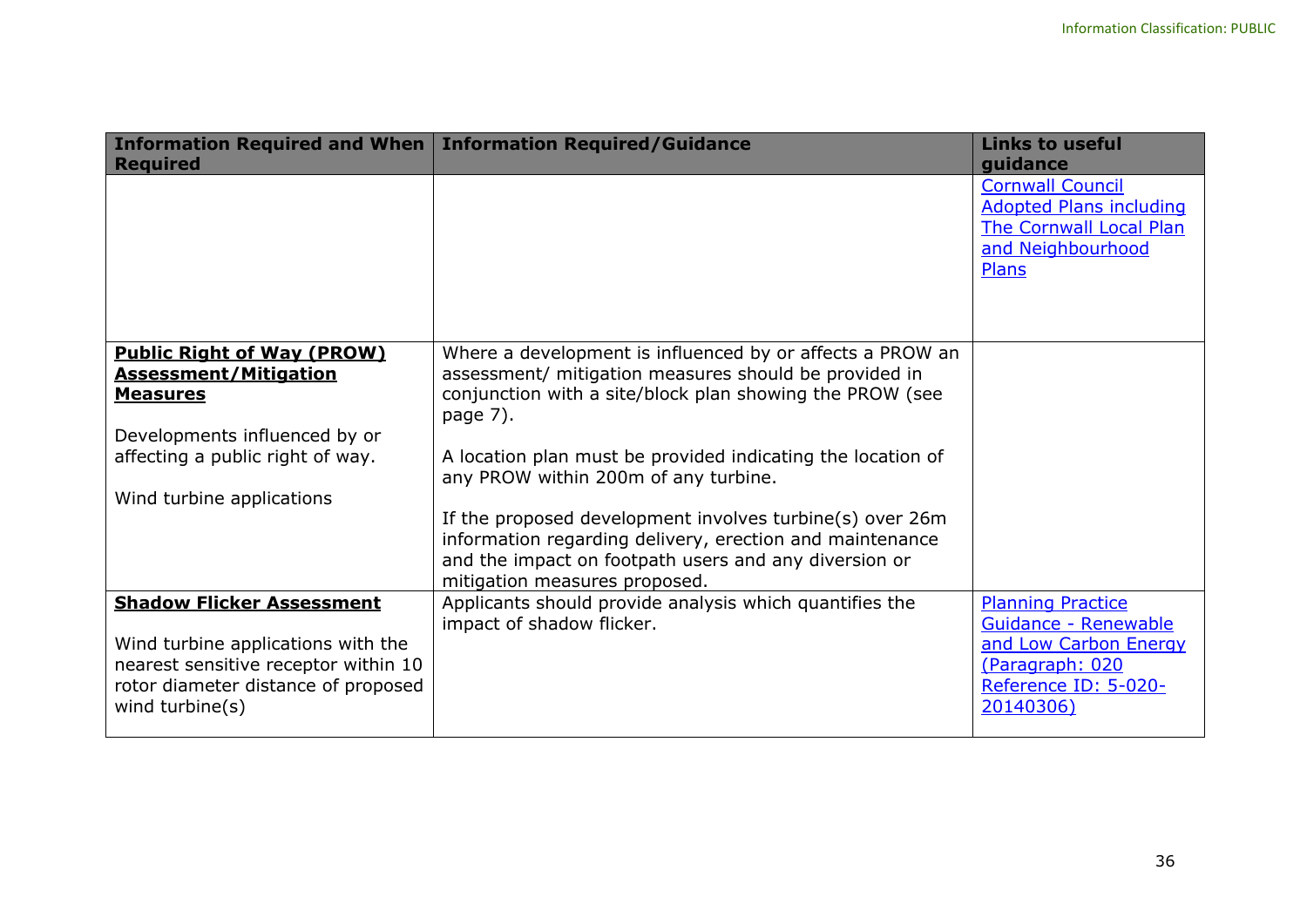| <b>Required</b>                                      | Information Required and When   Information Required/Guidance                                                  | <b>Links to useful</b><br>guidance                                        |
|------------------------------------------------------|----------------------------------------------------------------------------------------------------------------|---------------------------------------------------------------------------|
|                                                      |                                                                                                                | <b>DECC Update of UK</b><br><b>Shadow Flicker Evidence</b><br><b>Base</b> |
| <b>Statement of Community</b><br><b>Consultation</b> | Some applications which are particularly sensitive or<br>controversial may need to be supported by a statement | <b>Cornwall Council Statement</b>                                         |
|                                                      | setting out how the applicant has complied with the                                                            | of Community Involvement                                                  |
| All non-residential development<br>over 5 hectares;  | requirements for pre-application consultation set out in the<br>adopted Statement of Community Involvement and | <b>Neighbourhood Planning</b>                                             |
|                                                      | demonstrating that the views of the local community have                                                       | in Cornwall                                                               |
| New residential development                          | been sought and taken into account in the formulation of                                                       |                                                                           |
| comprising 200 units or more                         | development proposals.                                                                                         |                                                                           |
| Applications for 2 or more wind                      | With regards to wind turbines the following information is                                                     |                                                                           |
| turbines or where the hub height of                  | required as a minimum and please note in some cases                                                            |                                                                           |
| any turbine exceeds 15 metres                        | wider consultation may be required:                                                                            |                                                                           |
|                                                      | <b>Publication:</b> As a minimum, notify in writing:                                                           |                                                                           |
|                                                      | All residential properties within 500m radius of the<br>proposed location of the tower of the turbine(s);      |                                                                           |
|                                                      | All Local Councils whose jurisdiction falls within the                                                         |                                                                           |
|                                                      | application site (red line area) of any subsequent                                                             |                                                                           |
|                                                      | planning application, or within 500m radius of the                                                             |                                                                           |
|                                                      | proposed location of the tower<br>of the turbine(s);                                                           |                                                                           |
|                                                      | The Divisional Member whose jurisdiction falls within                                                          |                                                                           |
|                                                      | the application site (red line area) of any subsequent                                                         |                                                                           |
|                                                      | planning application, or within 500m radius of the                                                             |                                                                           |
|                                                      | proposed location of the tower of the turbine(s);                                                              |                                                                           |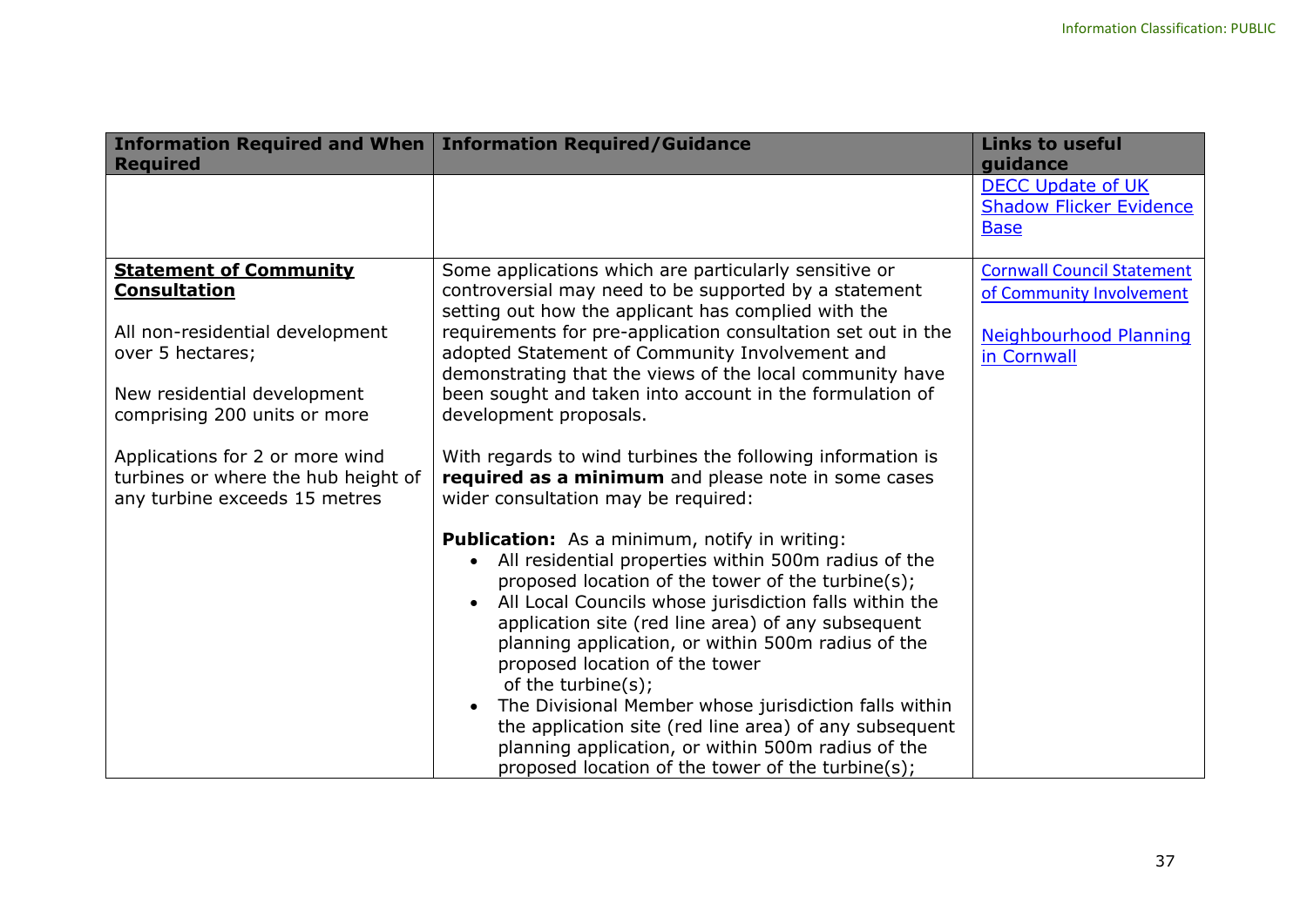|                 | Information Required and When   Information Required/Guidance                                                                                                                                                                                                                                                                                                                                                                                                                                                                                                                                                                                                                                                                                                 | <b>Links to useful</b> |
|-----------------|---------------------------------------------------------------------------------------------------------------------------------------------------------------------------------------------------------------------------------------------------------------------------------------------------------------------------------------------------------------------------------------------------------------------------------------------------------------------------------------------------------------------------------------------------------------------------------------------------------------------------------------------------------------------------------------------------------------------------------------------------------------|------------------------|
| <b>Required</b> | For schemes defined as major development or those<br>consisting of more than one turbine with a tip height of<br>50 <sub>m</sub> :<br>• Publish details on a website;<br>Place a press advert in the local paper; and<br>Hold a minimum of one public consultation event<br>within the local community.<br>In some cases, for example, where there is a particular                                                                                                                                                                                                                                                                                                                                                                                            | guidance               |
|                 | relationship between the proposed development and a<br>specific community, the Council may also request that the<br>applicant takes additional steps to notify the community at<br>the pre-application stage.<br><b>Contact Information and Timeframe:</b> As a minimum, all<br>notifications should include the following information:<br>Details of the proposed development, or direct to<br>where those details can be reasonably accessed;<br>Information how comments can be submitted;<br>Timeframe for submitting comments (minimum of 21<br>days and applicants are encouraged to discuss<br>timeframe with Local Councils prior to<br>commencement in order to ensure the Council has a<br>reasonable opportunity to engage in the process);<br>and |                        |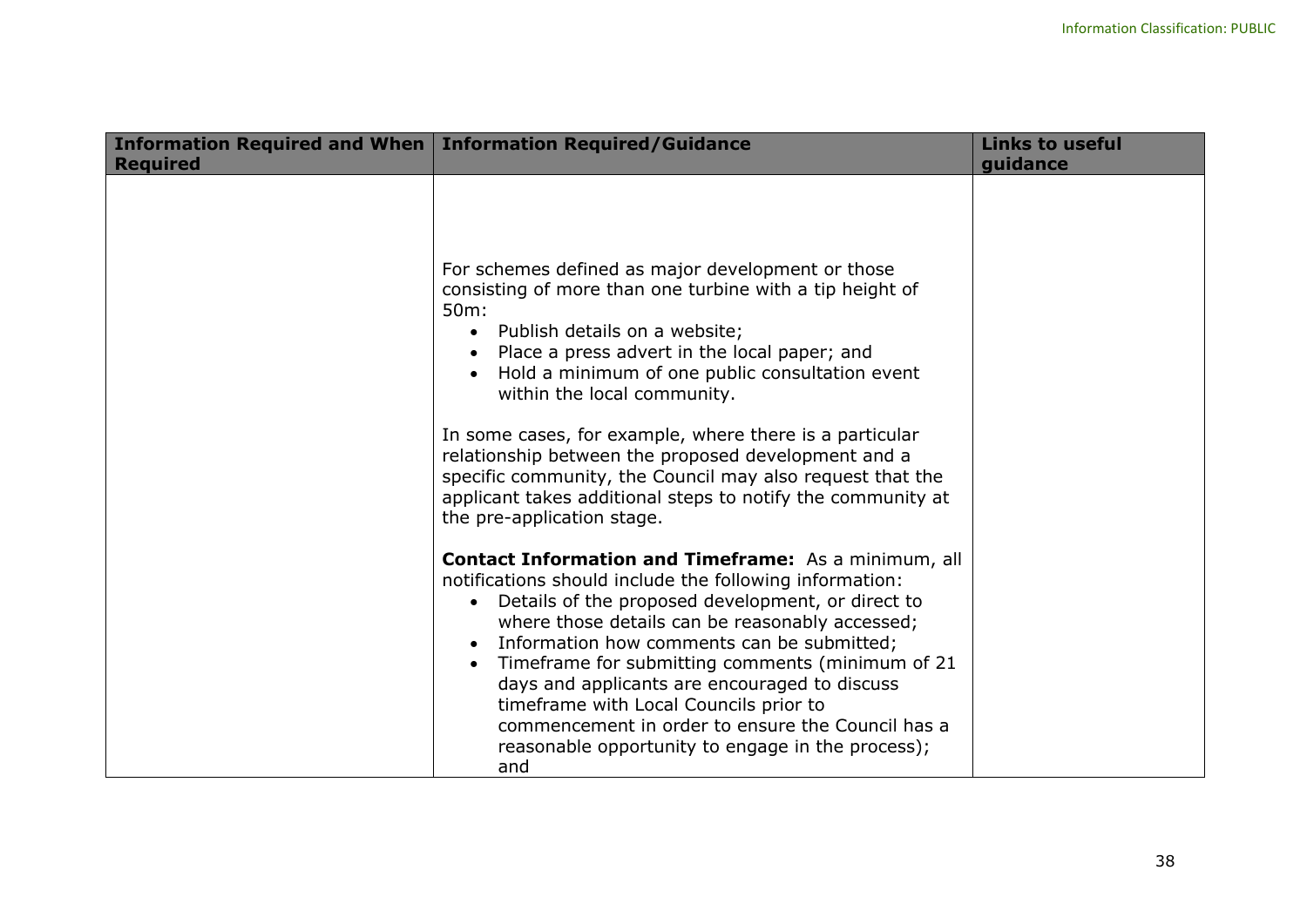|                                                                                                                                                                                                                 | Information Required and When   Information Required/Guidance                                                                                                                                                                                                                                                                                                                                                                                                                                                                                                      | <b>Links to useful</b> |
|-----------------------------------------------------------------------------------------------------------------------------------------------------------------------------------------------------------------|--------------------------------------------------------------------------------------------------------------------------------------------------------------------------------------------------------------------------------------------------------------------------------------------------------------------------------------------------------------------------------------------------------------------------------------------------------------------------------------------------------------------------------------------------------------------|------------------------|
| <b>Required</b>                                                                                                                                                                                                 |                                                                                                                                                                                                                                                                                                                                                                                                                                                                                                                                                                    | guidance               |
|                                                                                                                                                                                                                 | Notification that comments which are received and<br>subsequently submitted to the LPA as evidence of the<br>consultation may be published by the LPA on the<br>website upon registration of a valid application.<br>Having Regard to Responses Received: Provide a<br>Community Consultation Statement which demonstrates the<br>following:<br>• Compliance with the above requirements;<br>Detail of the responses received; and<br>An explanation of how the responses have been<br>taken into account.<br>Where the proposal is within an area with an adopted |                        |
|                                                                                                                                                                                                                 | Neighbourhood Development Plan this should also be<br>referenced and taken into account.                                                                                                                                                                                                                                                                                                                                                                                                                                                                           |                        |
| <b>Structural Survey</b>                                                                                                                                                                                        | Surveys must be carried out by a suitably qualified person.                                                                                                                                                                                                                                                                                                                                                                                                                                                                                                        |                        |
| May be required for proposals<br>involving substantial demolition or<br>where there is some doubt as to<br>the existing structural stability of a<br>building to be converted, for<br>example, barn conversion. | In the case of conversions, the survey should demonstrate<br>that the structure of the building is adequate to meet the<br>need of the new use. If the survey identifies rebuilding work<br>is necessary, the extent of the building work should be<br>clearly indicated on the elevations and plan as part of the<br>survey report.                                                                                                                                                                                                                               |                        |
| Will be required if the demolition<br>involves a listed building or the<br>conversion of a listed building                                                                                                      | The survey should be done in accordance with BRE Digest<br>366 Part 2 - "Structural Appraisal of Existing Buildings<br>Including for a Material Change of Use: Preparing for<br>Structural Appraisal"; or                                                                                                                                                                                                                                                                                                                                                          |                        |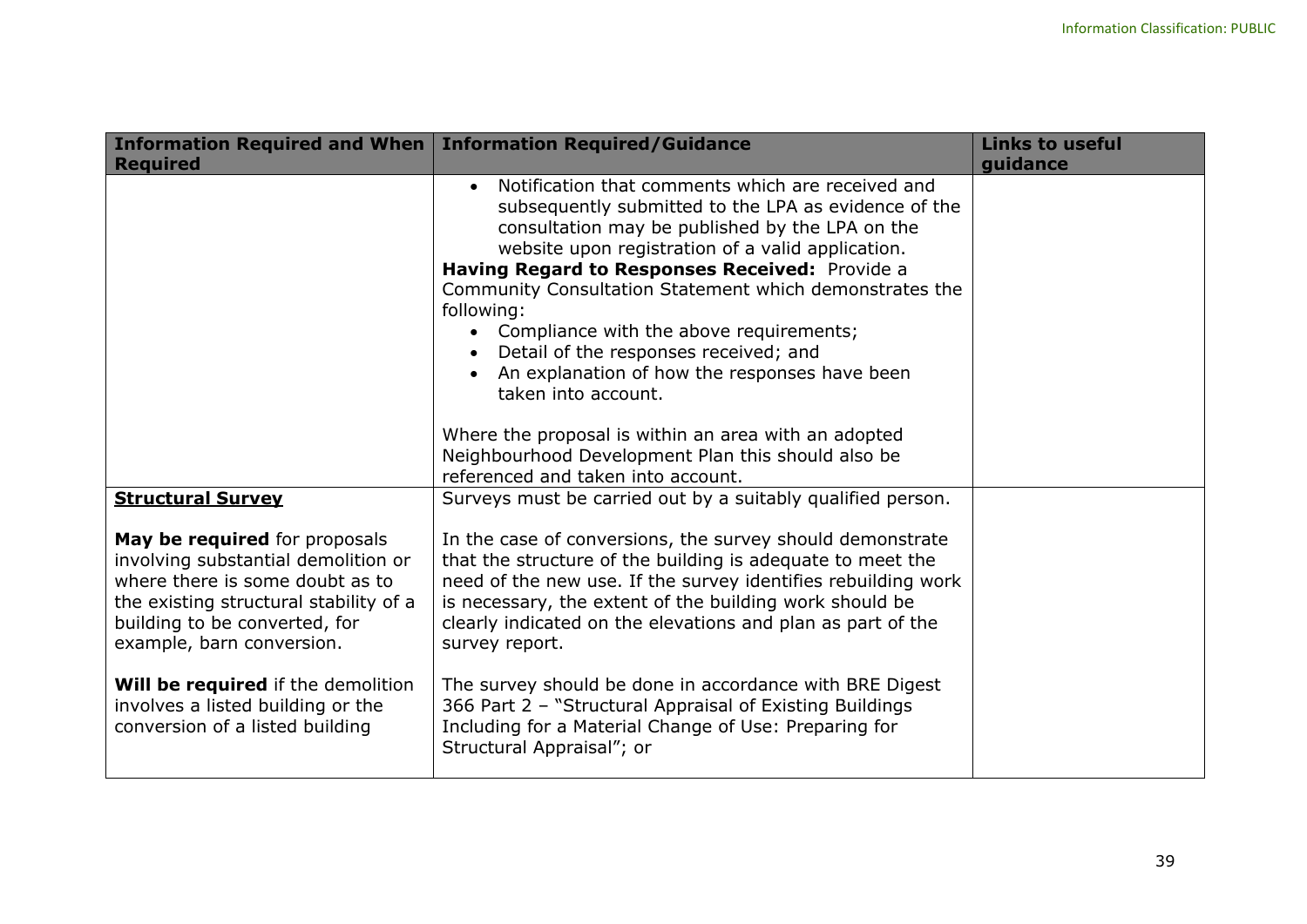| <b>Required</b>                       | Information Required and When   Information Required/Guidance                                                                                                                                                                               | <b>Links to useful</b><br>guidance                |
|---------------------------------------|---------------------------------------------------------------------------------------------------------------------------------------------------------------------------------------------------------------------------------------------|---------------------------------------------------|
|                                       | The Institute of Structural Engineers Report, "Appraisal of<br>Existing Structures" October 2010                                                                                                                                            |                                                   |
| <b>Telecommunications</b>             | Evidence to justify the need for the proposed development;                                                                                                                                                                                  |                                                   |
| <b>Development Supplementary</b>      |                                                                                                                                                                                                                                             |                                                   |
| <b>Information</b>                    | The outcome of consultations with organisations with an                                                                                                                                                                                     |                                                   |
|                                       | interest in the proposed development, in particular with the                                                                                                                                                                                |                                                   |
| Planning applications for mast and    | relevant body where a mast is to be installed near a school                                                                                                                                                                                 |                                                   |
| antenna development                   | or college or within a statutory safeguarding zone                                                                                                                                                                                          |                                                   |
|                                       | surrounding an aerodrome or technical site; and                                                                                                                                                                                             |                                                   |
|                                       | For an addition to an existing mast or base station, a<br>statement that self- certifies that the cumulative exposure,<br>when operational, will not exceed International Commission<br>on non-ionising radiation protection guidelines; or |                                                   |
|                                       | For a new mast or base station, evidence that the applicant                                                                                                                                                                                 |                                                   |
|                                       | has explored the possibility of erecting antennas on an                                                                                                                                                                                     |                                                   |
|                                       | existing building, mast or other structure and a statement                                                                                                                                                                                  |                                                   |
|                                       | that self-certifies that, when operational, International                                                                                                                                                                                   |                                                   |
|                                       | Commission guidelines will be met.                                                                                                                                                                                                          |                                                   |
| <b>Town Centre Impact</b>             | Existing, committed and planned public and private                                                                                                                                                                                          | <b>Communities and Local</b>                      |
| <b>Assessment</b>                     | investment; and                                                                                                                                                                                                                             | Government - Planning                             |
| All retail and leisure development,   | The vitality and viability of the town centre including                                                                                                                                                                                     | for Town Centres -<br><b>Practice Guidance on</b> |
| over 2500 sq. m gross floor space     | consumer choice and trade in the town centre and wider                                                                                                                                                                                      | Need, Impact and the                              |
| not located within an existing        | retail catchment area.                                                                                                                                                                                                                      | sequential Approach                               |
| centre (city/town centre, district or |                                                                                                                                                                                                                                             |                                                   |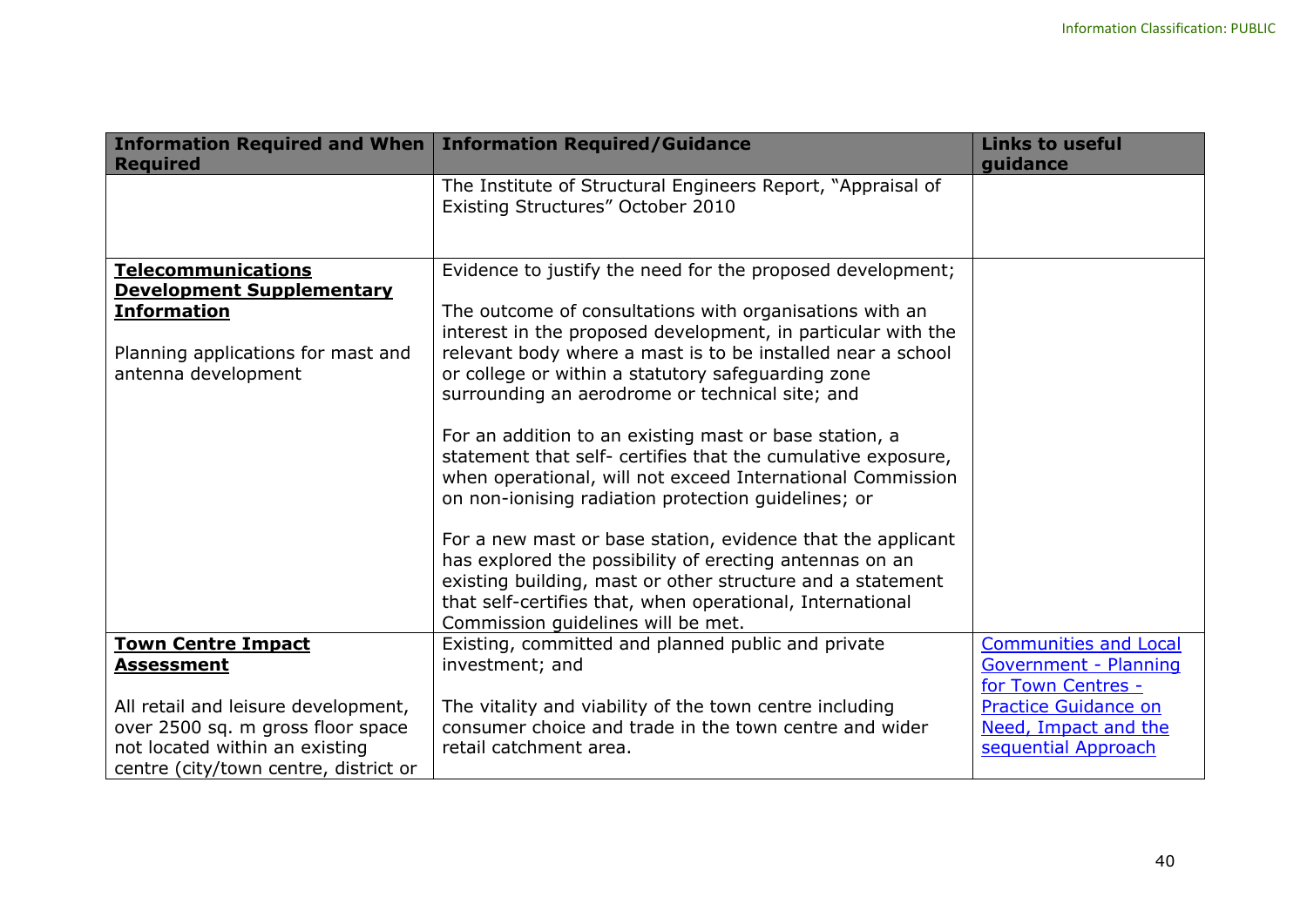| Information Required and When   Information Required/Guidance<br><b>Required</b> |                                                                                                                                    | <b>Links to useful</b><br>guidance                          |
|----------------------------------------------------------------------------------|------------------------------------------------------------------------------------------------------------------------------------|-------------------------------------------------------------|
| local) and not in accordance with                                                |                                                                                                                                    | <b>Planning Practice</b>                                    |
| an up-to-date development plan                                                   |                                                                                                                                    | Guidance - Ensuring the<br><b>Vitality of Town Centres</b>  |
|                                                                                  |                                                                                                                                    |                                                             |
|                                                                                  |                                                                                                                                    | <b>Cornwall Site Allocations</b><br><b>Development Plan</b> |
|                                                                                  |                                                                                                                                    | <b>Document</b>                                             |
|                                                                                  |                                                                                                                                    |                                                             |
|                                                                                  |                                                                                                                                    |                                                             |
| <b>Transport Statements,</b>                                                     | These should reflect the scale of the development and the                                                                          | <b>Planning Practice</b>                                    |
| <b>Transport Assessments and</b>                                                 | extent of the transport implications of the proposal.                                                                              | Guidance - Travel Plans,                                    |
| <b>Travel Plans</b>                                                              |                                                                                                                                    | <b>Transport Assessments</b>                                |
|                                                                                  | For smaller schemes it should outline the                                                                                          | and Statements                                              |
| All developments that generate                                                   | transport aspects of the application; while for major                                                                              |                                                             |
| significant amounts of transport<br>movement should be supported by              | proposals, the TA should illustrate accessibility to the site by<br>all modes of transport, and the likely modal split of journeys |                                                             |
| a Transport Statement or Transport                                               | to and from the site.                                                                                                              |                                                             |
| Assessment                                                                       |                                                                                                                                    |                                                             |
|                                                                                  | It should give details of proposed measures to improve                                                                             |                                                             |
| Wind Turbine Applications                                                        | access by public transport, walking, cycling, to reduce the                                                                        |                                                             |
|                                                                                  | need for parking associated with the proposal, and to                                                                              |                                                             |
| Development be likely to increase                                                | mitigate transport impacts.                                                                                                        |                                                             |
| the level of pedestrian and/or                                                   |                                                                                                                                    |                                                             |
| vehicular usage at a level crossing                                              | For wind turbine applications applicants need to confirm                                                                           |                                                             |
|                                                                                  | details of site access, access route across landholding to                                                                         |                                                             |
|                                                                                  | wind turbine site and vehicle types/numbers required to                                                                            |                                                             |
|                                                                                  | deliver, install and maintain the wind turbine(s).                                                                                 |                                                             |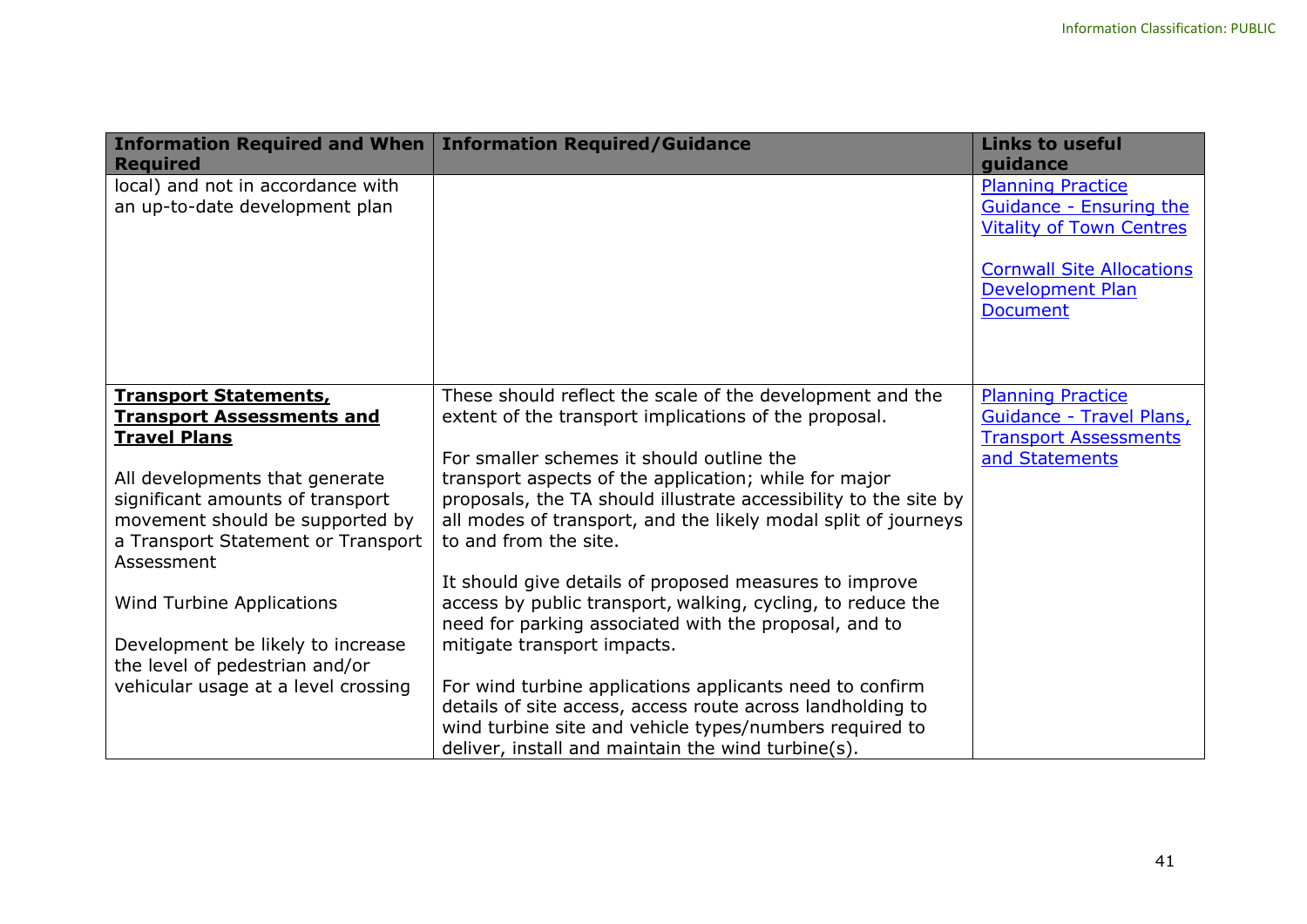| <b>Required</b>                                                                                                                           | Information Required and When   Information Required/Guidance                                                                                                                                                                                                                                                                                                                                                                                                                                                         | <b>Links to useful</b><br>quidance |
|-------------------------------------------------------------------------------------------------------------------------------------------|-----------------------------------------------------------------------------------------------------------------------------------------------------------------------------------------------------------------------------------------------------------------------------------------------------------------------------------------------------------------------------------------------------------------------------------------------------------------------------------------------------------------------|------------------------------------|
|                                                                                                                                           | Wind turbines > 26m should include a Traffic Management<br>Plan showing delivery route on public highway (including<br>swept path tracking where necessary) and hours/days of<br>delivery.                                                                                                                                                                                                                                                                                                                            |                                    |
|                                                                                                                                           | For development be likely to increase the level of pedestrian<br>and/or vehicular usage at a level crossing a full Transport<br>Statement assessing the impact is required.<br>Any required qualitative improvements to the level crossing<br>as a direct result of the development proposed should be<br>included within the Heads of Terms. Should you wish to<br>discuss the impact of your proposal on the railway network<br>you are advised to contact Network Rail<br>WesternLevelCrossings@networkrail.co.uk' |                                    |
| <b>Tree Survey</b><br>Any proposals involving                                                                                             | A Tree and Topographical Survey. This will include a plan<br>that identifies the position of the trees and schedule that<br>describes them (see part 4 of BS 5837).                                                                                                                                                                                                                                                                                                                                                   | <b>Cornwall Council - Trees</b>    |
| development within two metres of<br>the canopy spread of a tree; or<br>Where there are protected trees<br>within the application site; or | A Tree constraints plan. This is a design tool that indicates<br>the influence that trees have upon the layout of the design<br>(see part 5 of BS 5837) such as their shade pattern or root<br>protection area.                                                                                                                                                                                                                                                                                                       |                                    |
| On land adjacent to protected trees<br>that could influence or be affected<br>by the development (including<br>street trees)              | An Arboricultural Implication Assessment. This is essentially<br>a design statement for trees. It demonstrates how<br>important arboricultural considerations are being addressed<br>(see section 6 of BS 5837) within the design.                                                                                                                                                                                                                                                                                    |                                    |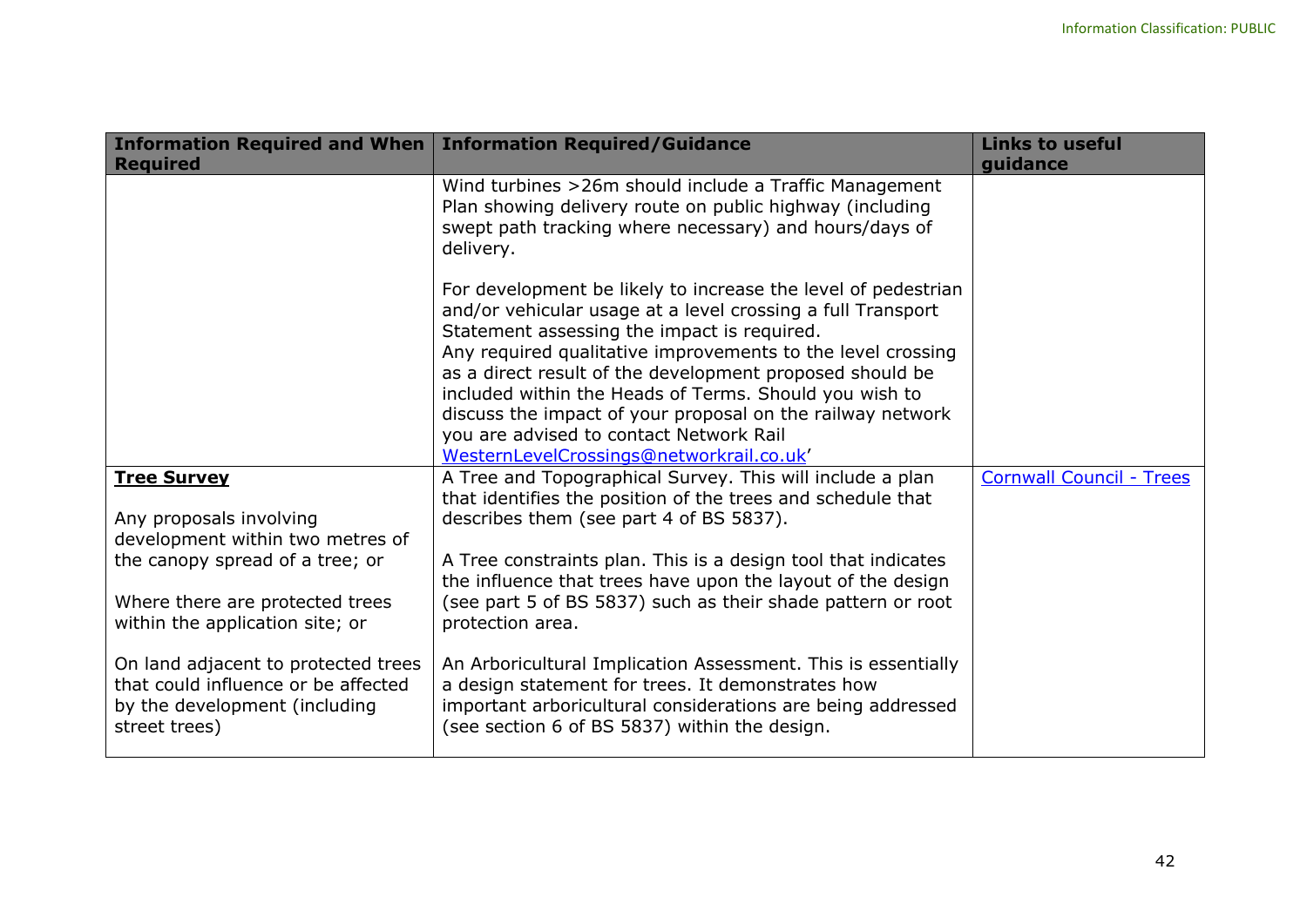| <b>Information Required and When</b>                                                                               | <b>Information Required/Guidance</b>                                                                                                                                                                                                                                                                                                          | <b>Links to useful</b> |
|--------------------------------------------------------------------------------------------------------------------|-----------------------------------------------------------------------------------------------------------------------------------------------------------------------------------------------------------------------------------------------------------------------------------------------------------------------------------------------|------------------------|
| <b>Required</b><br>Developments within a<br>Conservation Area where there are<br>trees within the development area | Arboricultural Method Statement. This demonstrates how<br>trees will be protected in relation to the finalised design. It<br>may be as simple as a position and specification for tree<br>protection fencing or contain complicated method<br>statements and engineering drawings (see section 7 of BS<br>5837).<br>Photographs of the trees. | guidance               |
| <b>Ventilation and Extraction</b><br><b>Statement</b>                                                              | The statement must prove that nuisance or pollution from<br>cooking odours will not be caused by the proposed use.                                                                                                                                                                                                                            |                        |
| Where or when this item may be<br>required:                                                                        | Details of proposed fume extraction systems. This must<br>include details of the size, design, siting, finish, acoustic<br>treatment and odour abatement techniques of the flue                                                                                                                                                               |                        |
| A3 (i.e. restaurants and cafes)                                                                                    | extraction system.                                                                                                                                                                                                                                                                                                                            |                        |
| A4 (i.e. drinking establishments)                                                                                  | Elevation drawings showing the size, location and external<br>appearance of plant and equipment will be required.                                                                                                                                                                                                                             |                        |
| A5 (i.e. hot food takeaways)                                                                                       | This information (excluding odour abatement techniques<br>unless specifically required) will also be required for                                                                                                                                                                                                                             |                        |
| B1 (general business)                                                                                              | significant retail, business, industrial or leisure or other<br>similar developments where substantial ventilation or                                                                                                                                                                                                                         |                        |
| B2 (general industrial)                                                                                            | extraction equipment is proposed to be installed.                                                                                                                                                                                                                                                                                             |                        |
| Commercial developments that will<br>cause odorous emissions for                                                   | Details of active odour control systems where proposed.                                                                                                                                                                                                                                                                                       |                        |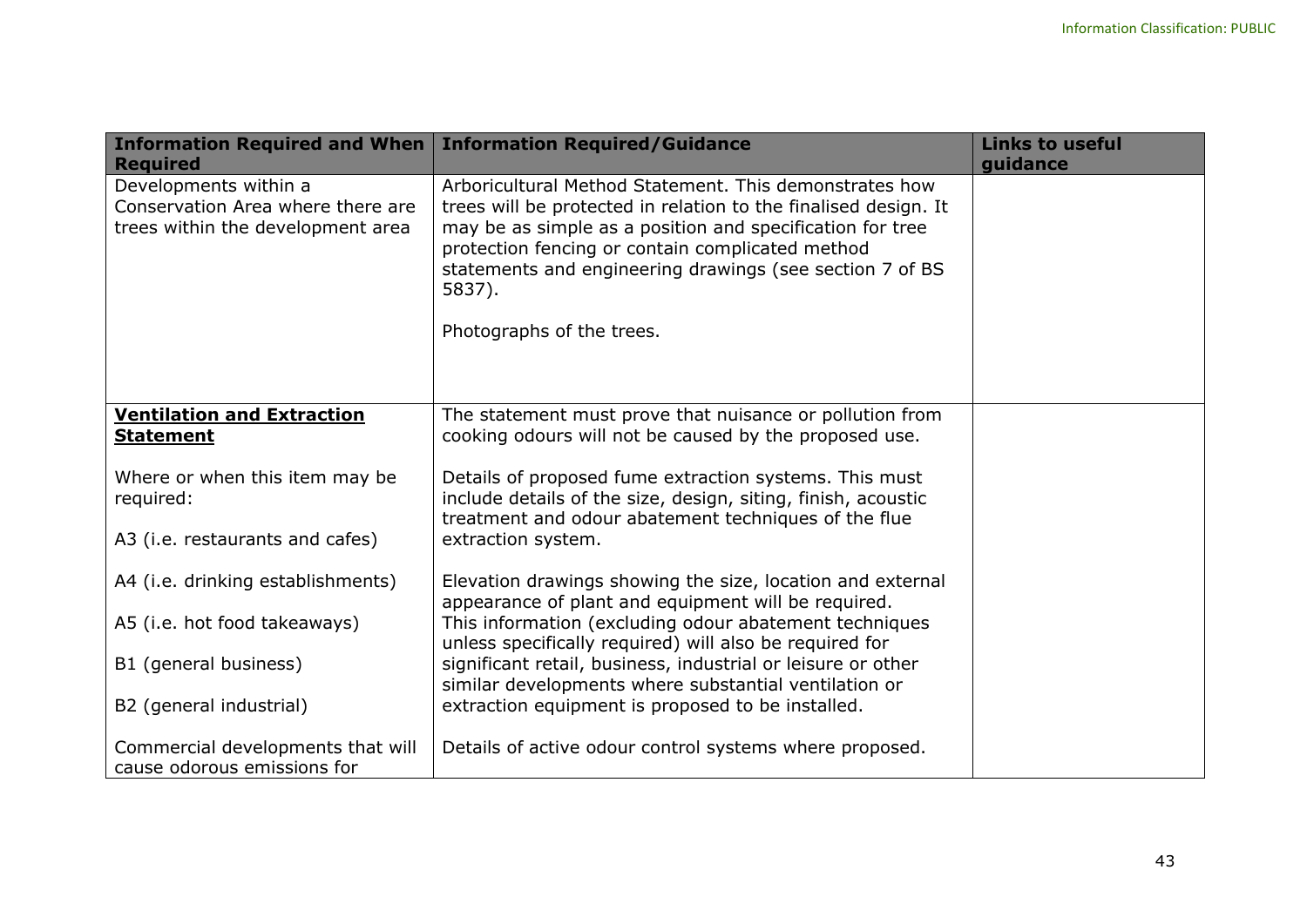| <b>Information Required and When Information Required/Guidance</b><br><b>Required</b> |                                                                                    | Links to useful<br>quidance |
|---------------------------------------------------------------------------------------|------------------------------------------------------------------------------------|-----------------------------|
| example brewing, rendering, paint<br>  spraying                                       | Odour control methods to limit the odour from waste,<br>location of waste storage. |                             |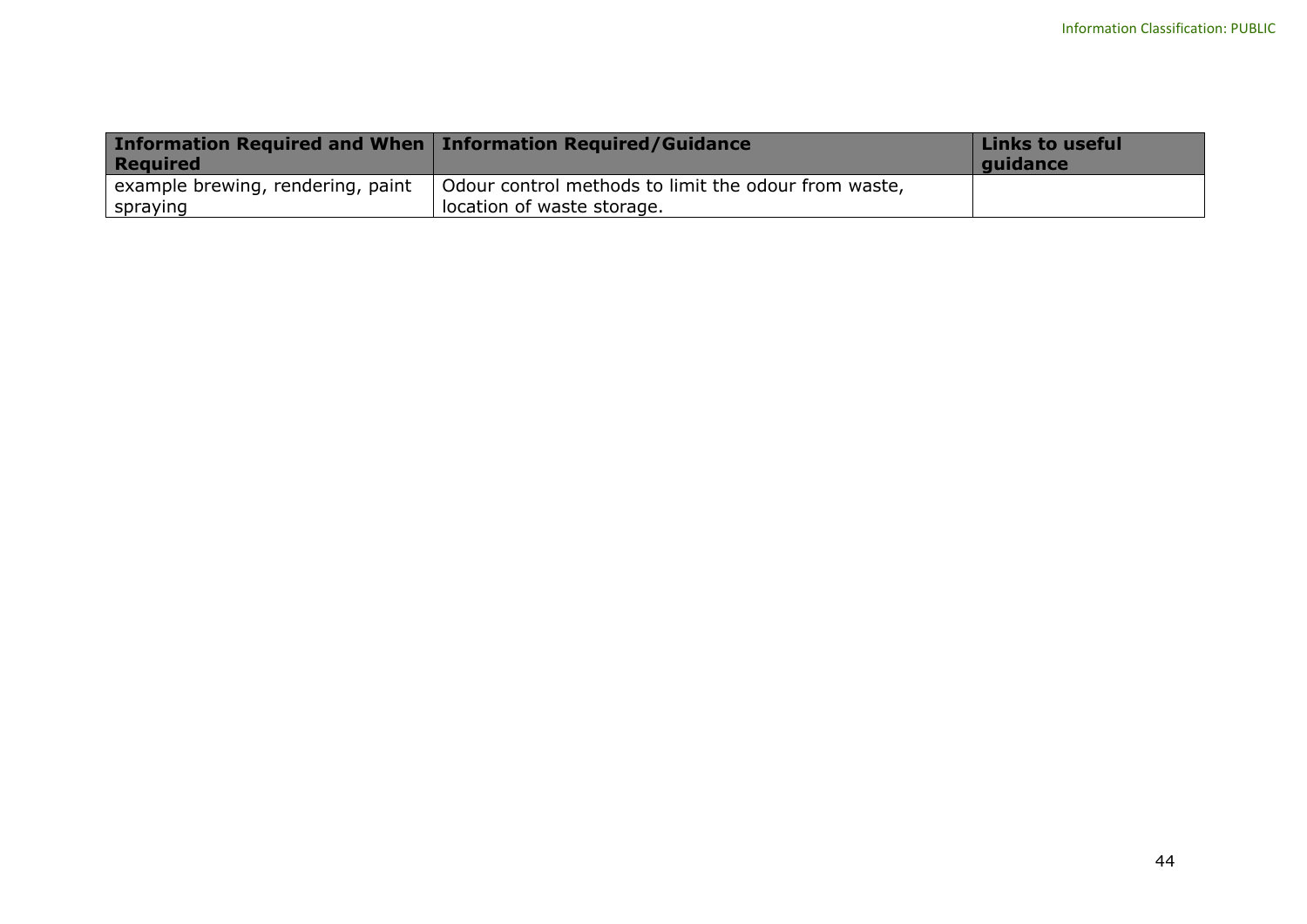#### <span id="page-46-0"></span>Applications for Prior Notification Applications (PNAs)

Prior notifications are not applications for planning permission but are confirmation of the intent to take up permitted development rights. [Schedule 2 of the General Permitted Development Order](https://www.legislation.gov.uk/uksi/2015/596/schedule/2/made) sets out various types of development that require prior approval these include [agricultural](https://ecab.planningportal.co.uk/uploads/1app/guidance/guidance_note-prior_notification_proposed_agricultural_or_forestry_development.pdf)  [or forestry developments,](https://ecab.planningportal.co.uk/uploads/1app/guidance/guidance_note-prior_notification_proposed_agricultural_or_forestry_development.pdf) [demolition,](https://ecab.planningportal.co.uk/uploads/1app/guidance/guidance_note-prior_notification_of_proposed_demolition.pdf) [telecommunications developments](https://ecab.planningportal.co.uk/uploads/1app/guidance/guidance_note-prior_notification_telecoms.pdf) and some changes of use.

Prior notifications are subject to National Requirements as follows:

- Completed form or a written description of the proposed development which must include any building or other operations
- A plan indicating the site
- Contact details for applicant/agent
- A site-specific flood risk assessment in an area within Flood Zone 2 or Flood Zone 3; or in an area within Flood Zone 1 which has critical drainage problems (change of use prior approvals only)
- Appropriate fee

Although prior notifications are not subject to Local Requirements there may be additional information required in order to fully consider the notification. Cornwall Council has published class Q (agricultural building to dwelling) prior notification guidance which can be found on the website [here.](https://www.cornwall.gov.uk/planningtech)

Further information regarding prior notifications and what additional information may be required can be found in Schedule 2 of the General [Permitted Development Order.](https://www.legislation.gov.uk/uksi/2015/596/schedule/2/made)

The submission of a Community Infrastructure Levy (CIL) Notice of Chargeable Development [\(Form 5\)](https://ecab.planningportal.co.uk/uploads/1app/forms/form_5_notice_of_chargeable_development.pdf) will be required.

Any development which creates new floor space may be liable for a CIL charge – this applies to both residential and non-residential development. Submission of the Additional Information Requirement (AIR) form will enable determination of whether a development is liable to pay CIL or not.

#### <span id="page-46-1"></span>Application for Hedgerow Removal Notice

Some hedgerows are protected under The Hedgerows Regulations (1997) and removing them could incur a fine up to £5,000. To check if a hedgerow is protected and if an application to the LPA for hedgerow removal is required please refer to Natural England's Guidance Countryside [hedgerows: protection and management.](https://www.gov.uk/guidance/countryside-hedgerows-regulation-and-management)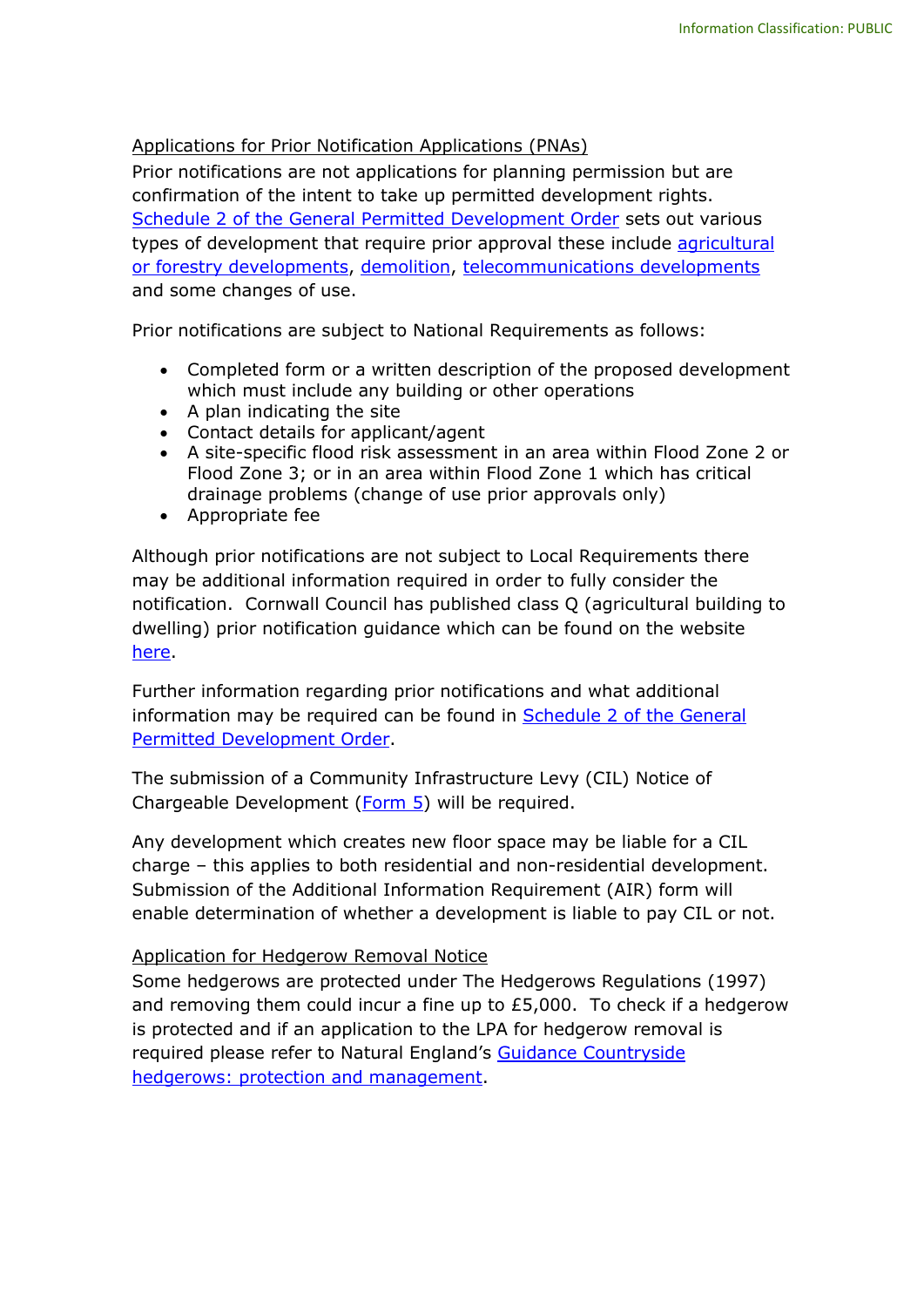If a Hedgerow Removal Notice is submitted the following information will be required:

- A plan (preferably 1:2,500 scale) clearly identifying the hedgerow to be removed
- The reasons for removal
- Evidence the hedge is less than 30 years old
- A statement as to whether you are the owner, tenant or manager of the hedgerow, or relevant utility company eligible to remove it.

Further information including the relevant form can be found on Cornwall Council's web page [Hedgerows Regulations 1997.](https://www.legislation.gov.uk/uksi/1997/1160/contents/made)

<span id="page-47-0"></span>Application for removal or variation of a condition following grant of planning permission [\(Section 73 of the Town and Country Planning Act\)](https://www.legislation.gov.uk/ukpga/1990/8/section/73)

After planning permission has been granted on occasion the approved proposals/details may need to be modified. Where these modifications are fundamental or substantial an application for removal or variation of condition may be appropriate.

Please note Cornwall Council would not accept a S73 or S73A application in the following circumstances:

- Alteration to the redline of a previously permitted scheme;
- The proposed change cannot be reasonably conceived with the terms of the original planning application;
- The effect of the proposed changes would not be minor in nature of the proposed effect;
- To extend the time limit within which a development must be started or an application for approval of reserved matters must be made;
- If there is no relevant condition in the permission listing the originally approved plans;

*Please note: Where approval is granted a new planning permission will be issued but the original permission will remain intact and unamended. If the aspect you are seeking to remove or vary is expressly included in the original planning permission description this will remain the description when the Section 73 is issued. For example, a description including 'holiday use only' will remain even where the Section 73 application is being sought to remove/vary a holiday use only restriction. Further detail regarding this and planning options please see page 5 of the [Planning Fees and Charges](https://www.cornwall.gov.uk/planningfees)  [Supplementary Guidance Document.](https://www.cornwall.gov.uk/planningfees)*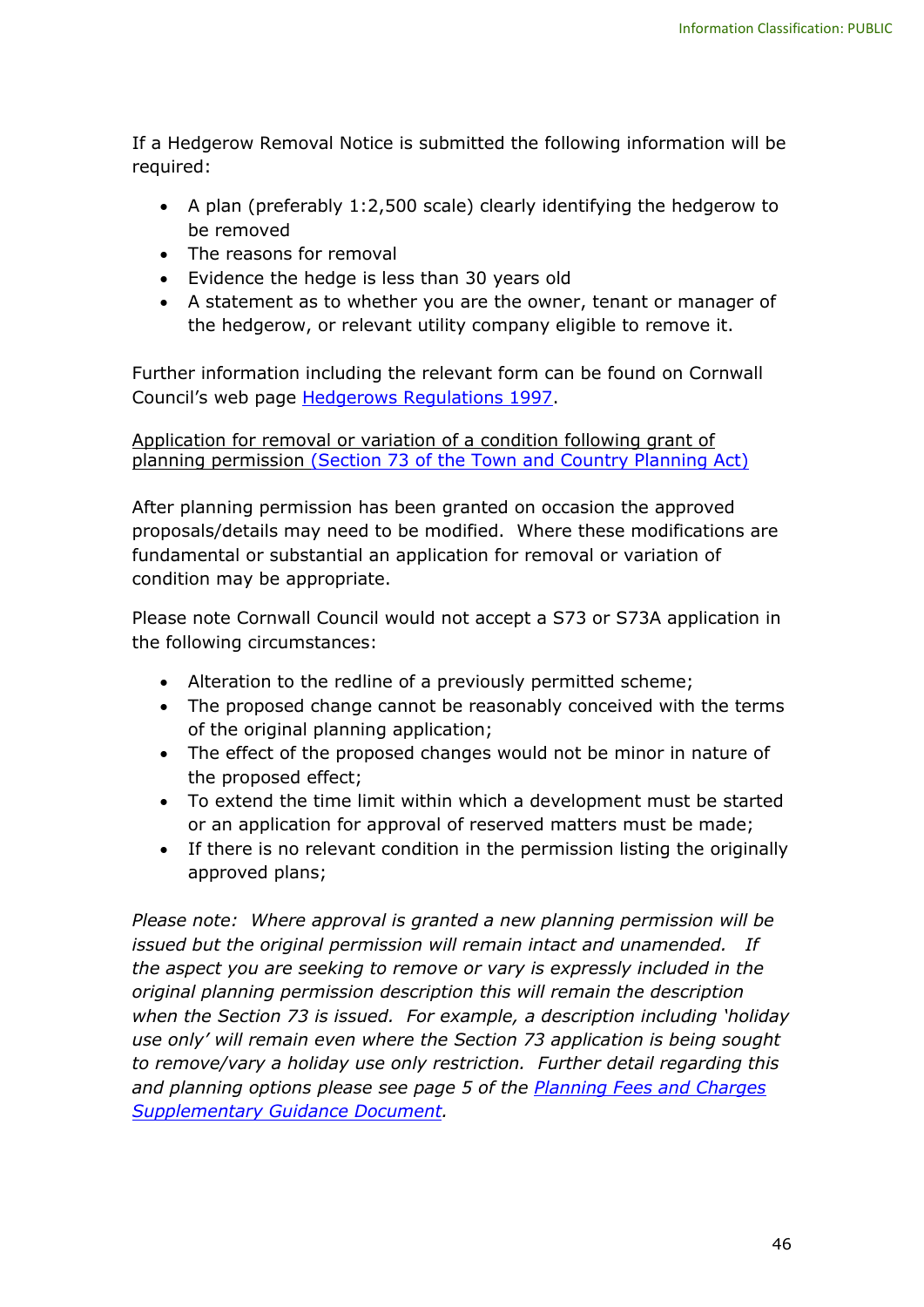Further information can be found Planning Practice Guide [Flexible Options](https://www.gov.uk/guidance/flexible-options-for-planning-permissions) [for Planning Permissions](https://www.gov.uk/guidance/flexible-options-for-planning-permissions)

The following National Requirements apply:

- Completed form
- Completed ownership certificates and where required notices served
- Design and Access Statement (where applicable see page 6)
- Appropriate fee
- Completed Additional Requirement Form (Form 1) *An Additional Information Requirement Form is required for amendments where the permission seeking to amend was approved after 01/01/2019 and where the proposed changes would result in any changes to the floor space.*

The following Local Requirement applies:

• Completed Questionnaire 1 or provide supporting statement if condition being lifted relates to agricultural occupancy restriction.

Any development which creates new floor space may be liable for a CIL charge – this applies to both residential and non-residential development. Submission of the form 1 will enable determination of whether a development is liable to pay CIL or not.

If a Section 73 application is submitted which changes the amount of new floorspace created, then this could result in an increase, or decrease, in the amount of CIL charged. Submission of the Form 1 will enable any change to be calculated.

#### <span id="page-48-0"></span>Application for approval of details reserved by condition (Discharge of Condition)

Following the grant of planning permission some conditions may need to be discharged: some prior to commencement, and some prior to occupation.

The following National Requirement apply:

- Submitted in writing (application form, letter or email)
- Appropriate fee

The following Local Requirements apply:

• Any plans, drawings or information necessary to describe the subject and purpose of the applications.

*Please note: where samples are required please submit photographs or arrange an appointment with the Case Officer as we are unable to accept samples.*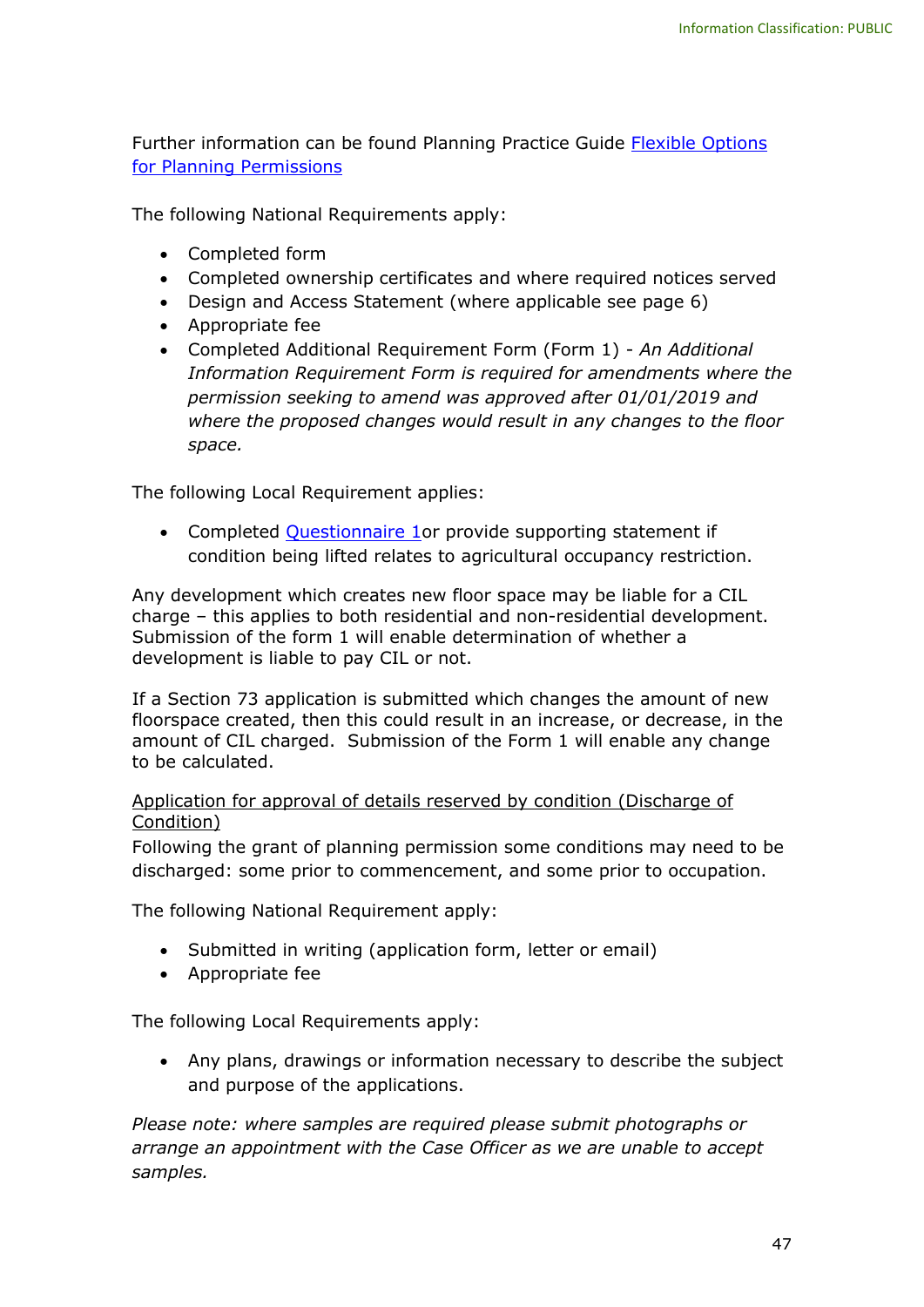#### Permission in Principle

This route is an alternative way of obtaining planning permission for housing-led development.

Information regarding the type of developments which can be submitted via this route can be found in [Planning Practice Guidance](https://www.gov.uk/guidance/permission-in-principle) and in the [Town and](https://www.legislation.gov.uk/uksi/2017/1309/pdfs/uksi_20171309_en.pdf)  [Country Planning \(Permission in Principle\) \(Amendment\) Order 2017.](https://www.legislation.gov.uk/uksi/2017/1309/pdfs/uksi_20171309_en.pdf)

There are two stages:

### **Stage 1 – Permission in Principle (PiP)**

The following National Requirements apply:

- a completed application form
- a plan which identifies the land to which the application relates, drawn to an identified scale and showing the direction North. Please note access to the highway is not required to be indicated but if known may be useful.
- correct application fee

#### **Stage 2 – Technical Details Consent (TDC)**

At this stage the details of the proposed development are assessed. An application for TDC follows the same validation process as a full application and should be submitted on a full application form making reference to Planning in Principle in the proposal. The TDC will be subject to the relevant National and Local requirements for the development as set out above in this document.

#### Tree Applications

Information and guidance regarding the submission of a tree application can be found on the Cornwall Council website <https://www.cornwall.gov.uk/planningadvice>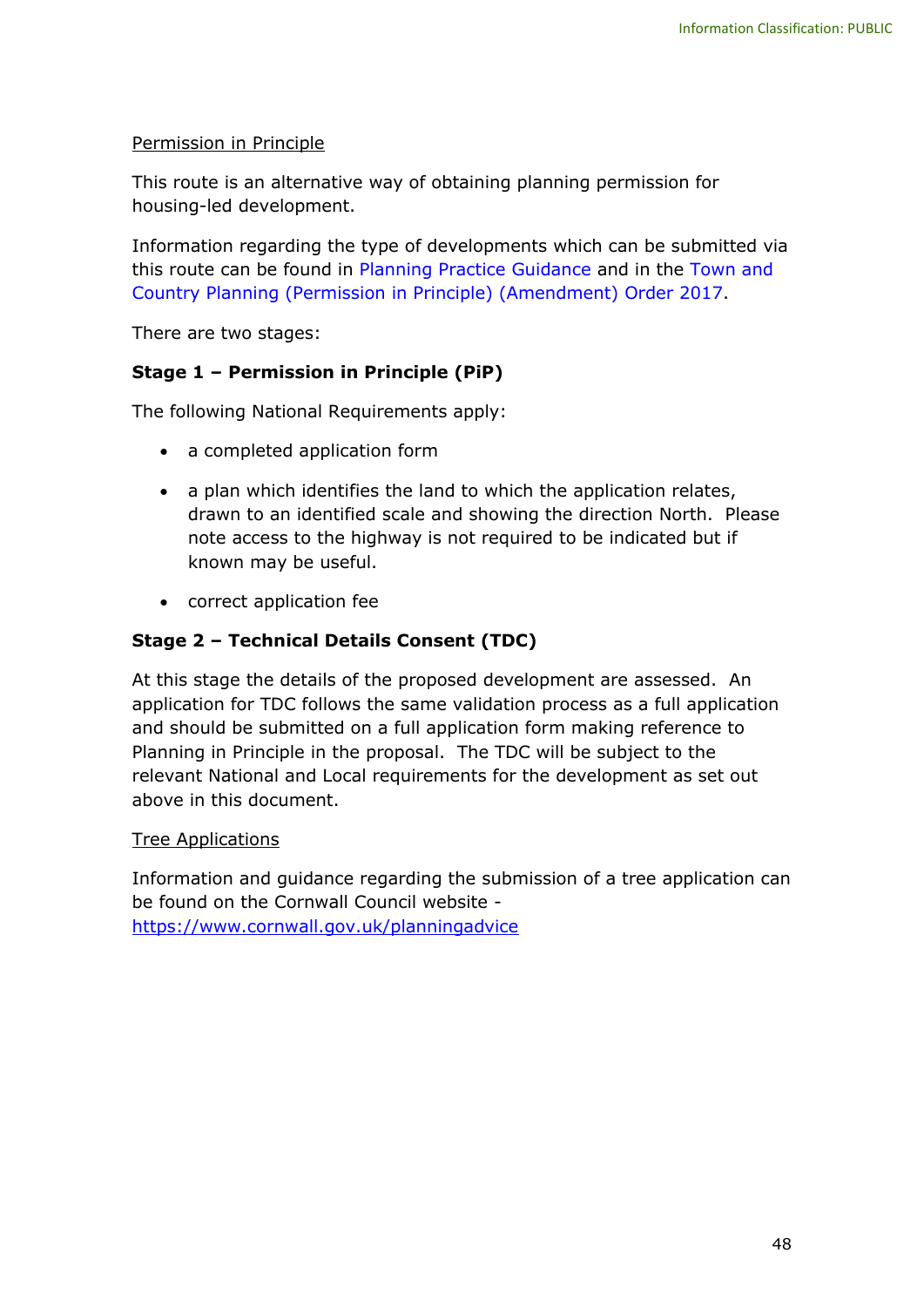# <span id="page-50-0"></span>**Disputes**

Pre-application advice and validation checking service as detailed on page 1 of this document is a useful opportunity for discussing what information is required as part of the planning application process and avoiding disputes and delays at the validation stage. However, should the applicant disagree with the LPA requirements informal discussions between the applicant and Case Officer should take place in order to resolve issues.

In the event that issues cannot be resolved and the applicant considers that information requested does not meet the statutory tests which are as follows:

- reasonable having regard, in particular, to the nature and scale of the proposed development; and
- about a matter which it is reasonable to think will be a material consideration in the determination of the application.

(see [Section 62 \(4A\) of the Town and Country Planning Act](https://www.legislation.gov.uk/ukpga/2013/27/section/6/enacted) and [Article](https://www.legislation.gov.uk/uksi/2015/595/article/11/made)  [11\(3\)\(c\) of the Town and Country Planning \(Development Management](https://www.legislation.gov.uk/uksi/2015/595/article/11/made)  [Procedure\) \(England\) Order\) 2015\)](https://www.legislation.gov.uk/uksi/2015/595/article/11/made)

The applicant should send the LPA a notice under [article 12 of the Town and](https://www.legislation.gov.uk/uksi/2015/595/article/12/made)  [Country Planning \(Development Management Procedure\) \(England\) Order](https://www.legislation.gov.uk/uksi/2015/595/article/12/made)  [2015.](https://www.legislation.gov.uk/uksi/2015/595/article/12/made)

On receipt of the Notice the LPA will respond with either a Validation Notice stating the information is no longer required or a Non-Validation Notice stating the information is still required to process the application.

The time scales for this process depend on the type of application as follows:

- 16 weeks applications subject to an Environmental Impact Assessment (EIA)
- 13 weeks applications for major development
- 8 weeks applications for all other development types

Further information can be found in [Planning Practice Guidance paragraphs](https://www.gov.uk/guidance/making-an-application#Growth-and-Infrastructure-Act-statutory-tests)  [049-055 .](https://www.gov.uk/guidance/making-an-application#Growth-and-Infrastructure-Act-statutory-tests)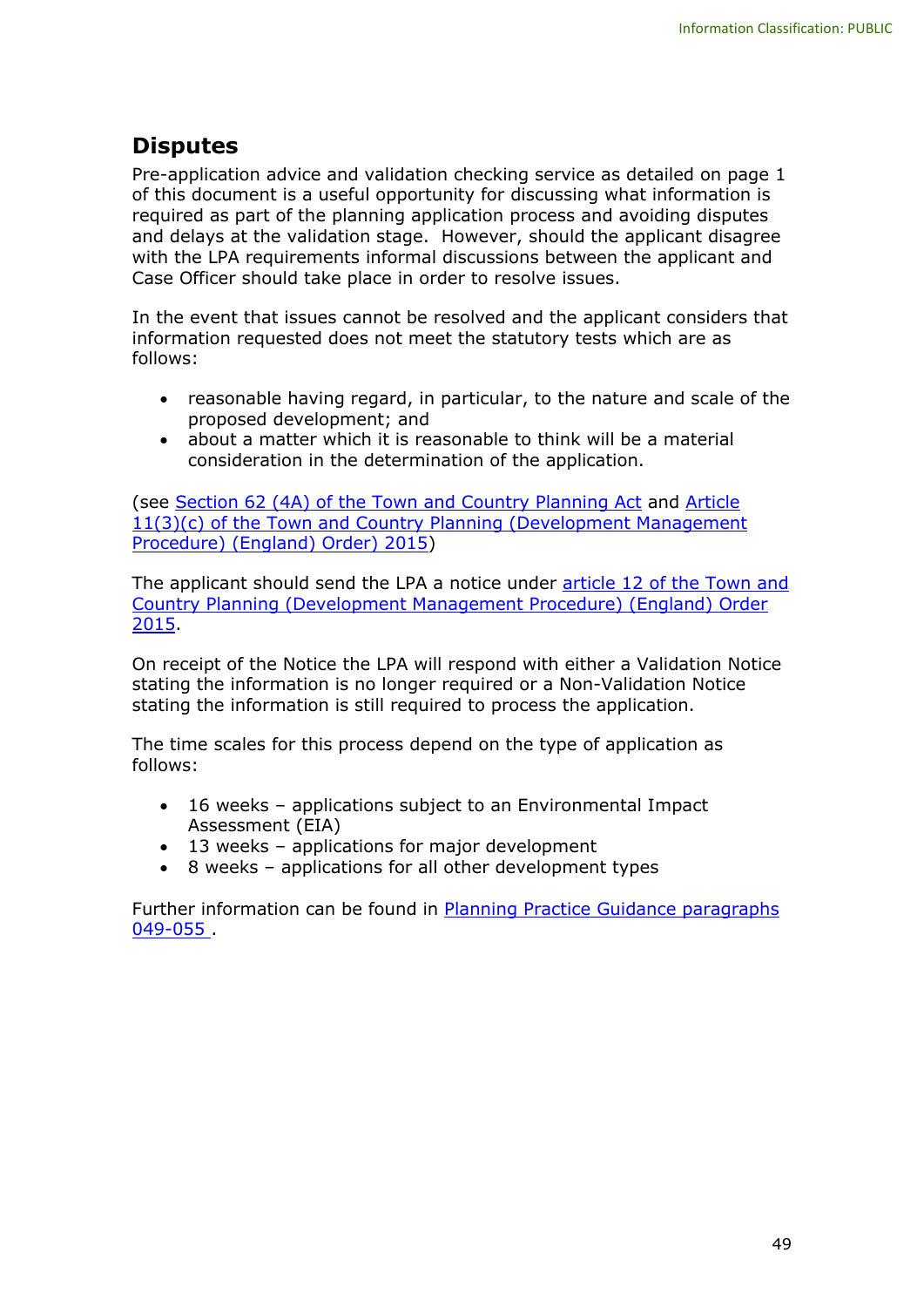# **Appendix 1 - Checklists**

National List

<span id="page-51-1"></span><span id="page-51-0"></span>

| <b>Item</b>                                      | <b>Required</b> | <b>Submitted</b> | <b>Notes</b>               |
|--------------------------------------------------|-----------------|------------------|----------------------------|
| Application Form and Certificates                | Yes/No          | Yes/No           | (For guidance see page 5)  |
| Fee                                              | Yes/No          | Yes/No           | (For guidance see page 6)  |
| Design and Access Statement                      | Yes/No          | Yes/No           | (For guidance see page 6)  |
| Heritage Statement/Heritage Impact<br>Assessment | Yes/No          | Yes/No           | (For guidance see page 7)  |
| Location Plan                                    | Yes/No          | Yes/No           | (For guidance see page 7)  |
| Site Layout Plan or Block Plan                   | Yes/No          | Yes/No           | (For guidance see page 8)  |
| Existing and Proposed Elevations                 | Yes/No          | Yes/No           | (For guidance see page 9)  |
| Existing and Proposed Floor Plans                | Yes/No          | Yes/No           | (For guidance see page 9)  |
| <b>Roof Plans</b>                                | Yes/No          | Yes/No           | (For guidance see page 9)  |
| Finished Floor Levels (FFL)                      | Yes/No          | Yes/No           | (For guidance see page 10) |
| Existing and Proposed Site Levels                | Yes/No          | Yes/No           | (For guidance see page 10) |
| <b>Existing and Proposed Sections</b>            | Yes/No          | Yes/No           | (For guidance see page 10) |
| Community Infrastructure Levy (CIL)              | Yes/No          | Yes/No           | (For guidance see page 12) |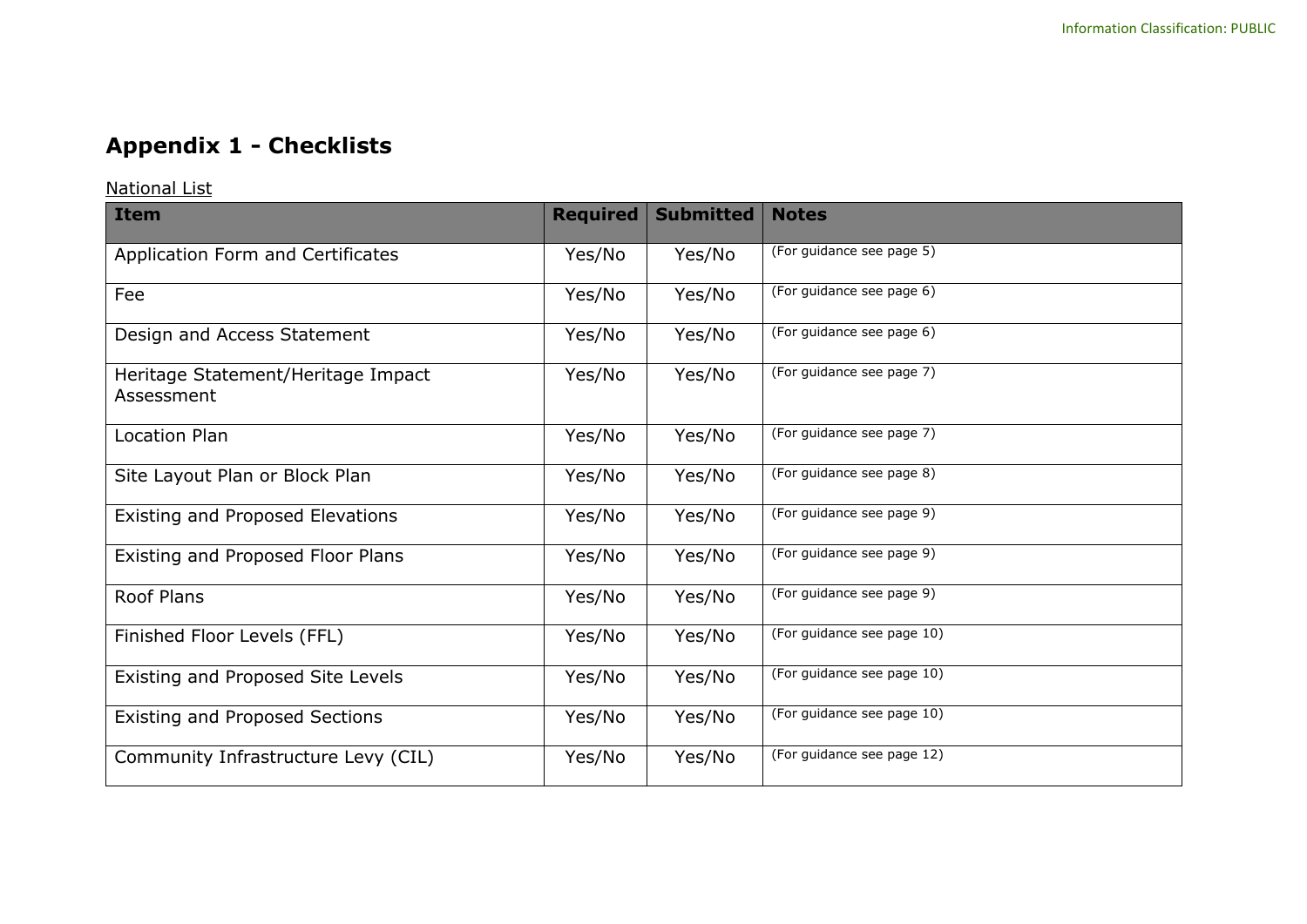| HRA Appropriate Assessment and Mitigation | Yes/No | Yes/No | (For guidance see page 13) |
|-------------------------------------------|--------|--------|----------------------------|
|                                           |        |        |                            |

# Plans

<span id="page-52-0"></span>

| <b>Item</b>                                                                          | <b>Checked</b> | <b>Item</b>                                                            | <b>Checked</b> |
|--------------------------------------------------------------------------------------|----------------|------------------------------------------------------------------------|----------------|
| Each plan numbered in a sequential<br>manner                                         | Yes/No         | North point shown                                                      | Yes/No         |
| Drawn to an identified metric scale                                                  | Yes/No         | Scale indicated on the plan (linear scale<br>bar shown)                | Yes/No         |
| Provided at the scale indicated on the plan                                          | Yes/No         | Scaled to fit A3 or A4                                                 | Yes/No         |
| Up to date plan provided                                                             | Yes/No         | All red lines match                                                    | Yes/No         |
| Red line includes all land required to carry<br>out the development including access | Yes/No         | Blue ownership line indicated                                          | Yes/No         |
| Clearly labelled e.g. house names, road<br>names and public rights of way            | Yes/No         | Elevations labelled North, East, etc.                                  | Yes/No         |
| Elevations and floor plans match                                                     | Yes/No         | Datum point labelled                                                   | Yes/No         |
| Marked as 'indicative' where required                                                | Yes/No         | 'Do not scale' removed                                                 | Yes/No         |
| Not submitted on a plan taken from the<br>Cornwall Council website                   | Yes/No         | If using an Ordnance Survey based<br>plan, copyright and licence shown | Yes/No         |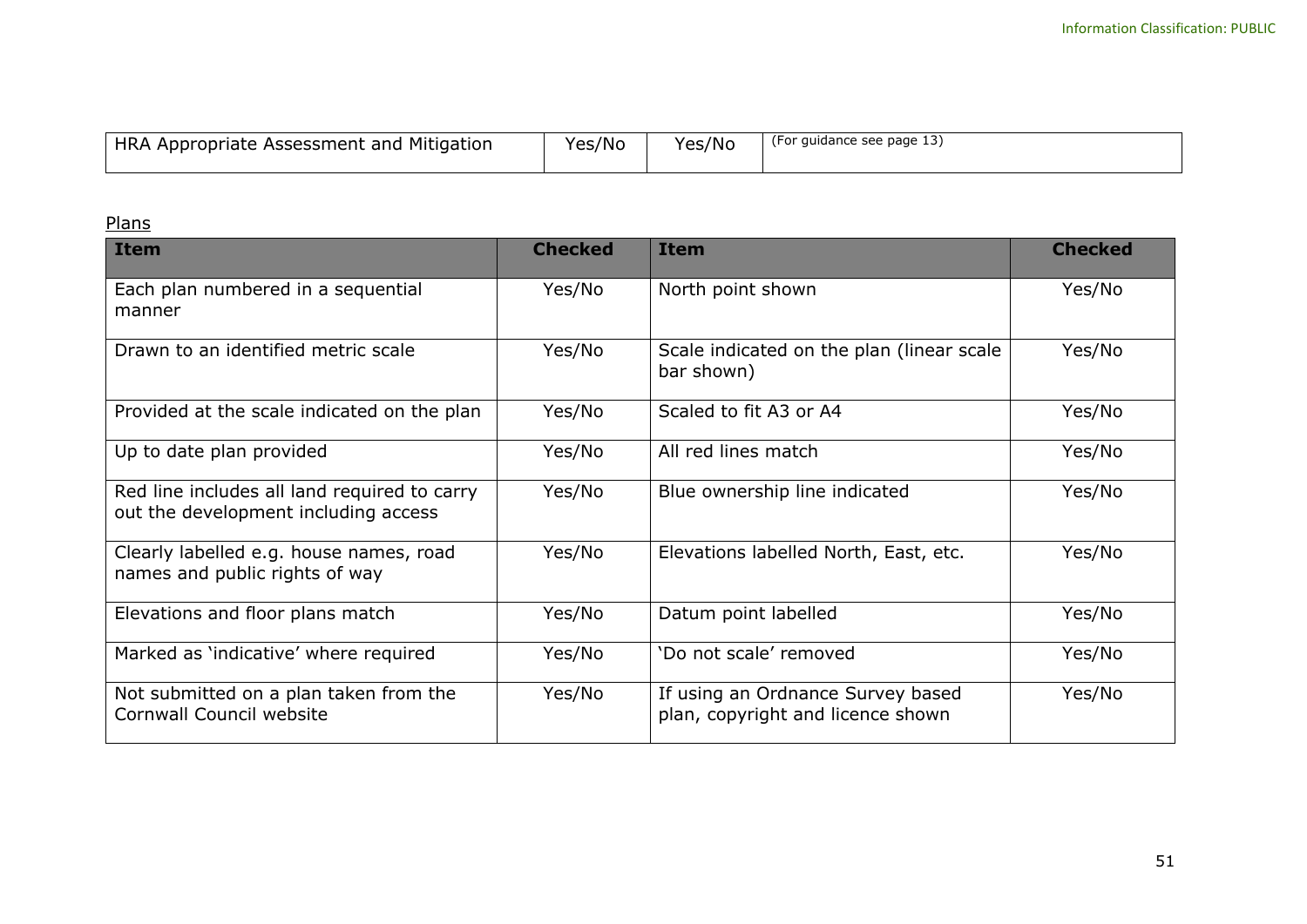# Local List

<span id="page-53-0"></span>

| <b>Item</b>                                                                           | <b>Required</b> | <b>Submitted</b> | <b>Notes</b>               |
|---------------------------------------------------------------------------------------|-----------------|------------------|----------------------------|
| Air Quality Assessment                                                                | Yes/No          | Yes/No           | (For guidance see page 14) |
| Affordable Housing Statement                                                          | Yes/No          | Yes/No           | (For guidance see page 16) |
| Agricultural Land Classification Assessment                                           | Yes/No          | Yes/No           | (For guidance see page 17) |
| AONB Assessment of Need                                                               | Yes/No          | Yes/No           | (For guidance see page 18) |
| Archaeological Assessment                                                             | Yes/No          | Yes/No           | (For guidance see page 18) |
| Aviation and Telecommunications Statement                                             | Yes/No          | Yes/No           | (For guidance see page 19) |
| Biodiversity and/or Geodiversity Survey                                               | Yes/No          | Yes/No           | (For guidance see page 19) |
| <b>Biodiversity Net Gain</b>                                                          | Yes/No          | Yes/No           | (For guidance see page 22) |
| Coastal Land Stability Assessment/Mining Land<br><b>Stability Assessment</b>          | Yes/No          | Yes/No           | (For guidance see page 23) |
| <b>Contaminated Land Assessment</b>                                                   | Yes/No          | Yes/No           | (For guidance see page 25) |
| Design Statement                                                                      | Yes/No          | Yes/No           | (For guidance see page 26) |
| Dwelling to Serve Rural Business Justification<br>Statement/Completed Questionnaire 1 | Yes/No          | Yes/No           | (For guidance see page 26) |
| <b>Flood Risk Assessment</b>                                                          | Yes/No          | Yes/No           | (For guidance see page 27) |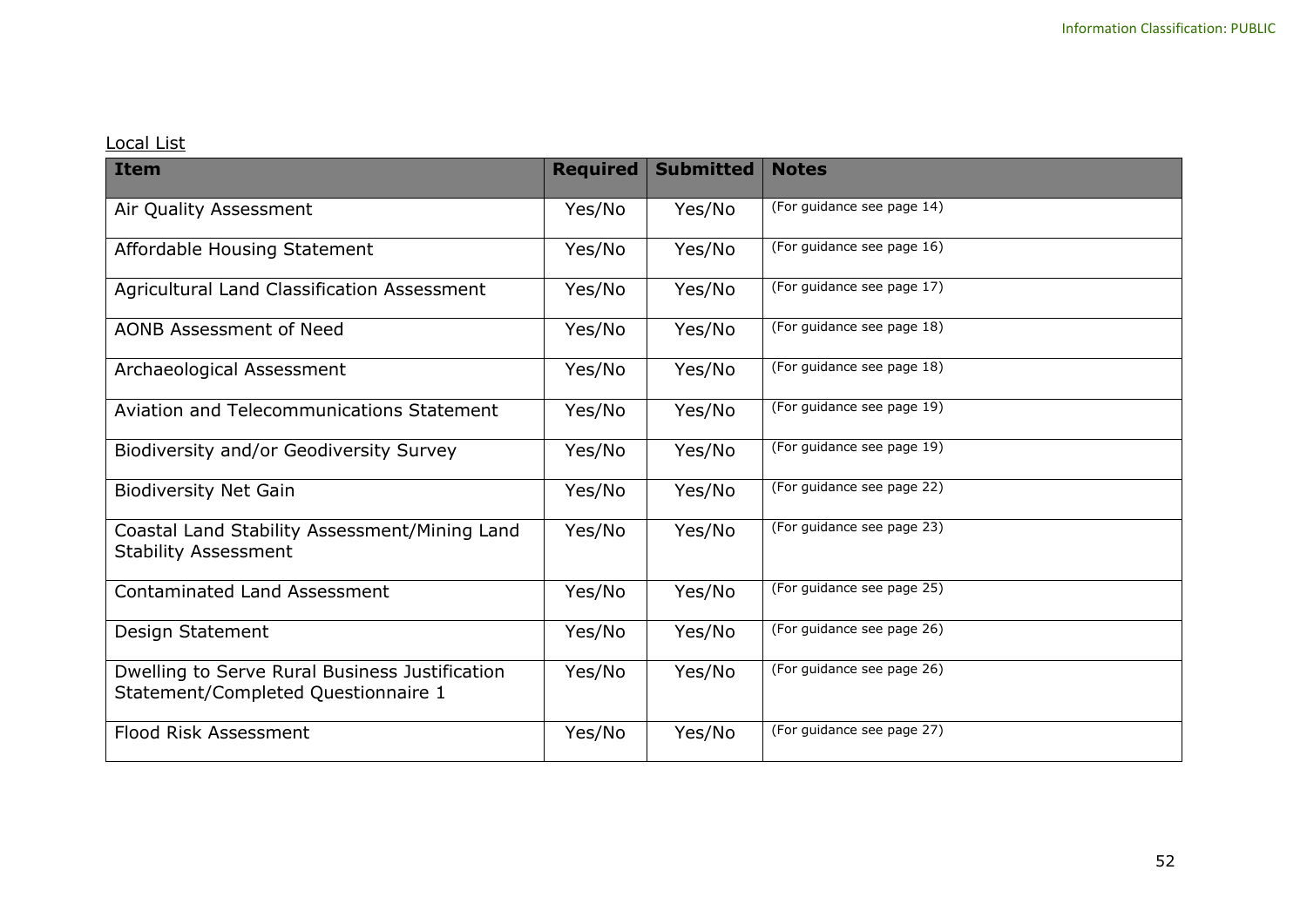| <b>Foul Sewage Assessment</b>                                           | Yes/No | Yes/No | (For guidance see page 28) |
|-------------------------------------------------------------------------|--------|--------|----------------------------|
| Landscape and Visual Impact Assessment                                  | Yes/No | Yes/No | (For guidance see page 28) |
| Nutrient Neutrality - Small Scale Sites                                 | Yes/No | Yes/No | (For guidance see page 29) |
| Nutrient Neutrality - River Camel Phosphate<br><b>Budget Calculator</b> | Yes/No | Yes/No | (For guidance see page 30) |
| Noise Impact Assessment                                                 | Yes/No | Yes/No | (For guidance see page 31) |
| <b>Odour Impact Assessment</b>                                          | Yes/No | Yes/No | (For guidance see page 33) |
| Open Space, Sport, Recreation and Green<br>Infrastructure Assessment    | Yes/No | Yes/No | (For guidance see page 33) |
| Planning Obligations - Draft Head(s) of Terms<br>and Proof of Title     | Yes/No | Yes/No | (For guidance see page 34) |
| Public Right of Way (PROW)<br><b>Assessment/Mitigation Measures</b>     | Yes/No | Yes/No | (For guidance see page 34) |
| <b>Shadow Flicker Assessment</b>                                        | Yes/No | Yes/No | (For guidance see page 35) |
| <b>Statement of Community Consultation</b>                              | Yes/No | Yes/No | (For guidance see page 35) |
| <b>Structural Survey</b>                                                | Yes/No | Yes/No | (For guidance see page 38) |
| Telecommunications Development<br>Supplementary Information             | Yes/No | Yes/No | (For guidance see page 38) |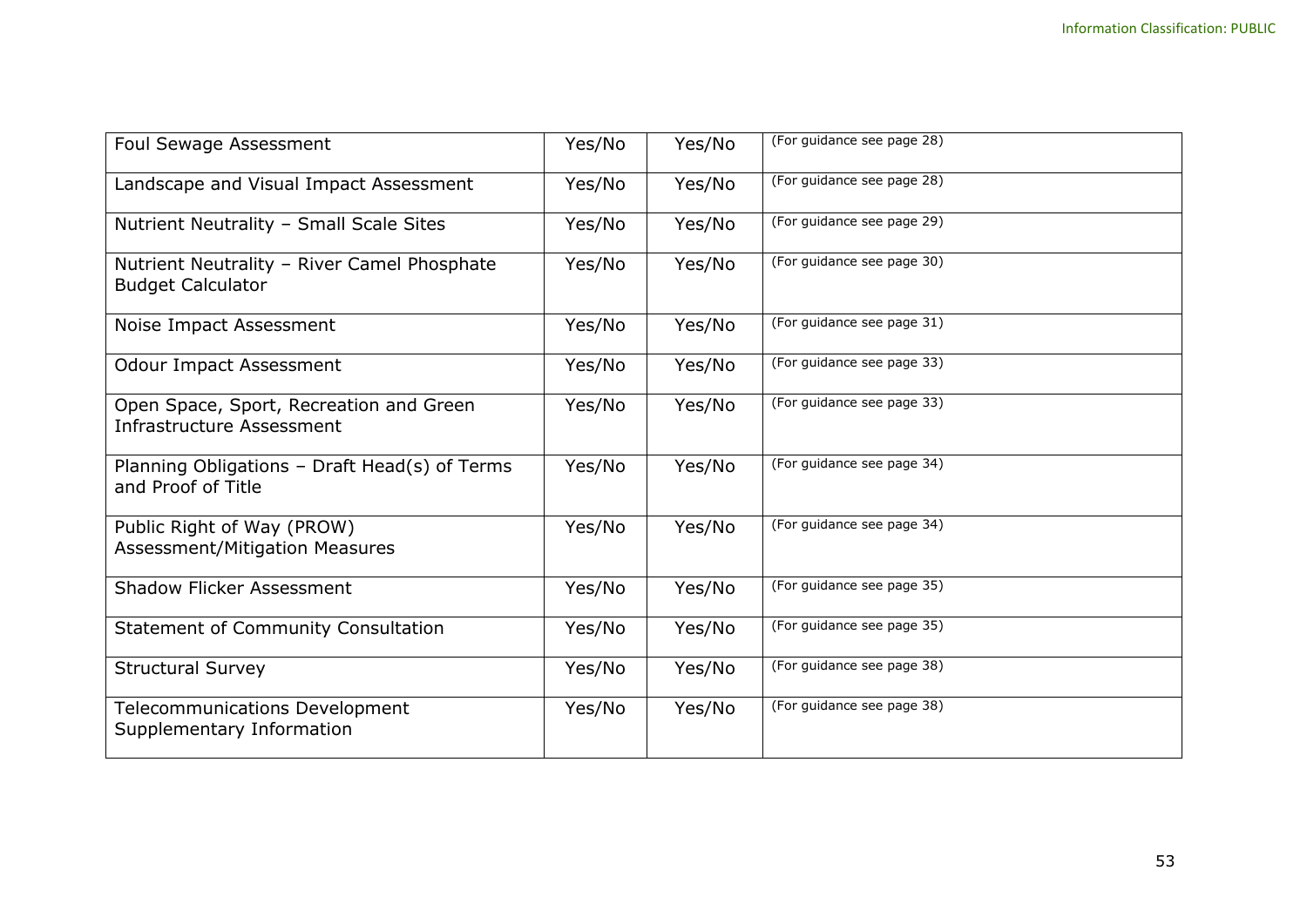| Town Centre Impact Assessment                                   | Yes/No | Yes/No | (For guidance see page 39) |
|-----------------------------------------------------------------|--------|--------|----------------------------|
| Transport Statements, Transport Assessments<br>and Travel Plans | Yes/No | Yes/No | (For guidance see page 40) |
| <b>Tree Survey</b>                                              | Yes/No | Yes/No | (For guidance see page 41) |
| Ventilation and Extraction Statement                            | Yes/No | Yes/No | (For guidance see page 42) |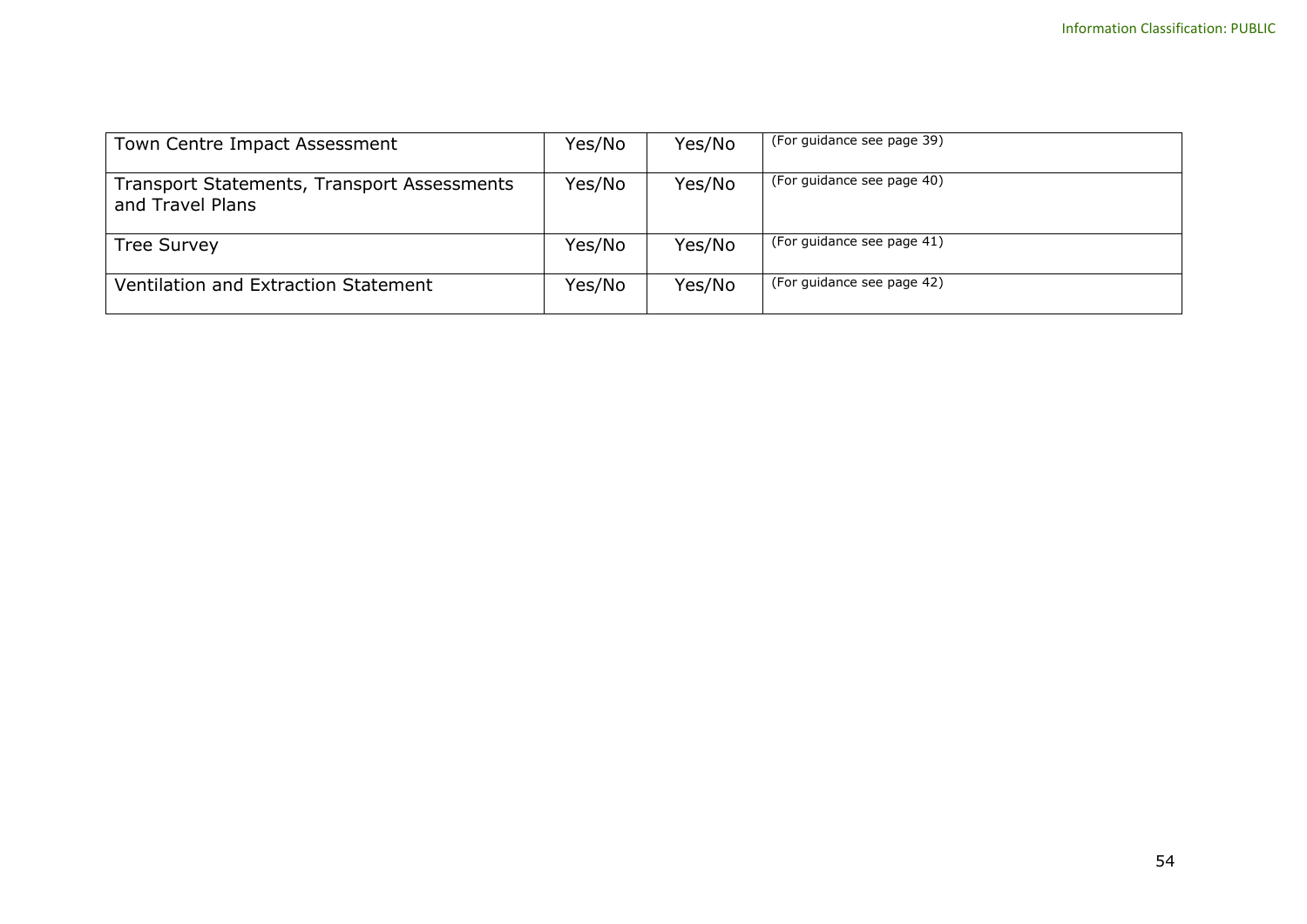# <span id="page-56-0"></span>**Appendix 2 – Useful Documents**

[Cornwall Council Annexe Guidance Note](https://www.cornwall.gov.uk/planningtech)

[Cornwall Council Householder Submission Guide](https://www.cornwall.gov.uk/planningadvice)

[Cornwall Council Planning and Sustainable Development Fees and Charges](https://www.cornwall.gov.uk/planningfees)  [Document Planning, Building Control and Land Charges](https://www.cornwall.gov.uk/planningfees)

[Cornwall Council Planning and Sustainable Development Planning Fees and](https://www.cornwall.gov.uk/planningfees)  [Charges Supplementary Guidance Document \(further clarification on how](https://www.cornwall.gov.uk/planningfees)  [planning fees are calculated\)](https://www.cornwall.gov.uk/planningfees)

[Cornwall Design Guide](https://www.cornwall.gov.uk/designguide)

[Cornwall Local Plan Strategic Policies 2010 -](https://www.cornwall.gov.uk/ldf) 2030

[Cornwall Local Plan Strategic Policies 2010 -](https://www.cornwall.gov.uk/ldf) 2030 Community Network Area **[Sections](https://www.cornwall.gov.uk/ldf)** 

[Cornwall Local Plan -](https://www.cornwall.gov.uk/ldf) Maps

[Cornwall Council Saved Policies](https://www.cornwall.gov.uk/planningpolicy)

[National Planning Policy Framework](https://www.gov.uk/guidance/national-planning-policy-framework)

[Neighbourhood Planning in Cornwall](https://www.cornwall.gov.uk/neighbourhoodplanning)

[Plain English Guide to the Planning System](https://www.gov.uk/government/publications/plain-english-guide-to-the-planning-system)

[Planning Policy Guidance](https://www.cornwall.gov.uk/ldf) – Including Development Briefs, Chief Planning Officer's Advice Notes and Conservation Area Appraisals and Management Plans

[Planning Practice Guidance -](https://www.gov.uk/government/collections/planning-practice-guidance) GOV.UK

<span id="page-56-1"></span>[Renewable Energy Supplementary Planning Document](https://www.cornwall.gov.uk/renewablespd)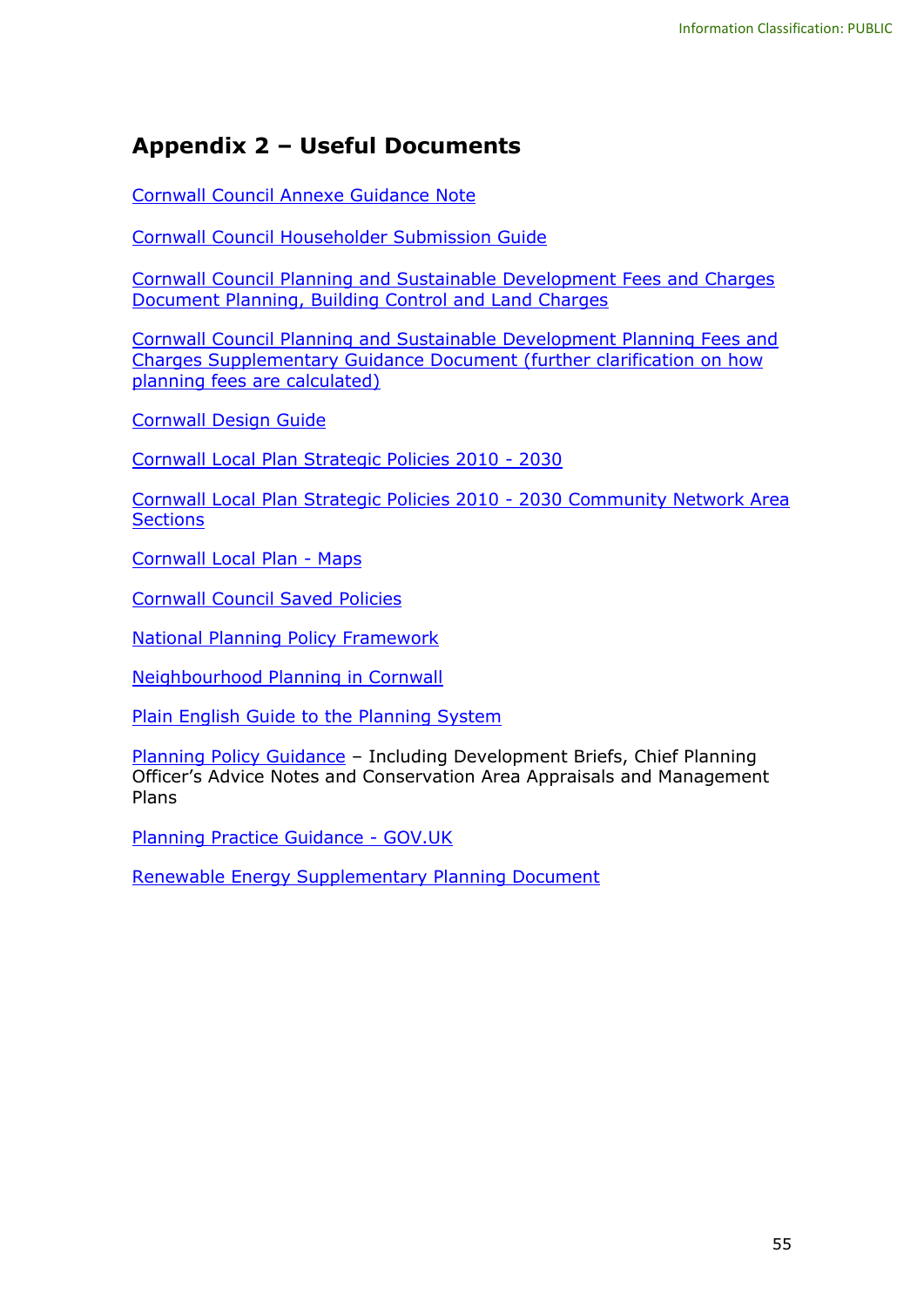# **Appendix 3 – Definitions**

#### **Householder**

(a) an application for planning permission for development to an existing dwellinghouse, or development within the curtilage of such a dwellinghouse for any purpose incidental to the enjoyment of the dwellinghouse; or (b) an application for any consent, agreement or approval required by or under a planning permission, development order or local development order in relation to such development, but does not include an application for change of use or an application to change the number of dwellings in a building;

#### **Major development in the AONB**

Whether a proposal is 'major development' is a matter for the decision maker, taking into account its nature, scale and setting, and whether it could have a significant adverse impact on the purposes for which the area has been designated or defined.

#### **Small Scale Major**

Between 10 and 199 (inclusive) dwellings or where the number of dwellings is not given a site area of 0.5 hectares and less than 4 hectares.

For all other uses new floor space of 1,000 square metres up to 9,999 square metres or where the site area is 1 hectare and less than 2 hectares.

#### **Largescale Major**

200 or more dwellings or where the number of dwellings is not given a site area of 4 hectares or more.

All other uses new floor space of 10,000 square metres or more or where the site area is 2 hectares or more.

#### **Influence and/or Affected By**

In relation to pubic rights of way Cornwall Council considers the following as influencing/affecting a PROW and must be shown on the site/block plan:

• PROW which run through the red line area

• Proposals which involve the redirection of a footpath (as indicated on the form or in the proposal)

• Proposals affecting a footpath as shown on the application form

• Proposal where the PROW immediately adjoins the site and proposed development has the potential to increase vehicle movements (short term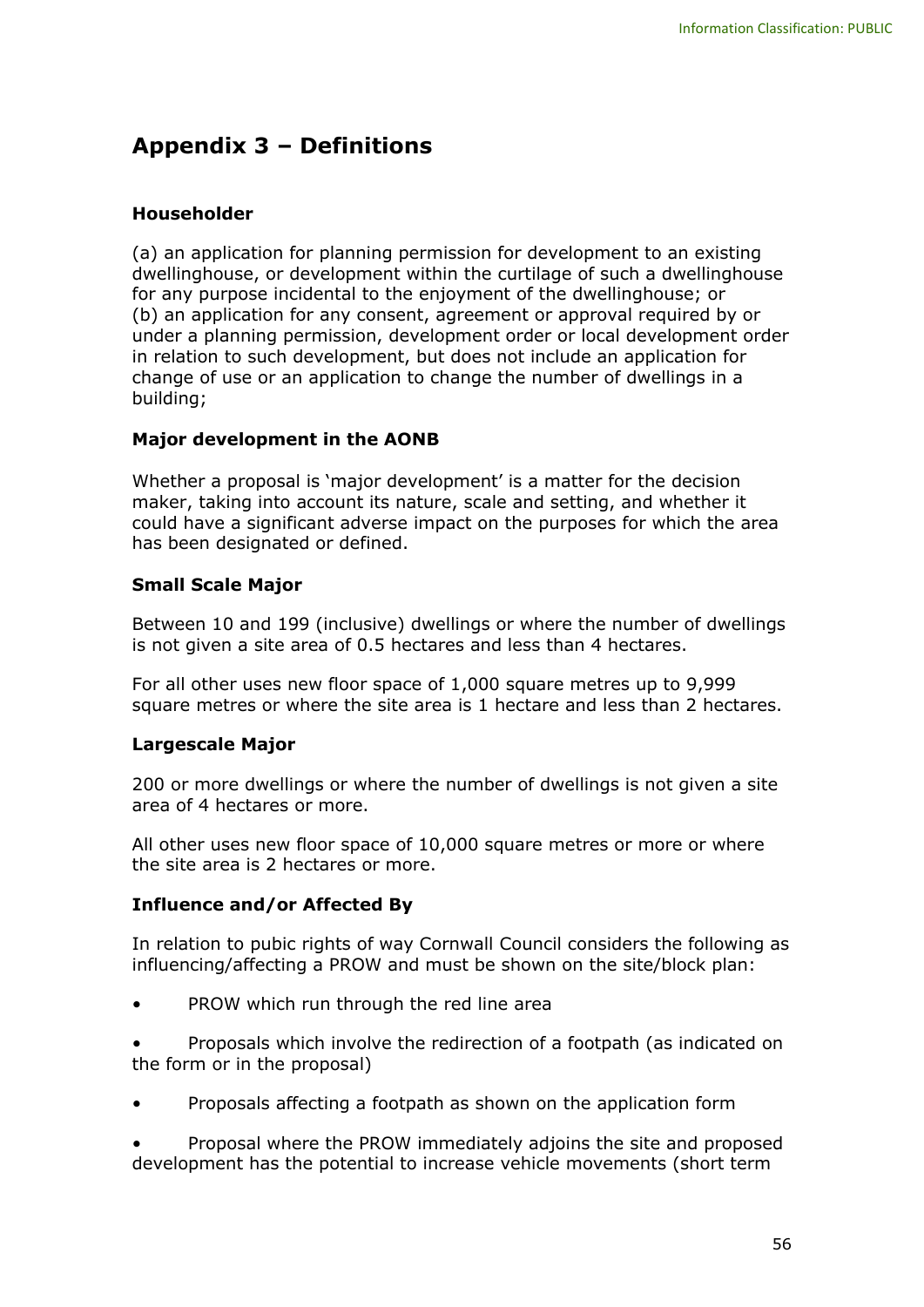e.g. during the construction stage or long term e.g. as means of access to a building) or increase pedestrians using/crossing the footpath.

#### **Public Highway**

Cornwall Council considers 'Public Highway' to mean the following:

Unclassified Roads, Class A,B,C Roads, Trunk roads and byways (considered a public highway under the Highways Act over which the public has the right to pass and repass by vehicle).

Road classifications can be checked on Cornwall Council's intranet mapping:

<https://www.cornwall.gov.uk/mapping>

#### **Development Type Codes**

#### **Q001**

Dwellings (largescale major development) – Class C3 (dwelling houses), excludes hotels (A1), residential institutions such as hospitals and nursing homes and houses in multiple occupation.

#### **Q002**

Offices/research and development/light industry (largescale major developments) – Classes A2 (financial and professional services) and B1 (businesses) including banks, building societies, estate agents, general offices and those for research and non-polluting industrial processes.

#### **Q003**

General industry/storage/warehousing (largescale major developments) – Classes B2 (general industrial) and B8 (storage or distribution).

#### **Q004**

Retail and services (largescale major development) – Classes A1(shops), A3 (restaurants and cafes), A4 (drinking establishments) and A5 (hot food takeaway).

#### **Q005**

Traveller caravan pitches (largescale major developments)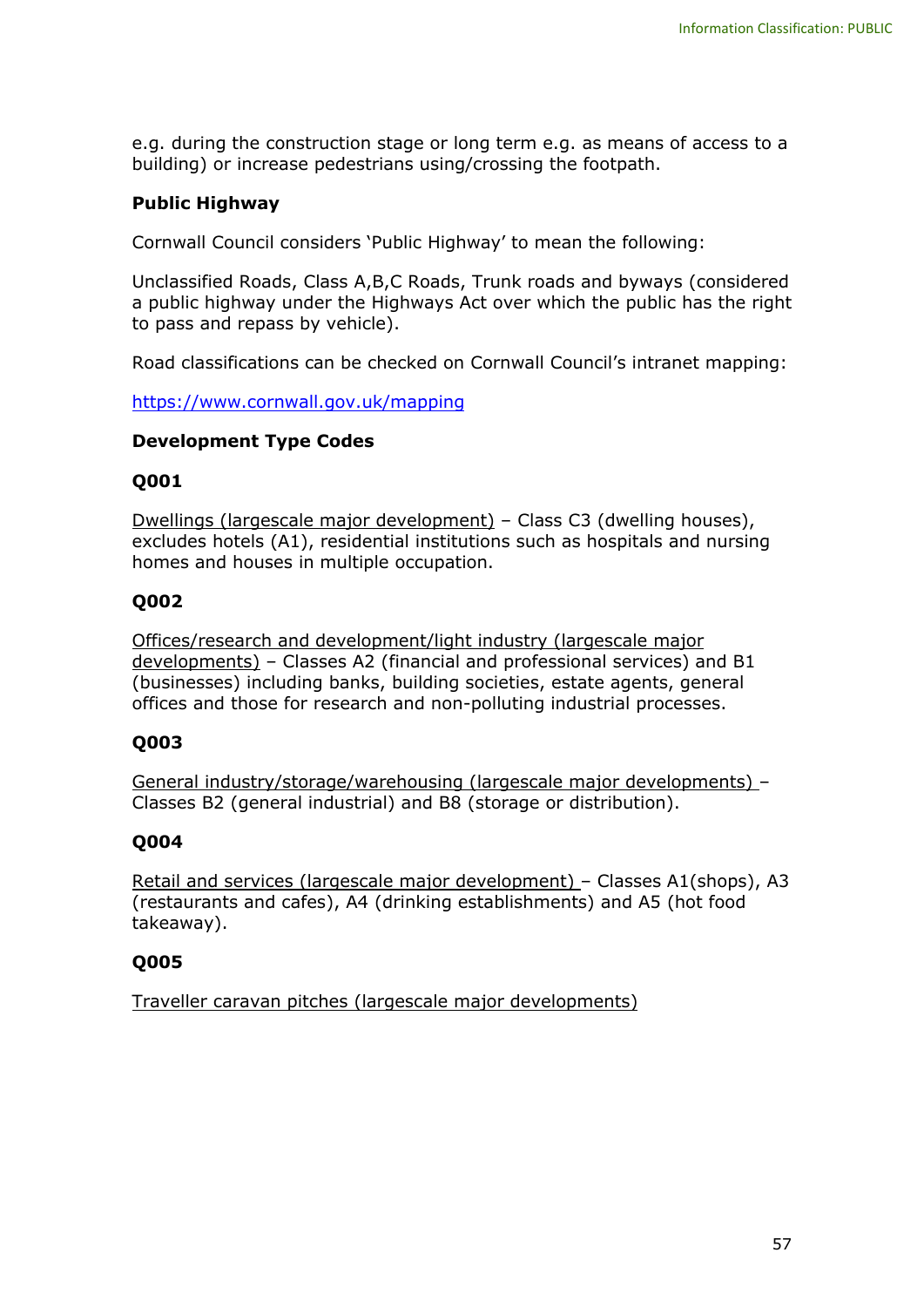# **Q006**

All other largescale major developments - other application other than those captured in Q001 to Q005 including: Wind turbines >2ha, C1 (hotels), C2 (residential institutions), C4 (houses in multiple occupations), D1 (non-residential institutions), D2 (assembly and leisure), Sui generis uses: Certain uses do not fall within any use class and are considered 'sui generis'. Such uses include: theatres, houses in multiple occupation, hostels providing no significant element of care, scrap yards, petrol filling stations and shops selling and/or displaying motor vehicles, retail warehouse clubs, nightclubs, launderettes, taxi businesses, amusement centres and casinos and other developments

# **Q007**

Dwellings (smallscale major developments) –Class C3, excludes hotels (A1), residential institutions such as hospitals and nursing homes and houses in multiple occupation.

# **Q008**

Offices/research and development/light industry (smallscale major developments) –Classes A2 (financial and professional services) and B1 (businesses) including banks, building societies, estate agents, general offices and those for research and non-pollution industrial processes.

# **Q009**

General industry/storage/warehousing (smallscale major developments) - Classes B2 (general industrial) and B8 (storage or distribution).

# **Q010**

Retail and services (smallscale major developments) – Classes A1 (shops), A3 (restaurants and cafes), A4 (drinking establishments) and A5 (hot food takeaway).

# **Q011**

Traveller caravan pitches (smallscale major developments)

# **Q012**

All other smallscale major developments - other applications other than those captured in Q007 to Q011 including: wind turbines from 1 to 2ha, C1 (hotels), C2 (residential institutions), C4 (houses in multiple occupation), D2 (assembly and leisure), Sui generis uses: Certain uses do not fall within ay use class and are considered 'sui generis'. Such uses include: theatres, houses in multiple occupation, hostels providing no significant element of care, scrap yards, petrol filling stations and shops selling and/or displaying motor vehicles, retail warehouses clubs, nightclubs, launderettes, taxi businesses, amusement centres and casinos and other developments.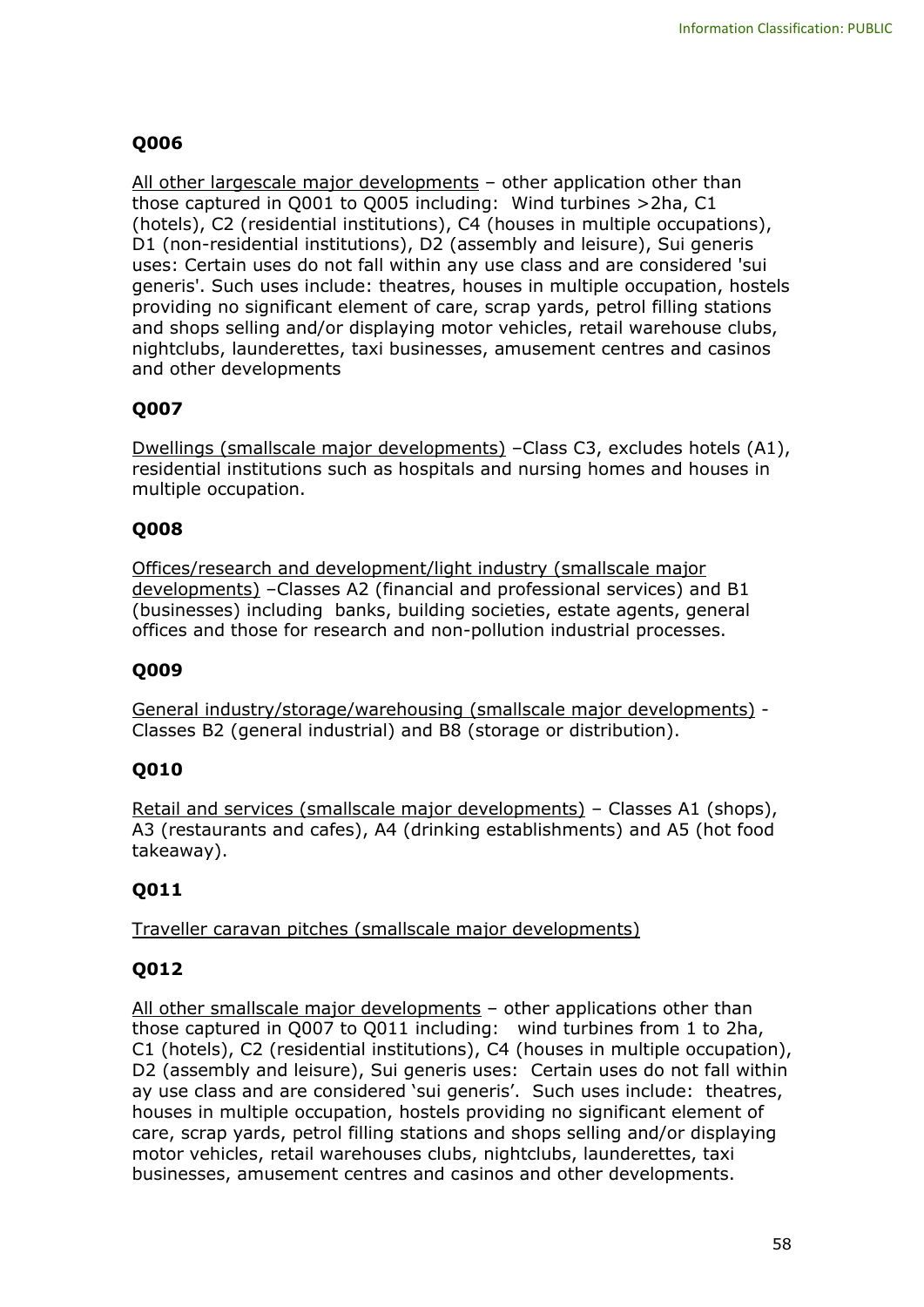# **Q013**

Dwellings (minor developments) - Class C3 (dwelling houses) in Town and Country Planning (Use Classes) Order 1987 (as amended). Excludes hotels (A1), residential institutions such as hospitals and nursing homes and houses in multiple occupation.

# **Q14**

Offices/research and development/light industrial (minor developments) – Classes A2 (financial and professional services) and B1 (businesses), including banks, building societies, estate agents, general offices and those for research and non-pollution industrial processes.

# **Q015**

General industry/storage/warehousing (minor developments - Classes B2 (general industrial) and B8 (storage or distribution).

# **Q016**

Retail and services (minor developments) – Classes A1 (shops) and A3 (restaurants and cafes), A4 (drinking establishments) and A5 (hot food takeaway).

# **Q017**

Traveller caravan pitches (minor developments)

# **Q018**

All other minor developments - other developments other than those captured in Q13 to Q17 including: including wind turbines – less than 1ha; C1 (hotels), C2 (residential institutions); C4 (houses in multiple occupation), D2 (assembly and leisure), Sui generis: Certain uses do not fall within aby use class and are considered 'sui generis'. Such uses include: theatres, houses in multiple occupation, hostels providing no significant element of care, scrap yards, petrol filling stations and shops selling and/or displaying motor vehicles, retail warehouse clubs, nightclubs, launderettes, taxi businesses, amusement centres and casinos and other developments.

# **Q019**

Mineral processing (other developments) – any size development.

# **Q020**

Change of use (other developments) – should not be used for major developments and should only be used if there is either no building or engineering works involved or the building or engineering work would be permitted development were it not for the fact that a change of use involved.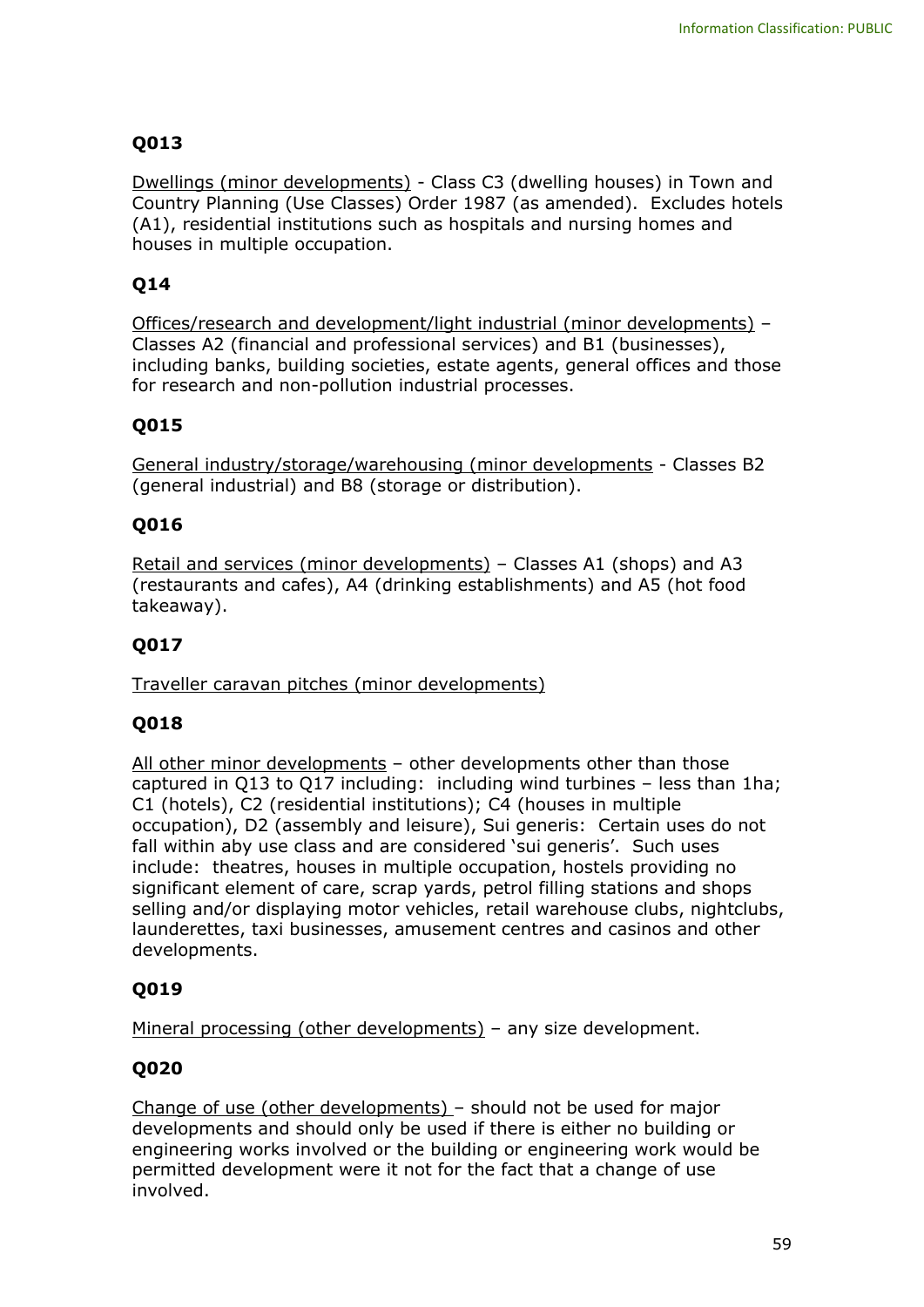### **Q021**

Householder developments (other developments) – Householder developments (see definition of householder development on page 47).

### **Q022**

Advertisements (other developments) – Consents to display an advertisement

### **Q023**

Listed building consents to alter/extend (other developments)

#### **Q024**

Listed building consents to demolish (other developments)

# **Q025**

Conservation area consents (other developments)

#### **Q026**

Certificates of lawful developments (other developments)

# **Q027**

Notifications (other developments) – Include all decisions relating to notifications under Circular 14/90 (electricity generating stations and overhead lines) and other notifications.